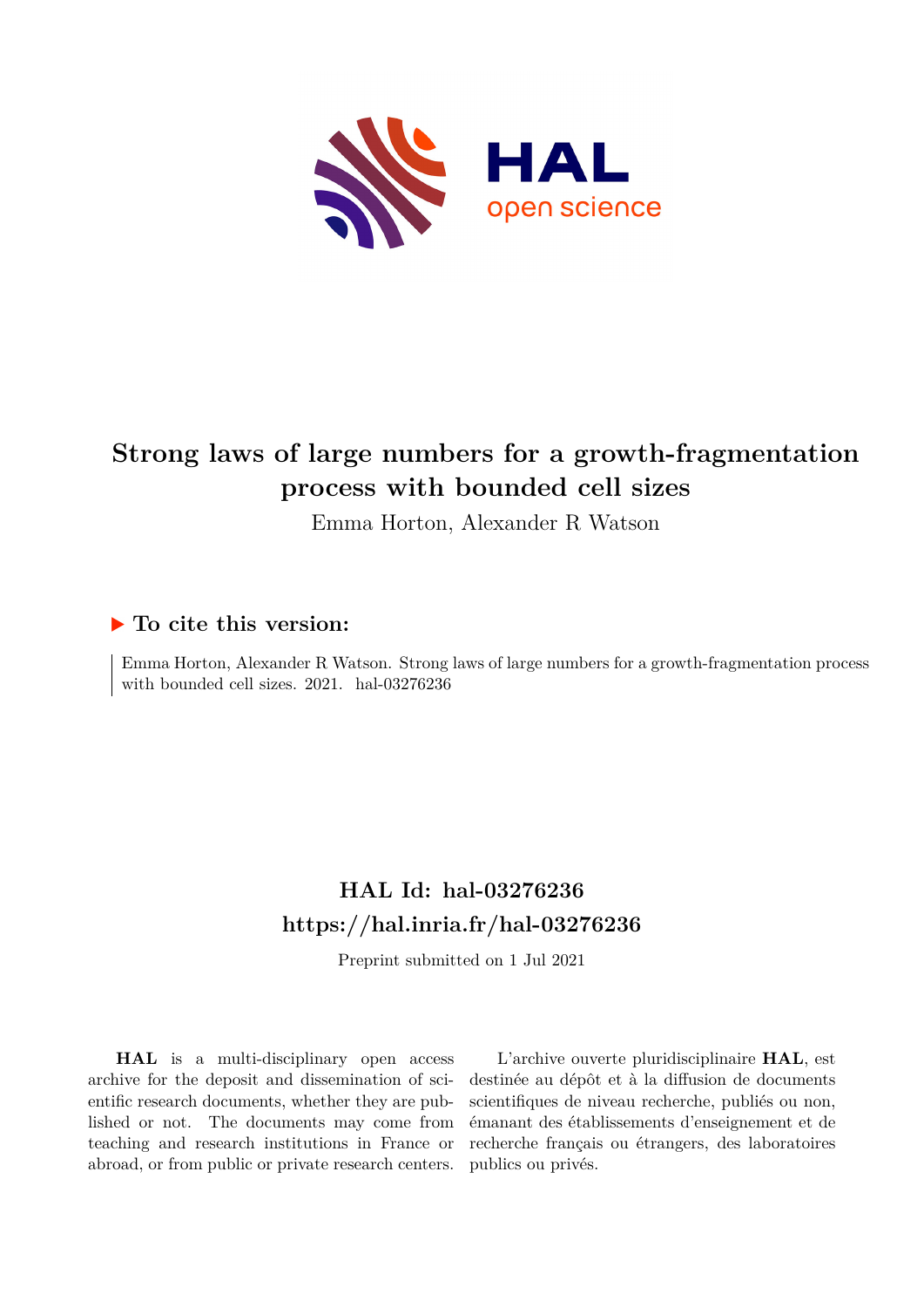# **Strong laws of large numbers for a growth-fragmentation process with bounded cell sizes**

Emma Horton<sup>∗</sup> Alexander R. Watson†

8th December 2020

Growth-fragmentation processes model systems of cells that grow continuously over time and then fragment into smaller pieces. Typically, on average, the number of cells in the system exhibits asynchronous exponential growth and, upon compensating for this, the distribution of cell sizes converges to an asymptotic profile. However, the long-term *stochastic* behaviour of the system is more delicate, and its almost sure asymptotics have been so far largely unexplored. In this article, we study a growth-fragmentation process whose cell sizes are bounded above, and prove the existence of regimes with differing almost sure long-term behaviour.

*Keywords.* Growth-fragmentation, law of large numbers, asynchronous exponential growth, cell division, ergodic theorem, spectral radius, spectral gap, intrinsic martingale, spectrally negative Lévy process, dividend process, skeleton decomposition. *2010 Mathematics Subject Classification.* 60J80, 37A30, 47D06, 35Q92.

## **1. Introduction**

Growth-fragmentation refers to a collection of mathematical models in which objects – classically, biological cells – slowly gather mass over time, and fragment suddenly into multiple, smaller offspring. In recent years, there has been a growing interest in probabilistic models, in the form of growth-fragmentation processes. These have been developed in the framework of piecewise-deterministic Markov processes by several authors [3, 17, 10], and in a very general form by Bertoin [8].

In this article, we study a particularly simple growth-fragmentation process where the long-term behaviour can be described explicitly. In this process, the cells grow

<sup>∗</sup> INRIA, Bordeaux Research Centre, Talence, France. [emma.horton@inria.fr](mailto:emma.horton@inria.fr)

<sup>†</sup>Department of Statistical Science, University College London, UK. [alexander.watson@ucl.ac.uk](mailto:alexander.watson@ucl.ac.uk)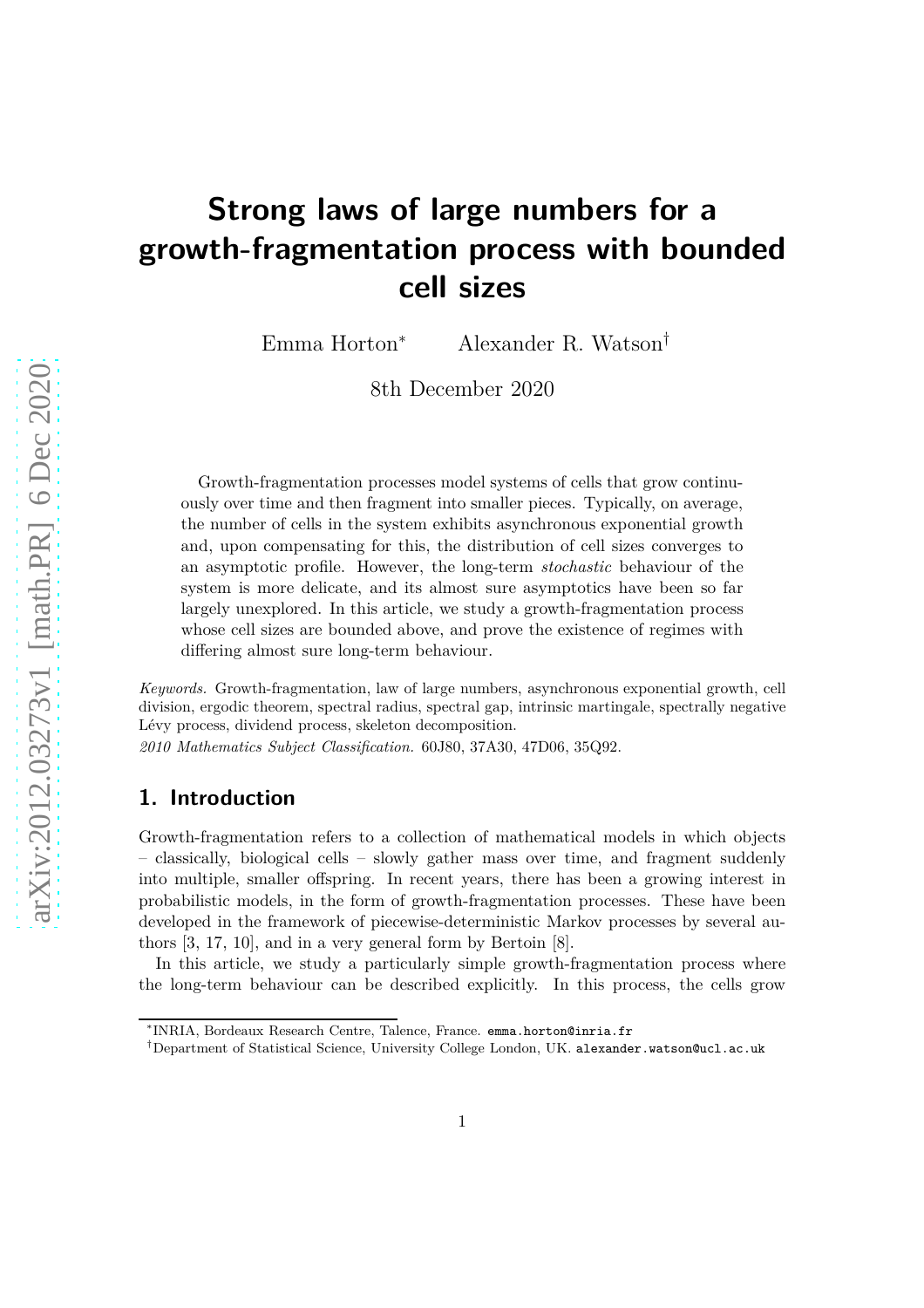exponentially (that is, the growth rate is linear) until they reach a certain mass, at which point growth stops abruptly. Fragmentation occurs at a constant rate regardless of the cell mass, and the relative masses of offspring are similarly independent of the parent mass. We are interested in understanding the long-term behaviour of these systems, and in particular whether, with appropriate rescaling, they can converge to some 'asymptotic profile', describing the masses of cells in the limit.

This process can be regarded as a basic model for cells with a fixed bound on their mass, and this property is attractive in terms of applications [12, 4], either to account in an indirect way for resource competition, or to model a biologically determined bound on how large cells seek to become. Alternatively, from a mathematical perspective, we can see this process as being part of a family of perturbations of a fundamental *homogeneous* growth-fragmentation process, in which all rates are independent of mass. This homogeneous case was studied in [9], where it was observed that no such simple asymptotic profile exists. However, Cavalli [15] has shown that a simple change in the drift, making it piecewise constant, can yield convergence of averages to an explicit asymptotic profile. In this work, we use this approach to take the results a step further: not only do we obtain explicit expressions and show that the system averages exhibit this convergence, but we are also able to prove this behaviour for the stochastic system of cell masses via a strong law of large numbers.

Work in this field often begins with the *growth-fragmentation equation*, which in general form is given by

$$
\partial_t u_t(x) + \partial_x (\tau(x)u_t(x)) + (B(x) + D(x))u_t(x) = \int_{(x,\infty)} k(y,x)u_t(y) dy,
$$

with some initial condition  $u_0 = g_0$ . The equation can be usefully rewritten in its weak form, in which we have a collection of measures  $(\mu_t)_{t\geq 0}$ , started from  $\mu_0 = \delta_x$ , satisfying

$$
\partial_t \langle f, \mu_t \rangle = \langle Af, \mu_t \rangle, \quad Af(x) = \tau(x) f'(x) + \int_{(0,x)} f(y) k(x, dy) - (B(x) + D(x)) f(x), \tag{1}
$$

where  $\langle f, \mu \rangle = \int f d\mu$ ,  $\tau$  is the growth rate,  $B(x) = \int_{(0,y)}$ *y*  $\frac{y}{x}k(x, dy)$  is the fragmentation rate,  $D$  is the killing rate and  $k$  is a kernel describing the masses of offspring cells given the mass of the parent.

The specific case we will consider is when  $\tau(x) = ax \mathbb{1}_{\{x < c\}}$ , meaning that the constant  $c > 0$  is the maximum possible cell mass, with cells growing exponentially until reaching mass *c*. We take the other coefficients to be independent of cell mass:  $B(x) = B$  and  $D(x) = k$  are constant, and we express the offspring mass distribution in terms of a measure  $\rho$  on  $(0, 1)$ , such that  $\int f(y) k(x, dy) = \int f(xy) \rho(dy)$ . The measure  $\rho$  describes the *relative* masses of offspring cells, which are independent of the mass of the parent, and it satisfies  $\int_{(0,1)} y \rho(dy) = B$ . The operator A is then given by

$$
\mathcal{A}f(x) = axf'(x) + \int_{(0,1)} f(xy)\,\rho(\mathrm{d}y) - (B + \mathbf{k})f(x),\tag{2}
$$

where the domain  $\mathcal{D}(\mathcal{A})$  satisfies

$$
\mathcal{D}(\mathcal{A}) \supset \{ f \in C_c^1(0, c] : f'(c) = 0 \}.
$$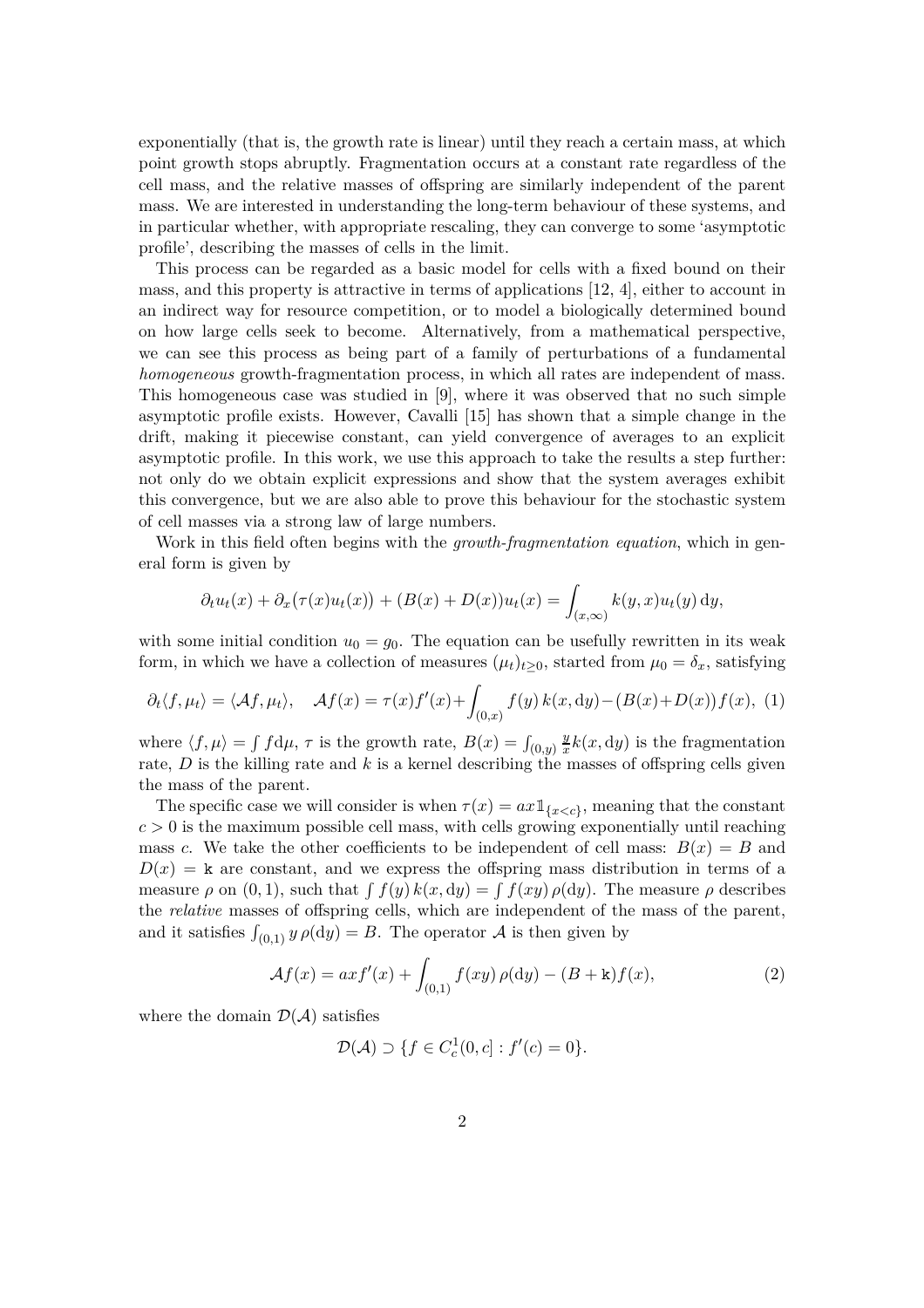We will shortly see that these models represent an averaged version of the stochastic system of cell masses which forms our main object of study. To describe this system, let us start by introducing a stochastic process *X* started at *x*, which can be thought of as the trajectory of a single cell with initial mass x. Write  $\mathbb{P}_x$  for the probability measure associated with this initial mass. First, let  $\xi$  be the process

$$
\xi_t = y + at + \sum_{i=1}^{N_t} J_i, \qquad t < \zeta,
$$

where  $y = \log x$ ,  $a > 0$  represents the (exponential) growth rate, N is a Poisson process with rate  $B$ , and  $(J_i)_{i>1}$  are independent, identically distributed jump sizes whose support is contained in  $[-\log 2, 0]$ . Let  $\zeta$  be an exponential random variable with rate k, and let  $\xi$  be sent to some cemetery state at time  $\zeta$ . Define  $\Pi(dx) = B\mathbb{P}(J_1 \in dx)$ . The process  $\xi$  is a Lévy process with drift *a*, no Gaussian part, Lévy measure  $\Pi$  and killing rate k. Let  $\xi_t = \sup{\{\xi_s : s \le t\}}$ , take  $b = \log c$  and define

$$
\xi_t^b = \xi_t - (\bar{\xi}_t - b) \vee 0,
$$

which is the process *ξ* reflected above at *b*.

Our single-cell trajectory is given by  $X_t = \exp(\xi_t^b)$ , the exponential of a reflected Lévy process, starting at  $X_0 = x$ . This trajectory increases with exponential rate *a* until reaching  $c = e^b$ , has negative jumps and is killed at rate k. We understand that, if  $\xi_t$  is in the cemetery state, then the same applies to  $X_t$ . Each jump of size  $\Delta X_t < 0$ represents a splitting event, and is associated with the birth of another cell (i.e. a binary fission event), with initial mass  $-\Delta X_t$  and where the trajectory of its mass is given by a copy of *X* which is conditionally independent given its starting value. By introducing these new cells at every jump of *X*, and iterating this process with each successive set of children, we build up the growth-fragmentation process. In terms of Bertoin's Markovian growth-fragmentation processes [8] this is a growth-fragmentation with 'cell process' *X*.

In order to describe the masses of each cell, we define  $Z_u(t)$  to be the mass of the cell with label *u* at time *t*; the set of labels *u* will be described later. The *growthfragmentation process*,  $\mathbf{Z}(t) = \sum_{u} \delta_{Z_u(t)}$ , is a point measure-valued process describing the masses of all cells alive at each time-point.

Crucially, the relation between  $\mathbf{Z} = (\mathbf{Z}(t))_{t>0}$  and  $(\mu_t)_{t>0}$  is given by

$$
\langle f, \mu_t \rangle = \mathbb{E}_x[\langle f, \mathbf{Z}(t) \rangle],\tag{3}
$$

for bounded measurable *f*, with  $\rho = \Pi \circ g^{-1} + \Pi \circ \bar{g}^{-1}$ , where  $g(x) = e^x$  and  $\bar{g}(x) = 1 - e^x$ . In other words, as indicated earlier,  $\mu_t$  represents the average linear behaviour of the growth-fragmentation process.

There is a vast literature on the long-term behaviour of growth-fragmentation equations and processes (see  $[9, 37, 21, 6]$  and  $[13, 19, 8]$ , respectively, to name just a few references.) From the analytical perspective, the conventional approach is to find  $\lambda \in \mathbb{R}$ , a positive function *h* and a measure *ν*, such that

$$
\nu \mathcal{A} = \lambda \nu \qquad \text{and} \qquad \mathcal{A}h = \lambda h,\tag{4}
$$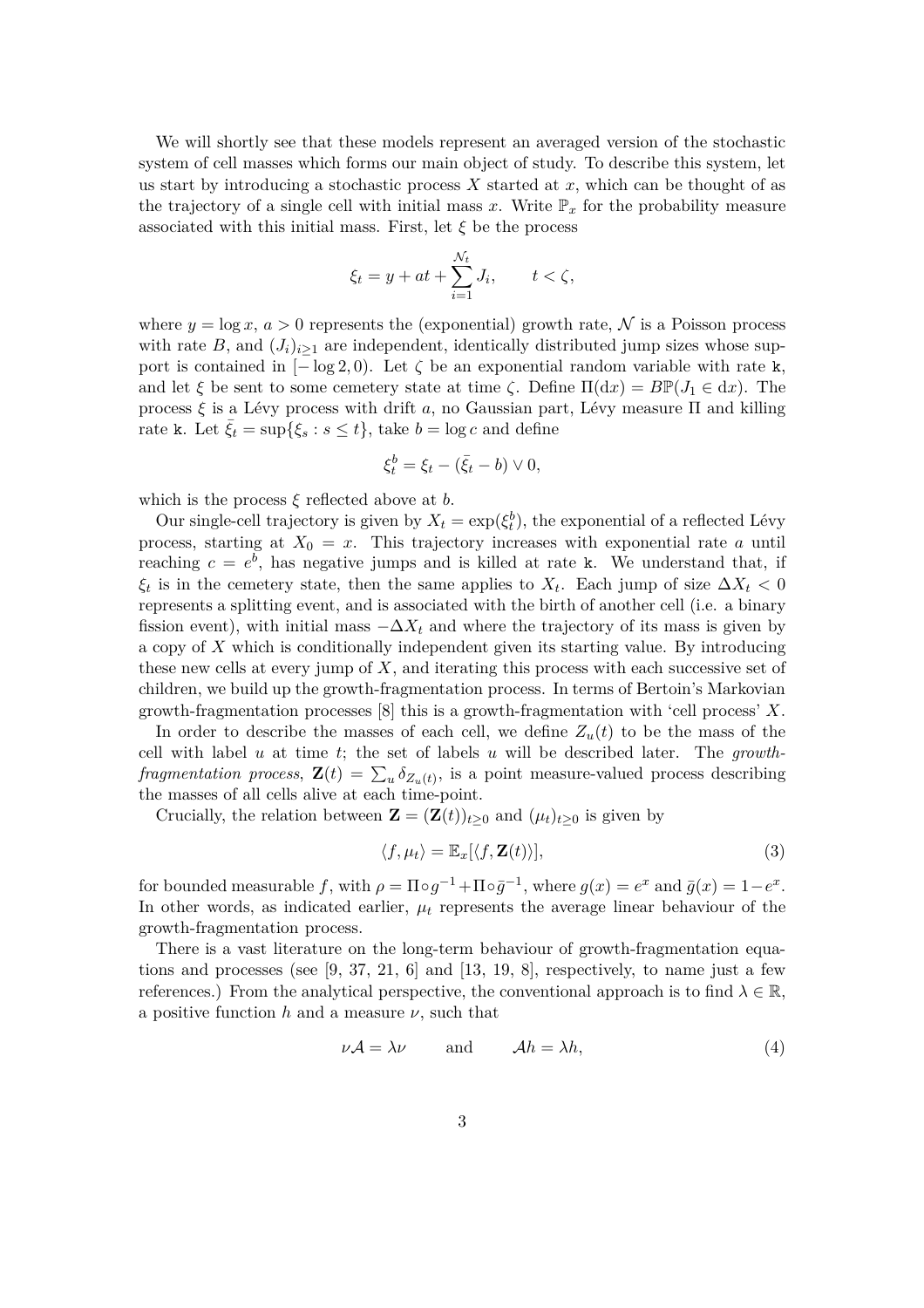where  $\langle \nu, h \rangle = 1$ , using the Krein-Rutman theorem [37, 5, 38] or the Lumer-Phillips theorem [6]. Generalised relative entropy methods [21, 36] can be used to show the long-term asynchronous exponential growth

$$
\langle f, \mu_t \rangle \sim e^{\lambda t} \langle f, \nu \rangle h(x). \tag{5}
$$

On the other hand, from a probabilistic perspective, it is often more convenient to work directly with the expectations of the growth-fragmentation process **Z** to show that the process satisfies

$$
\mathbb{E}_x[\langle f, \mathbf{Z}(t) \rangle] \sim e^{\lambda t} \langle \nu, f \rangle h(x), \tag{6}
$$

which, thanks to  $(3)$ , agrees with  $(5)$ . One approach used in  $[9, 15]$  is to consider a single tagged particle via a Feynman–Kac formula, and to analyse the Laplace transform of the hitting time of points of this particle. Other recent approaches make use of Harris-style theorems for nonconservative semigroups [5], and quasi-stationary methods [16].

Finally, another approach, [4, 14], which can be seen as a hybrid of the functional analytic and stochastic perspectives, involves identifying *h* through some variation of the analytic approaches above, using it to derive a stochastic semigroup, and then checking the ergodic theorem to obtain a probability measure, which is a simple transformation of the eigenmeasure  $\nu$ , leading to the desired long-term behaviour. This idea is the starting point for our work.

The main aim of this article is to describe the long-term *stochastic* behaviour of the growth-fragmentation process. To this end, we will prove two theorems that can be seen as stochastic analogues of the deterministic asymptotic (6), and which, indeed, imply it. The first of these theorems is the following *strong law of large numbers*.

#### **Theorem 1.** *Assume that*

$$
B > \mathsf{k}, \ a > \int_0^1 (-\log v)\rho(\mathrm{d}v) \ \text{and} \ \int_0 v^{-r} \rho(\mathrm{d}v) < \infty \ \text{for some} \ r > 0.
$$

*Define*  $\lambda = B - \mathbf{k}$ *. Then, there exists a probability measure*  $\nu$  *and a random variable*  $M_{\infty}$  *such that for all*  $x \in (0, \infty)$  *and continuous, bounded*  $f$ *,* 

$$
e^{-\lambda t}\langle f, \mathbf{Z}(t)\rangle \to \langle f, \nu\rangle M_{\infty},
$$

 $\mathbb{P}_x$ -almost surely and in  $L^1(\mathbb{P}_x)$ .

In fact,  $M_{\infty}$  is the limit of the martingale  $M_t = e^{-(B-\mathbf{k})t} \langle 1, \mathbf{Z}(t) \rangle$ , and it has expectation constant in the starting mass of the process:  $\mathbb{E}_x[M_\infty] = 1$ . The  $L^1(\mathbb{P}_x)$  convergence implies in particular (6) with  $h = 1$ , but in fact, we derive (4) and (6), including a version of (6) with exponential rate, under more general assumptions, as the forthcoming Propositions 12 and 13. These are fundamental to our method of proving Theorem 1.

An equivalent version of this theorem has been shown to hold for a wide variety of branching processes, including branching diffusions on bounded or unbounded domains [26], superprocesses [25] and, more recently, a general class of branching Markov processes with non-local branching [30]. For a different class of growth-fragmentation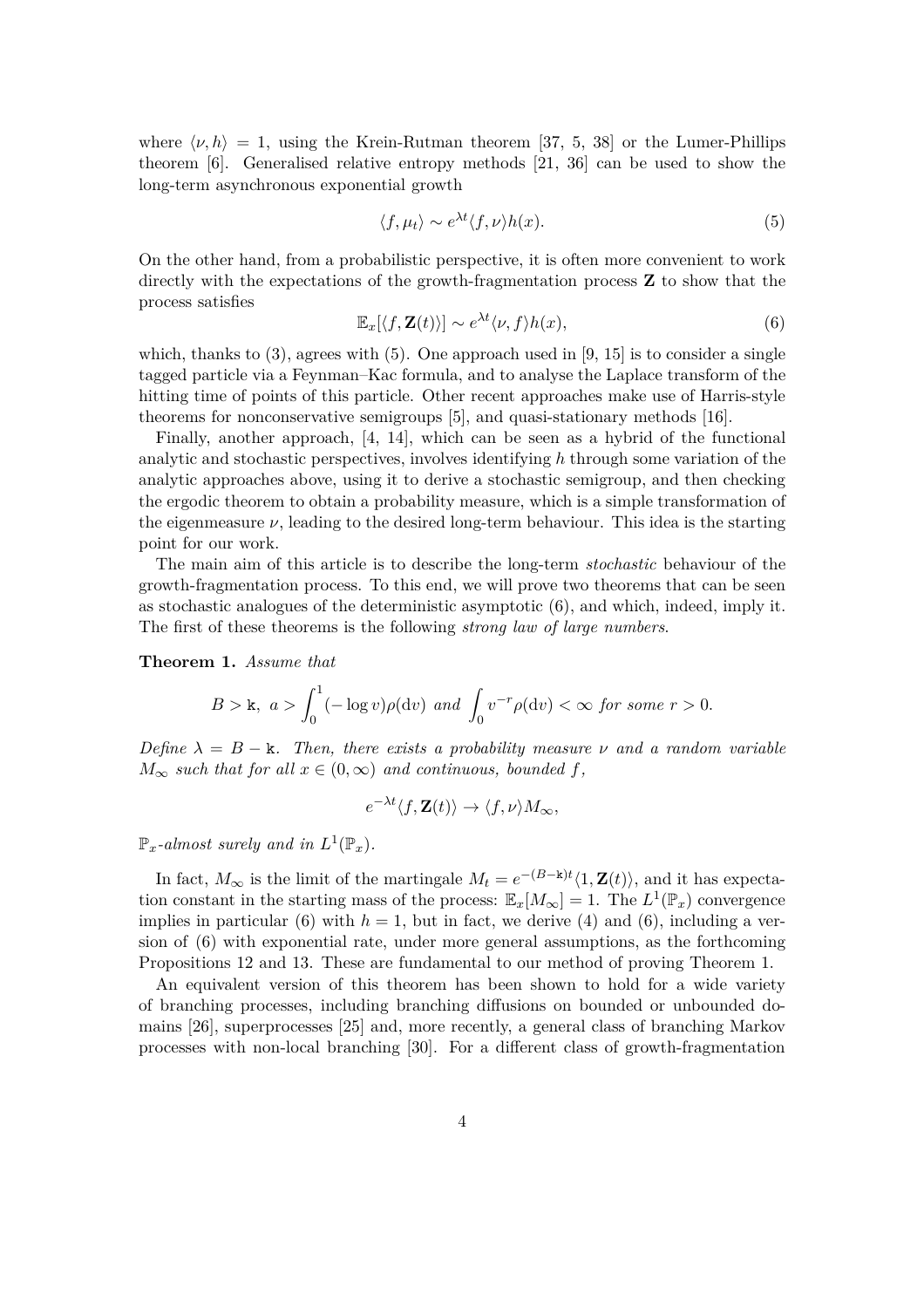processes, a weaker form of this theorem was proven in [11], where convergence in  $L^1(\mathbb{P}_x)$ was shown. In this article, we follow the approaches used in [30] and [26] to prove the stronger almost sure convergence.

The second theorem provides a similar result in the transient case. To aid comparison with the literature, it will be useful to introduce a function  $\kappa$ , which in the context of homogeneous growth-fragmentations is called the 'cumulant' and is defined as:

$$
\kappa(q) = aq + \int_{(0,1)} x^q \rho(\mathrm{d}x) - (B + \mathbf{k}).
$$

The function  $\kappa$  is convex and smooth. We define  $q_0$  to be the unique solution of the equation  $\kappa'(q_0) = 0$ , or equivalently,  $q_0 = \arg \inf \kappa$ .

**Theorem 2.** *Assume that*

$$
B > \mathsf{k}, \ a < \int_{(0,1)} (-\log v) \, \rho(\mathrm{d} v),
$$

*which implies that*  $q_0 > 0$ *. Define*  $\lambda = \kappa(q_0) = \inf \kappa$ *, and assume further that*  $\lambda > 0$ *. Let f* :  $(0, c] \rightarrow \mathbb{R}$  *be continuous with*  $f(x) = O(x^{q_0})$  *as*  $x \rightarrow 0$ *. Then,* 

$$
e^{-\lambda t} \langle f, \mathbf{Z}(t) \rangle \to 0,
$$

 $\mathbb{P}_x$ -almost surely and in  $L^1(\mathbb{P}_x)$ .

This result can be interestingly compared with [19, Theorem 2.3], which considers a *homogeneous* growth-fragmentation  $\mathbb{Z}^{\circ}$  and takes  $f(x) = f_q(x) = x^q$ . Under the  $\alpha$  assumptions of the above theorem, part of Dadoun's result is that  $e^{-\kappa(q)t}\langle f_q, \mathbf{Z}^\circ(t)\rangle \to 0$ almost surely, provided that  $q \ge \bar{q}$ , where  $\bar{q} > q_0$  is the unique solution of  $\bar{q}\kappa(\bar{q}) = \kappa'(\bar{q})$ .

The fact that  $\bar{q} > q_0$  says, in a quantitative way, that the cell masses in the growthfragmentation process with reflection decay to zero faster than without reflection. With this in mind, it would be interesting to study the speed of cell masses in more detail, as done by Dadoun for homogeneous processes in [19, Corollary 2.4], and we leave this as a future research topic.

We would also like to note several other possible directions for future work. Here, we have taken the killing rate to be constant, but it may be possible to relax this restriction while remaining in a tractable class of processes. In particular, it would be interesting to consider killing cells, either instantaneously or at exponential rate, when their mass falls below a certain threshold, to mimic mechanisms for cell death in biological systems. An alternative direction would be to take a more general Lévy process as the underlying trajectory of the cell masses; for instance, it should be possible to incorporate Gaussian fluctuations into this model with little impact on our results. Finally, as mentioned above, we have assumed here that cell divisions are binary, but this is far from necessary. Indeed, provided that the number of cells produced at division is not too large (an '*L*log *L*' condition will suffice), arbitrary division and repartition of mass can be incorporated into this model; one mathematical approach to this is described in [11, p. 8]. This could prove fruitful in biological models for tumour growth, since it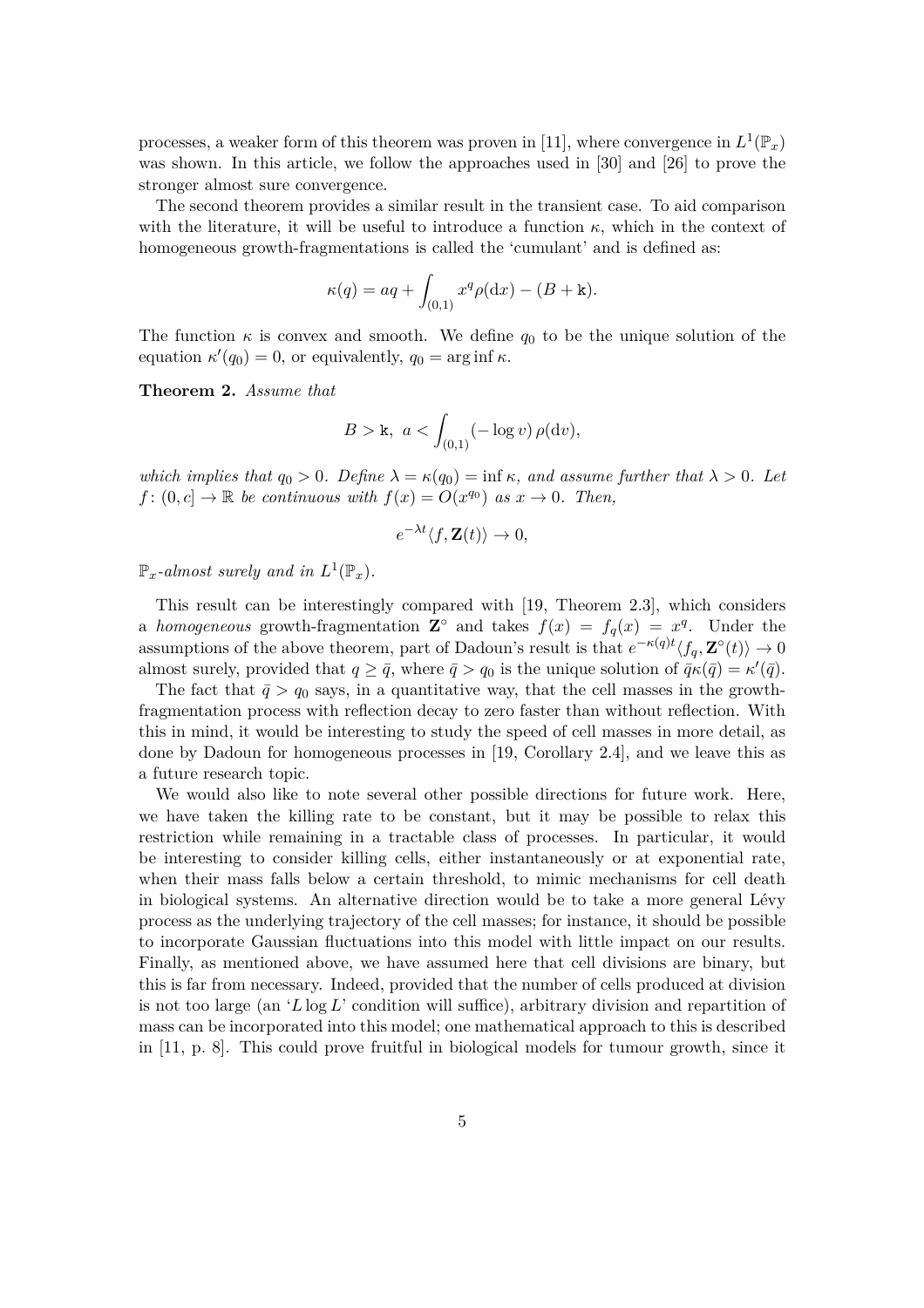is known that cancer cells can split into more than two daughter cells. It would also allow one to study a phenomenon known as aneuploidy, where a cell contains the wrong number of chromosomes due to non-binary fission (see [40] and references therein).

The rest of this paper is organised as follows. In section 2 we will analyse the expectation semigroup associated with the process **Z**, as well as the strongly continuous semigroup associated with the operator  $\mathcal{A}$ . We will show that these two semigroups are equivalent, in an appropriate sense, for a certain class of functions. In section 3 we will formally define the growth-fragmentation process and consider the basic behaviour of the number of cells in the system. In section 4, we will make use of a spine method to distinguish the regimes of long-term behaviour. Finally, sections 5 and 6 are devoted to the proofs of Theorems 1 and 2, respectively.

## **2. The growth-fragmentation semigroup**

One way to characterise the growth-fragmentation process is via its expectation semigroup. By considering the average behaviour of particles under the action of suitable test functions, we characterise as the unique solution to an evolution equation.

On the other hand, from an analytical perspective, it is common to use the generator defined in (2) to define a strongly continuous semigroup, usually written  $(e^{t\mathcal{A}})_{t\geq0}$ , which uniquely solves the growth-fragmentation equation (1).

In this section, we will explore both perspectives and, in order to consolidate them, we will show that the two are equivalent for a certain class of test functions. Hence, roughly speaking, both the analytical and probabilistic semigroups characterise the average behaviour of such growth-fragmentation systems, and can therefore both be used to analyse their long-term behaviour.

We start by considering the expectation semigroup associated with the growth-fragmentation process. First recall the underlying reflected spectrally negative Lévy process,  $\xi^b$ , obtained by taking the process with Laplace exponent

$$
\psi_{\xi}(q) = -\mathbf{k} + aq - \int_{-\infty}^{0} (1 - e^{qx}) \Pi(dx),
$$

satisfying  $\mathbb{E}_0[e^{q\xi_t}] = e^{t\psi_{\xi}(q)}$ , and reflecting it from above at the level *b*.

Further, recall the growth-fragmentation kernel  $\rho$  defined on  $(0,1)$  by  $\rho = \Pi \circ g^{-1} +$  $\Pi \circ \bar{g}^{-1}$ , where  $g(x) = e^x$  and  $\bar{g}(x) = 1 - e^x$ .

As before, we write  $\mathbf{Z} = (\mathbf{Z}(t), t \ge 0)$  for the Markovian growth-fragmentation associated with  $e^{\xi^b}$ , and let  $c = e^b > 0$ , which is the reflection level for cell sizes in **Z**.

Define  $\Psi_t f(x) = \mathbb{E}_x[\langle f, \mathbf{Z}(t) \rangle]$ . In our first proposition, we derive an evolution equation for which  $\Psi_t$  is the unique solution. We regard  $\Psi$  as a semigroup on  $L^{\infty}((0, c])$ , the space of bounded measurable functions on (0*, c*].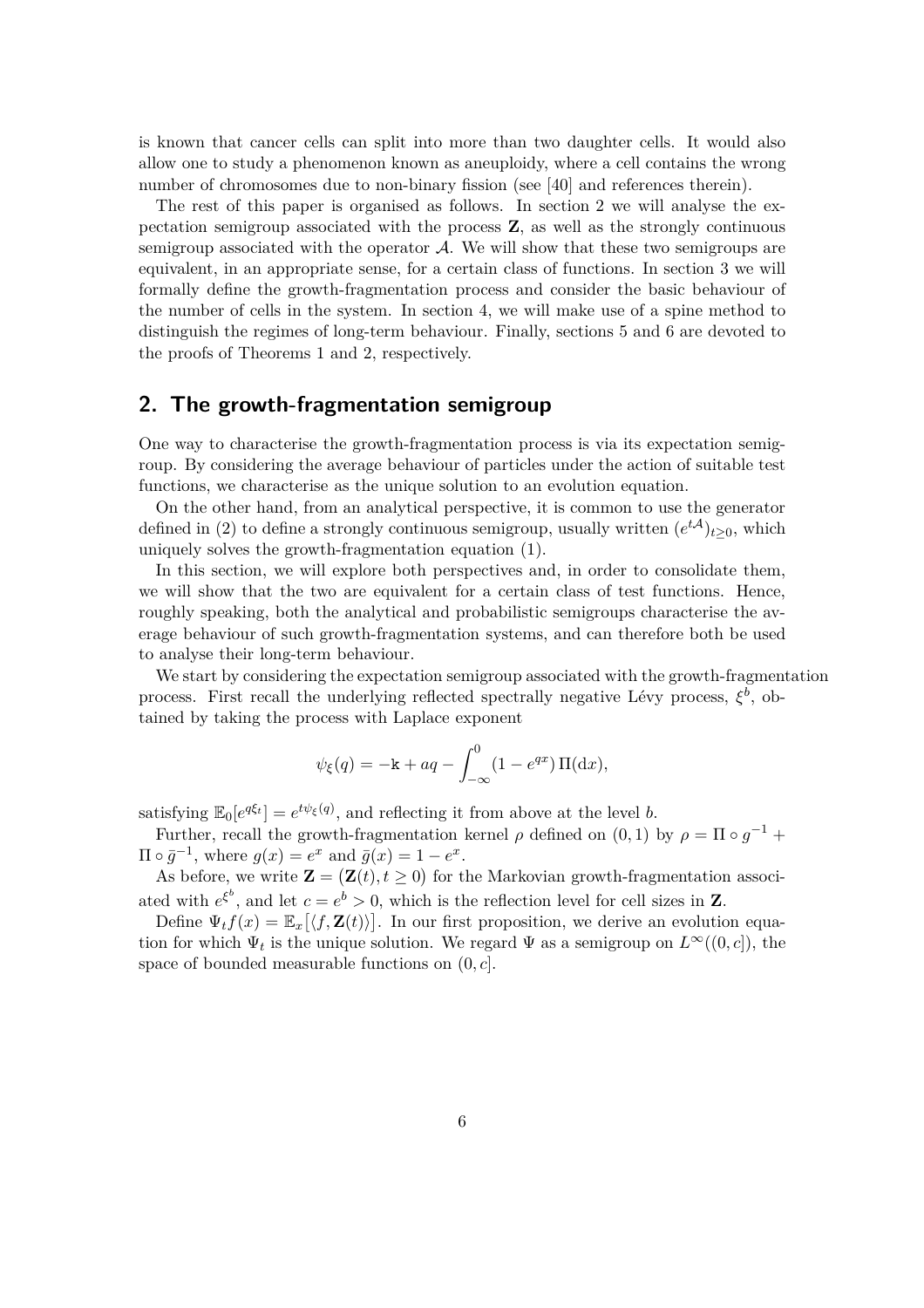**Proposition 3.** *The semigroup* Ψ *satisfies the evolution equation*

$$
\Psi_t f(x) = f(x e^{a \cdot t \wedge T_c(x)}) - k \int_0^t ds \Psi_{t-s} f(x e^{a \cdot s \wedge T_c(x)}) + \int_0^t ds \int_0^1 \rho(\mathrm{d}v) \left[ \Psi_{t-s} f(x e^{a \cdot s \wedge T_c(x)}) - v \Psi_{t-s} f(x e^{a \cdot s \wedge T_c(x)}) \right], \tag{7}
$$

*where*  $T_c(x) = \frac{1}{a} \log \left( \frac{c}{x} \right)$  $\frac{c}{x}$ ) is the first time the deterministic path  $t \mapsto xe^{at}$  reaches  $c$ . *Moreover, this evolution equation uniquely determines*  $\Psi$  *as a semigroup on*  $L^{\infty}((0, c])$ *.* 

*Proof.* Let  $\tau_1$  denote the first time that the initial particle either dies or fragments. By considering the two cases  $t < \tau_1$  and  $t \geq \tau_1$  we have

$$
\Psi_t f(x) = f(xe^{a \cdot t \wedge T_c(x)})e^{-(B+\mathbf{k})t}
$$
\n
$$
+ (B+\mathbf{k}) \int_0^t ds \frac{B}{B+\mathbf{k}} e^{-(B+\mathbf{k})s} \int_{-\infty}^0 \frac{\Pi(\mathrm{d}u)}{B}
$$
\n
$$
\times \left\{ \Psi_{t-s} f(xe^{a \cdot s \wedge T_c(x)})e^{u} + \Psi_{t-s} f(xe^{a \cdot s \wedge T_c(x)}(1-e^u)) \right\}
$$
\n
$$
= f(xe^{a \cdot t \wedge T_c(x)})e^{-(B+\mathbf{k})t}
$$
\n
$$
+ \int_0^t ds e^{-(B+\mathbf{k})s} \int_{-\infty}^0 \Pi(\mathrm{d}u) \left\{ \Psi_{t-s} f(xe^{a \cdot s \wedge T_c(x)})e^u + \Psi_{t-s} f(xe^{a \cdot s \wedge T_c(x)}(1-e^u)) \right\}
$$

Making a change of variables  $v = e^u$  yields

$$
\Psi_t f(x) = f(x e^{a \cdot t \wedge T_c(x)}) e^{-(B + \mathbf{k})t} \n+ \int_0^t \mathrm{d} s e^{-(B + \mathbf{k})s} \int_0^1 \Pi \circ g^{-1}(\mathrm{d} v) \left\{ \Psi_{t-s} f(x e^{a \cdot s \wedge T_c(x)} v) + \Psi_{t-s} f(x e^{a \cdot s \wedge T_c(x)} (1 - v)) \right\}.
$$

Making another change of variables,  $v \mapsto 1 - v$ , for the second integrand in the final line above, and recalling that  $\rho = \Pi \circ g^{-1} + \Pi \circ \bar{g}^{-1}$ , we have

$$
\Psi_t f(x) = f(xe^{a \cdot t \wedge T_c(x)})e^{-(B+\mathbf{k})t}
$$
  
+ 
$$
\int_0^t ds e^{-(B+\mathbf{k})s} \int_0^1 \rho(\mathrm{d}v) \Psi_{t-s} f(xe^{a \cdot s \wedge T_c(x)}v).
$$

Applying Dynkin's identity [24, Lemma 1.2, Chapter 4, Part I] and using the fact that that  $\int_0^1 v \rho(\mathrm{d}v) = B$  shows that  $\Psi_t f(x)$  does indeed solve (7).

For uniqueness, suppose  $\Psi_t^1$  and  $\Psi_t^2$  are both solutions to (7) and let  $\tilde{\Psi}$  denote their difference. Then, since *B* is finite, it is straightforward to show that there exists a constant  $C > 0$  such that

$$
|\tilde{\Psi}_t f(x)| \le C \int_0^t \sup_{x \in (0,c]} |\tilde{\Psi}_{t-s} f(x)| ds.
$$

Gronwall's inequality then yields the result.

*.*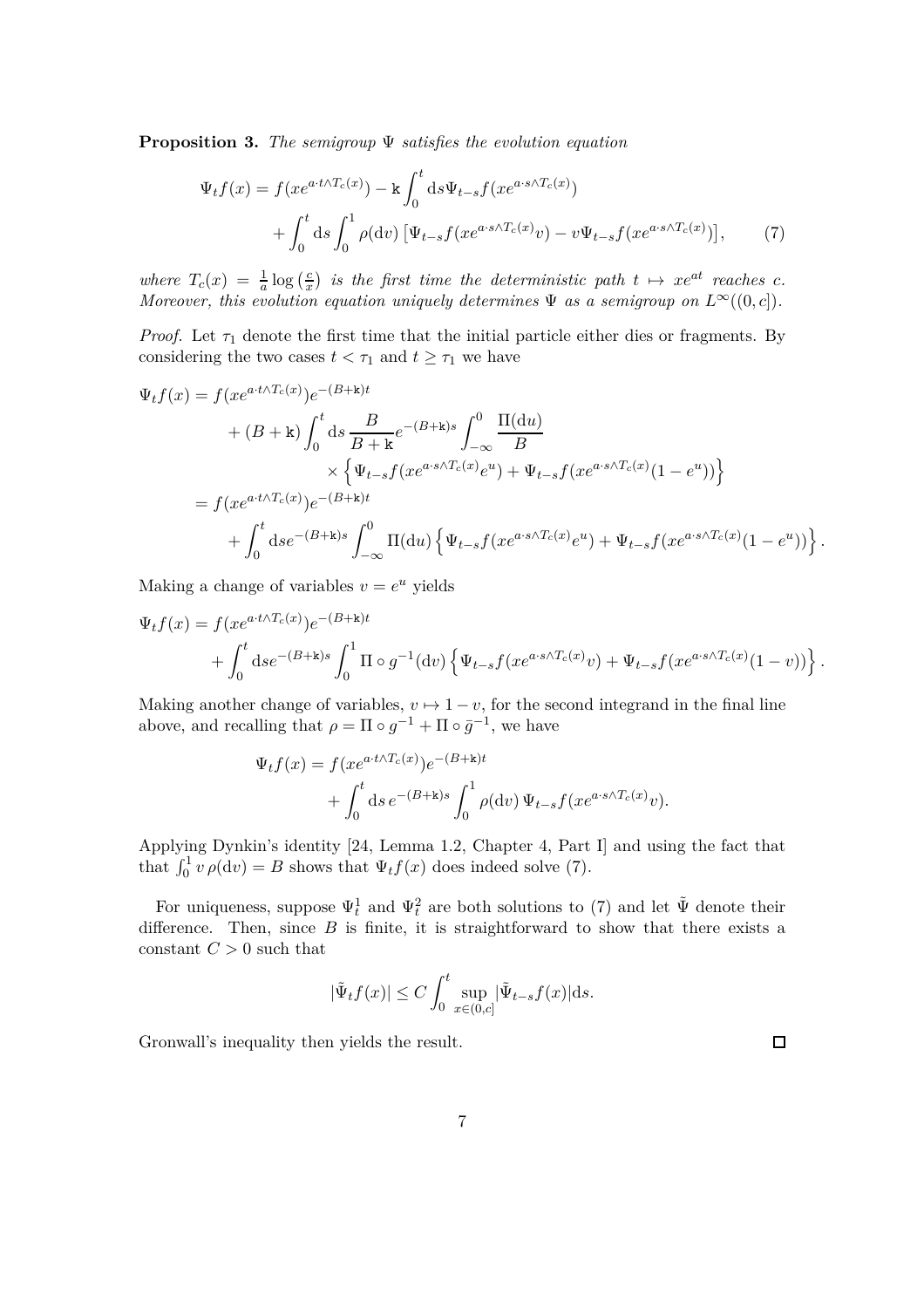With this result we have uniquely characterised the average (linear) behaviour of **Z** using the evolution equation (7). Part of our goal in this work is to describe our probabilistic results (Theorem 1 and (6)) about the growth-fragmentation semigroup in terms of the spectral theory of the operator  $A$ , defined in (2). However, if we were to define A as the generator of a semigroup with the same action as  $\Psi$  (on the space of continuous functions vanishing at infinity, say), then its domain would not be large enough to contain the eigenfunction we identify. To remedy this, we now show that  $A$  (or a suitable extension) can be regarded as the generator of a strongly continuous semigroup on  $L^2((0, c])$ , which solves the growth-fragmentation equation (1) and agrees with the semigroup Ψ above on their common domain of definition.

In general, questions of existence and uniqueness of a semigroup with generator  $A$  are not straightforward; we refer to [20, 35, 34] for some examples of classical and recent approaches. Our situation is fairly simple since the fragmentation rate is bounded, but nonetheless it does not seem to be easy to derive from existing results, so we develop the proof below.

We first focus our attention on the growth (i.e., transport) part of the operator. We define

$$
\mathcal{G}f(x) = axf'(x) - (B + \kappa)f(x), \qquad f \in D_0,
$$

where  $D_0$  is the subspace of  $L^2((0, c])$  consisting of functions  $f : (0, c] \to \mathbb{R}$  such that

- (i) *f* is smooth with compact support, and
- (ii)  $\lim_{x \to c} f'(x) = 0.$

Then, we have the following proposition.

**Proposition 4.** The operator  $\mathcal{G} \colon D_0 \to L^2$  is closable and its closure generates a strongly *continuous semigroup on*  $L^2((0, c])$ *.* 

*Proof.* The majority of the proof follows the method in [41] so we will only give an outline of the proof here. We start by considering the operators

$$
U_t f(x) = e^{-(B+\mathbf{k})t} f(xe^{at}), \quad f \in L^2((0, c]), \ t \ge 0,
$$

which we define as  $e^{-(B+k)t}f(c)$  whenever  $t > 0$  and  $xe^{at} \geq c$ .

First note that for each  $t \geq 0$ ,  $U_t$  is bounded. Also, for any continuous function  $f: (0, c] \to \mathbb{R}$  with compact support, we have

$$
||U_t f - f||_2 \to 0, \quad \text{as } t \to 0.
$$

Since the space of compactly supported continuous functions is dense in  $L^2$ , these observations imply  $(U_t)_{t>0}$  is strongly continuous. Hence, its infinitesimal generator is closed and densely defined.

Now let  $f \in L^2((0, c])$  be such that  $t \mapsto f(xe^{at})$  is smooth with compact support, and for  $h > 0$ , set

$$
\varphi_h(x) := \int_0^h U_s f(x) \mathrm{d} s.
$$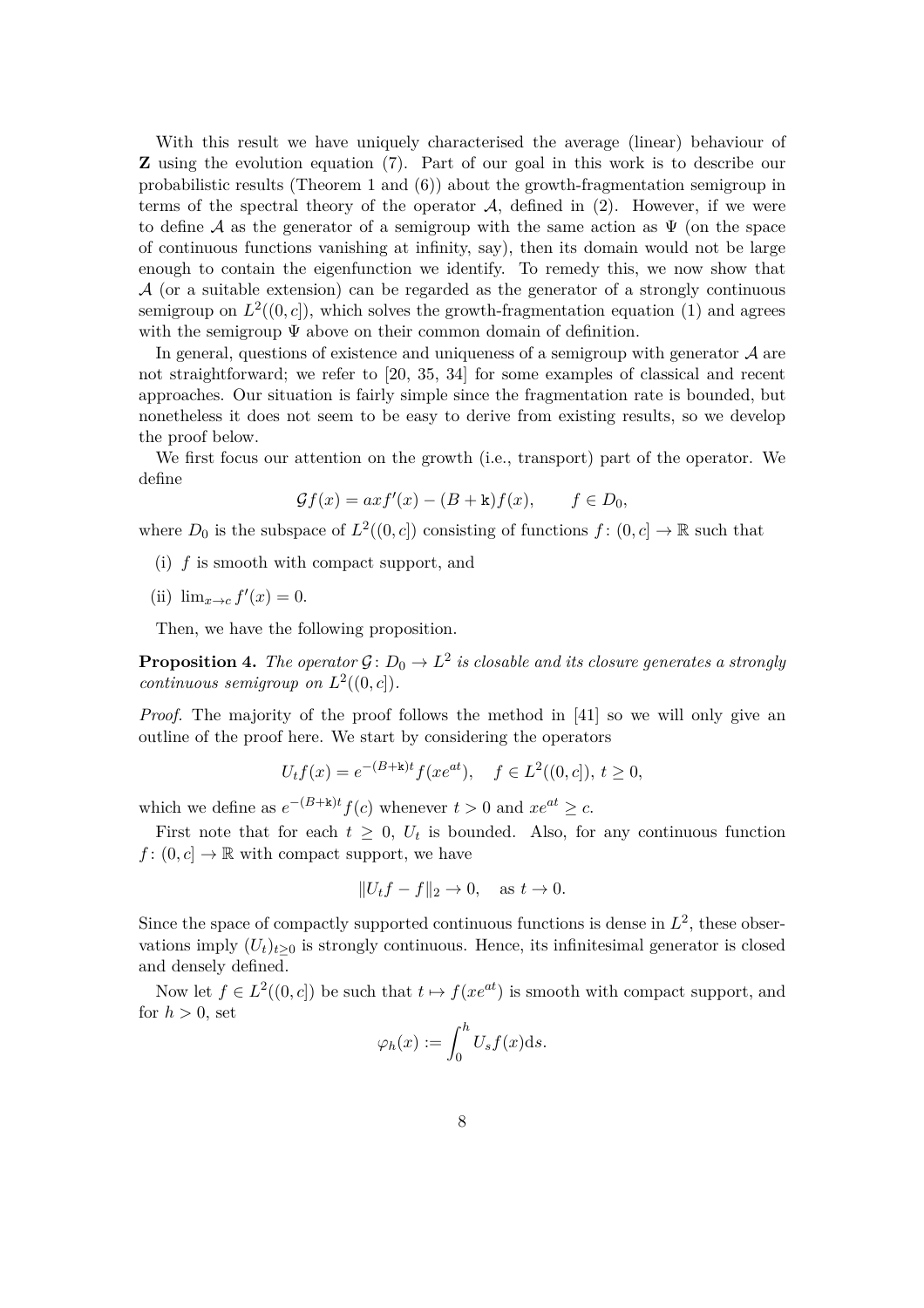Due to [23, p.620],  $\varphi_h$  lies in the domain of the infinitesimal generator of  $(U_t)_{t\geq0}$ . Denote by  $\mathcal{G}_1$  the restriction of this generator to functions  $\varphi_h$  constructed as above. Then, again, by [23, p.620]

$$
\mathcal{G}_1\varphi_h=U_hf-f,
$$

and the infinitesimal generator of  $(U_t)_{t\geq 0}$  is  $\overline{\mathcal{G}}_1$ .

Our next step is to show G is closable and its closure equals  $\bar{G}_1$ . To show this, we first show that  $\varphi_h$  lies in  $D_0$ . First note that from the definition of  $\varphi_h$ , it is also smooth with compact support. Next note that

$$
\varphi_h(xe^{at}) = \int_t^{t+h} e^{-(B+\mathbf{k})(u-t)} f(xe^{au}) \mathrm{d}u. \tag{8}
$$

Hence,

$$
\frac{\partial}{\partial t}\varphi_h(xe^{at}) = e^{-(B+\mathbf{k})h}f(xe^{a(t+h)}) + (B+\mathbf{k})\int_0^{t+h} e^{-(B+\mathbf{k})(u-t)}f(xe^{at})du
$$

$$
-f(xe^{at}) - (B+\mathbf{k})\int_0^t e^{-(B+\mathbf{k})(u-t)}f(xe^{at})du.
$$

Letting  $t \to 0$ , we have

$$
\lim_{t \to 0} \frac{\partial}{\partial t} \varphi_h(xe^{at}) = U_h f(x) - f(x) + (B + \mathbf{k})\varphi_h(x),
$$

which, in turn, implies that

$$
ax\varphi'_h(x) - (B + \mathbf{k})\varphi_h(x) = U_h f(x) - f(x). \tag{9}
$$

Now, from the definitions of  $\varphi_h$  and  $U_h$ , it is not too difficult to show that

$$
\lim_{x \to c} \varphi_h(x) = \frac{f(c)}{B + \mathbf{k}} (1 - e^{-(B + \mathbf{k})h})
$$

and  $\lim_{x\to c} U_h f(x) = e^{-(B+k)h} f(c)$ . Taking the limit as  $x \to c$  in (9) and using these two equalities yields  $\lim_{x \to c} \varphi'_h(x) = 0$ . Hence  $\varphi_h \in D_0$ .

The above analysis also shows that

$$
\mathcal{G}_1\varphi_h(x) = ax\varphi'_h(x) - (B + \mathbf{k})\varphi_h(x) = \mathcal{G}\varphi_h(x).
$$

Since  $\varphi_h \in D_0$ , it follows that  $\mathcal{G}_1 \subset \mathcal{G}$ .

Finally, for any  $\varphi \in D_0$  we have that

$$
U_h \varphi - \varphi = \int_0^h U_s \mathcal{G} \varphi \mathrm{d} s.
$$

Due to [31, Theorem 10.5.2],  $\mathcal G$  is a restriction of  $\bar{\mathcal G}_1$ . Therefore,  $\bar{\mathcal G} = \bar{\mathcal G}_1$  and so  $\mathcal G$  is closable and generates the semigroup  $(U_t)_{t\geq0}$ .  $\Box$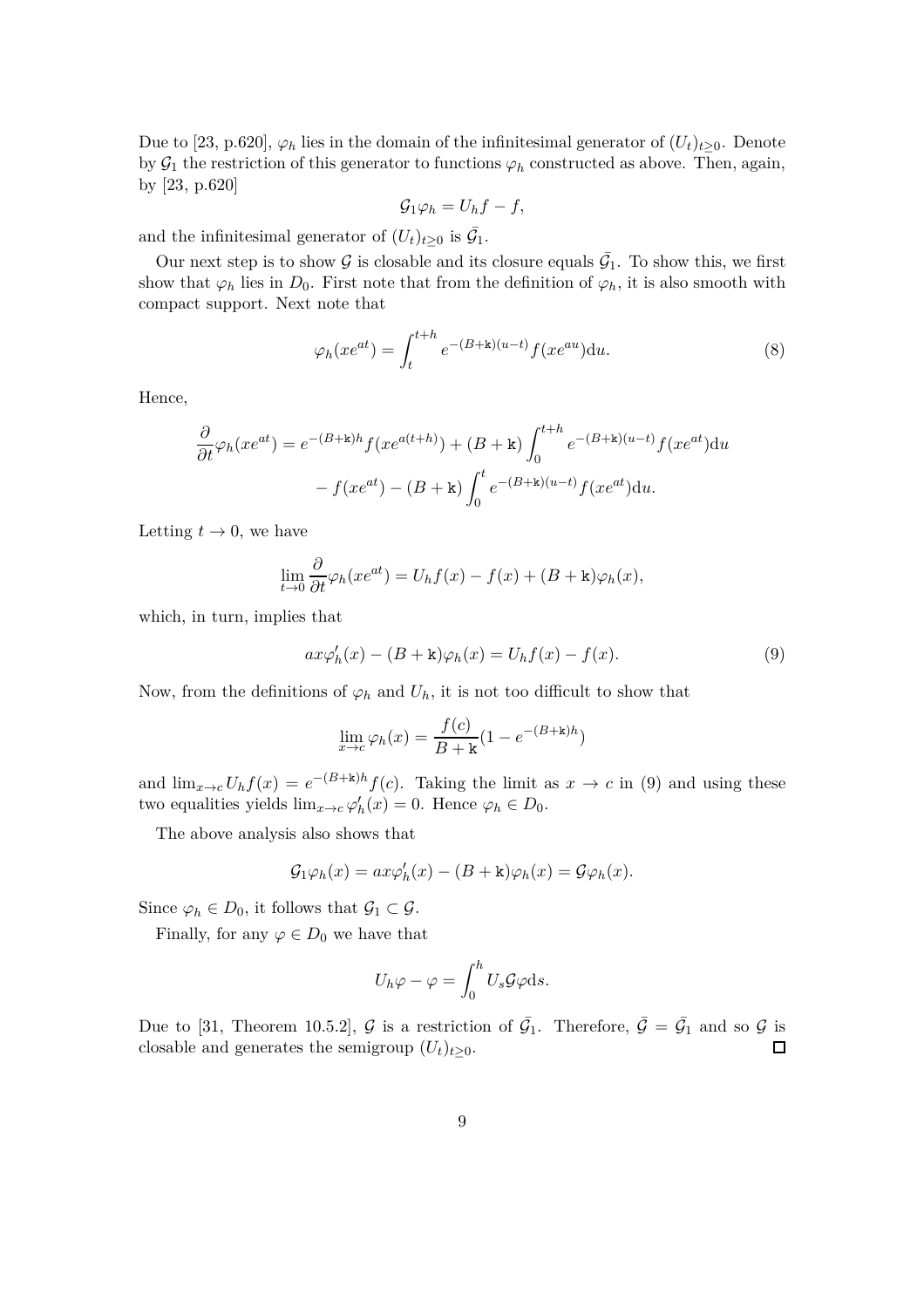Let  $\mathcal{F} \colon D_0 \to L^2$  be defined by

$$
\mathcal{F}f(x) = \int_0^1 f(xy)\rho(\mathrm{d}y).
$$

Then, we can extend the result of the previous proposition to  $\mathcal{G} + \mathcal{F}$ .

**Corollary 5.** The conclusion of Proposition 4 holds when we replace  $\mathcal{G}$  by  $\mathcal{G} + \mathcal{F}$ . *Moreover, if we define* A *to be the closure of*  $\mathcal{G} + \mathcal{F}$ *, then its domain*  $\mathcal{D}(\mathcal{A})$  *is equal to the domain of the closure of* G*.*

*Proof.* First note that since  $\mathcal F$  it is bounded, it can be extended to an operator with domain  $L^2((0, c])$ . Further, recall  $(U_t)_{t\geq 0}$  from the proof of Proposition 4. We will use Theorem 1 of [42] to prove this corollary, which in our context, is as follows.

Suppose the following two conditions are satisfied:

- (I)  $U_t D_0 \subset D_0$  and for all  $f \in D_0$ , the function  $t \mapsto \mathcal{F}U_t f$  is continuous.
- (II) There exist constants  $\alpha > 0$ ,  $\gamma \in [0, 1)$  such that for all  $f \in D_0$

$$
\int_0^\alpha \|\mathcal{F}U_t f\| \mathrm{d} t \le \gamma \|f\|.
$$

Then there exists a unique strongly continuous semigroup  $(W_t)_{t\geq0}$  on  $L^2((0, c])$  such that

$$
W_t f = U_t f + \int_0^t W_{t-s} \mathcal{F} U_s f \, ds \qquad f \in D_0, \quad t \ge 0.
$$

Moreover, the generator of  $(W_t)_{t\geq 0}$  is the closure of  $(\mathcal{G} + \mathcal{F})|_{D_0}$  and its domain is equal to the domain of the closure of  $\mathcal{G}$ .

Now, (I) follows easily from the definitions of  $U_t$ ,  $D_0$  and  $\mathcal{F}$ . For (II), note that for any  $\alpha > 0$ ,

$$
\int_0^{\alpha} \|\mathcal{F}U_t f\| \mathrm{d}t \le 2B \|f\| \int_0^{\alpha} e^{-(B+\mathbf{k})t} \mathrm{d}t = \frac{2B \|f\|}{B+\mathbf{k}} (1 - e^{-\alpha(B+\mathbf{k})}).
$$

Choosing  $\alpha > 0$  such that  $\gamma := \frac{2B}{B+k} (1 - e^{-\alpha(B+k)}) \in [0,1)$  yields the result. Hence, the operator A with domain  $\mathcal{D}(\mathcal{A})$  generates a strongly continuous semigroup,  $(W_t)_{t\geq0}$  on  $L^2((0, c])$ . Moreover, its domain,  $\mathcal{D}(\mathcal{A})$ , is equal to that of the domain of the closure of  $\mathcal{G}.$  $\Box$ 

Therefore, the operator  $A$  is the generator of a strongly continuous semigroup  $W =$  $(W_t)_{t\geq0}$  on  $L^2((0, c])$  and has  $D_0$  as a core. Fixing  $g \in L^2((0, c])$ , if we let  $\mu_t$  be defined, though the Riesz representation theorem, by  $\langle W_t f, g \rangle_2 = \langle f, \mu_t \rangle$  (where  $\langle \cdot, \cdot \rangle_2$  represents the  $L^2$  inner product), then  $(\mu_t)_{t\geq 0}$  solves (1) with  $\mu_0(\mathrm{d}y) = g(y)\mathrm{d}y$ .

In fact, in a certain sense the semigroups  $W$  and  $\Psi$  are equivalent:

**Proposition 6.** *For each*  $f \in L^{\infty}((0, c])$ *,*  $||W_t f - \Psi_t f||_2 = 0$ *.*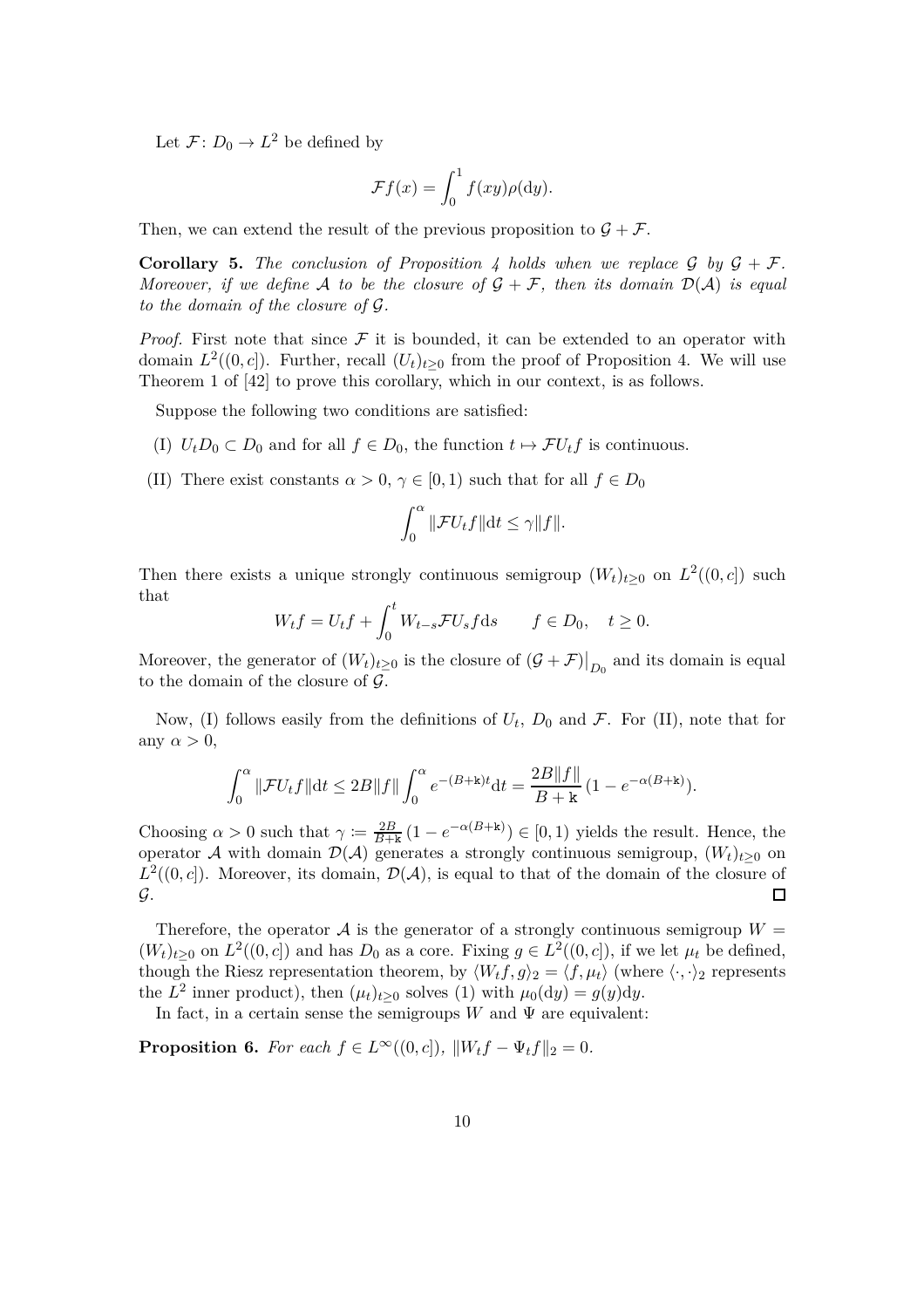*Proof.* The proof is identical to that of [18, Theorem 8.1].

This provides a version of (3) in the introduction, albeit restricted to bounded functions *f* and initial conditions having *L* <sup>2</sup> density. This will let us consolidate the behaviour shown in (4) and (6) later on.

## **3. The growth-fragmentation process**

We now turn our attention to the growth-fragmentation process, **Z**. Although we have already given a construction of **Z** in the introduction, in this section we provide another construction via the Ulam-Harris tree, as it will be convenient in later sections to refer to the particles via their labels.

To this end, we denote by  $\mathcal{U} = \bigcup_{n \geq 0} \{0, 1\}^n$  the Ulam-Harris tree of finite sequences of 0s and 1s. For  $u \in \{0,1\}^n$ , we interpret the length  $|u|=n$  as its generation. Further, for  $v \in \{0,1\}$ , we write  $uv \in \{0,1\}^{n+1}$  to denote the concatenation of *u* and *v* and interpret it as the  $v^{th}$  daughter of *u*. The initial individual will be written as  $\emptyset$ .

Now fix  $x \in (0, c]$  and let  $\mathbb{P}_x$  denote the law of the growth-fragmentation process started from an initial particle at  $x_0$ . Now define the random variable  $\zeta_{\emptyset}$  by

$$
\mathbb{P}_x(\zeta_{\emptyset} > t) = e^{-(B + \mathbf{k})t}, \quad t \ge 0,
$$

which we see as the minimum of the fragmentation time and death time of the initial particle. Setting  $b_{\emptyset} = 0$  and  $d_{\emptyset} = \zeta_{\emptyset}$ , it follows that the trajectory of the initial particle is given by

$$
Z_{\emptyset}(t) = x e^{a \cdot t \wedge T_c(x)}, \quad t \in [b_{\emptyset}, d_{\emptyset}),
$$

where we recall that  $T_c(x) = \frac{1}{a} \log(c/x)$ . With probability  $\frac{k}{B+k}$ ,  $\zeta_{\emptyset}$  denotes a killing time of  $\emptyset$ , in which case the process stops. If not, then  $\zeta_{\emptyset}$  denotes the first fragmentation time, and then we set  $b_u = d_{\emptyset}$  for each daughter  $u \in \{0,1\}$  of the initial particle and randomly choose  $v \in (0, 1)$  according to the probability measure  $\frac{\rho(dv)}{2B}$ . The masses of the daughters are then given by  $xv$  and  $x(1-v)$ . The lifetime of each daughter is denoted by  $\zeta_u$ , which has the same distribution as  $\zeta_{\emptyset}$  under  $\mathbb{P}_{xv}$  or  $\mathbb{P}_{x(1-v)}$ . We also set  $d_u = b_u + \zeta_u$ and the trajectory of the *u th* daughter is given by

$$
Z_u(t) = y e^{a \cdot t \wedge T_c(y)}, \quad t \in [b_u, d_u),
$$

for  $y = xv, x(1 - v)$ . The process then continues iteratively, with each cell *u* and the initial mass of its daughters *u*0 and *u*1 being determined in the same way, and so on; this gives a trajectory  $(Z_u(t))_{t\in[b_u,d_u)}$  for each  $u \in \mathcal{U}$ . Setting  $\mathcal{U}_t$  to be the set of individuals alive at time *t*, i.e.  $\mathcal{U}_t = \{u \in \mathcal{U} : t \in [b_u, d_u)\}\$ , the growth-fragmentation process at time *t* is given by the collection of atomic measures

$$
\mathbf{Z}(t) = \sum_{u \in \mathcal{U}_t} \delta_{Z_u(t)}.
$$

In the introduction and in the previous section, this process was constructed in a different way, using the 'cell process' *ξ* and adding new cells at each jump. These two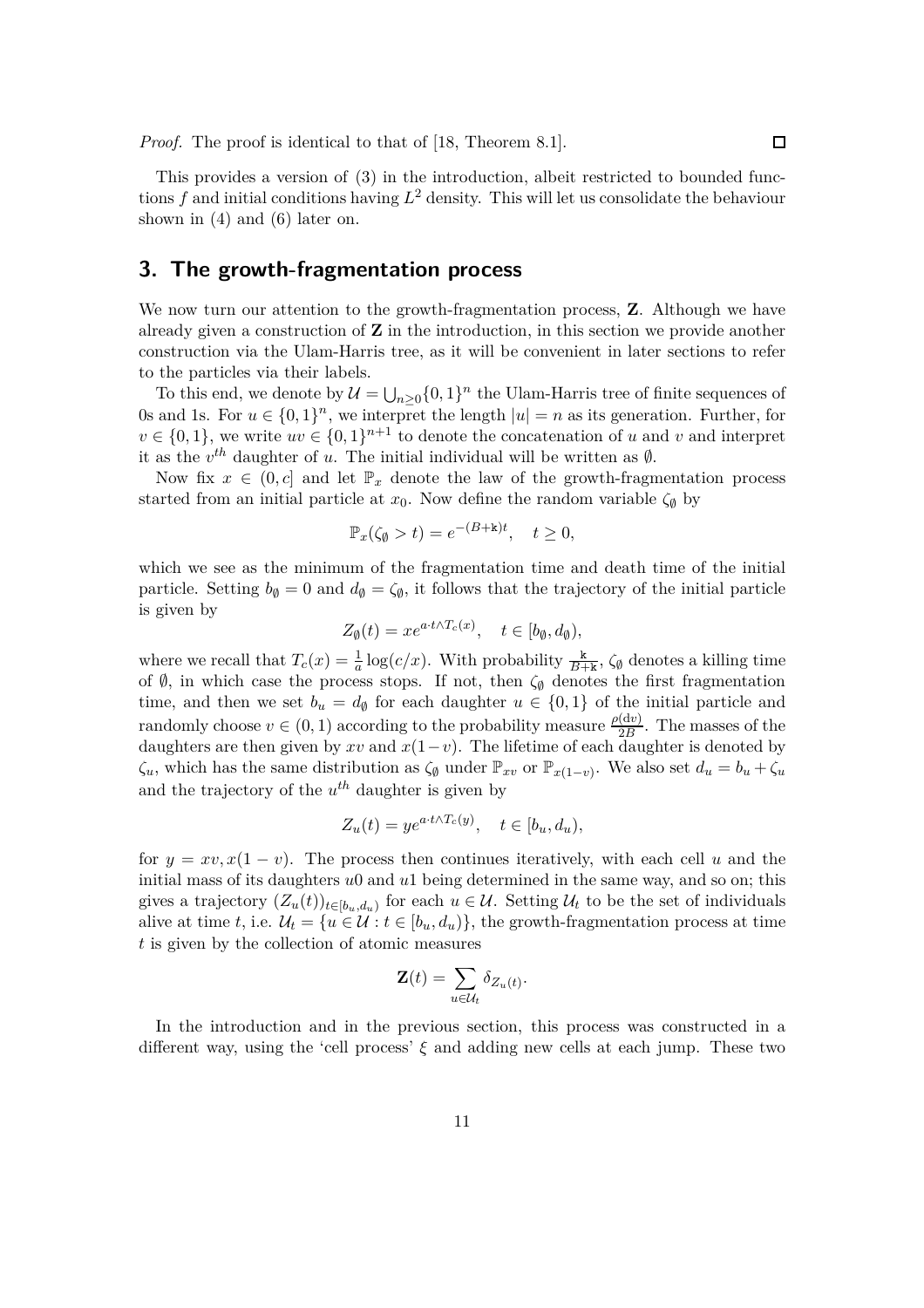approaches are consistent: if  $(u_1, u_2, \ldots)$  is a sequence of cell labels with the property that, for each  $n \geq 1$ ,  $Z_{u_{n+1}}(b_{u_{n+1}})/Z_{u_n}(d_{u_n}) \geq 1/2$ , then

$$
\xi_t = Z_{u_n}(t), \text{ where } b_{u_n} \le t < d_{u_n}, \qquad t \ge 0,
$$

is the cell process.

Let us now briefly turn our attention to the growth of the total number of cells in **Z**. Set  $\lambda_* = B - \mathbf{k}$  and define  $N_t = \langle 1, \mathbf{Z}(t) \rangle$ , the number of cells in the growthfragmentation at time *t*. Since the branching and killing rates are spatially independent, *N* is a discrete-space, continuous-time branching process.

Recall that a branching process is subcritical, critical or supercritical according to whether  $\mathbb{E}[N_t]$  is negative, zero or positive, and that in the subcritical and critical cases, the process becomes extinct (eventually  $N_t = 0$ ) with probability 1. We have the following simple consequence of branching process theory:

**Proposition 7.** *N is subcritical, critical or supercritical according to whether*  $\lambda_*$  *is negative, zero or positive. In the supercritical case, the extinction probability is*  $\frac{k}{B}$ .

*Proof.* This follows using classical branching process results [2, §I.5]. The probability generating function of the offspring distribution is  $g(z) = \frac{k + Bz^2}{B+k}$ , and equation  $g(z) = z$ has roots 1 and  $\frac{k}{B}$ , which implies the extinction probability in the result.  $\Box$ 

We end this section with a short discussion of the relationship between the various parameters of the growth-fragmentation process. For the particular model we consider in this paper, all of our results can be expressed explicitly in terms of the parameters *a*, k and *ρ*, due to the fact that  $||\rho|| = 2||\Pi|| = 2B$ , where  $||\cdot||$  indicates the total mass of a measure. We emphasise that the factor of two appears here due to the fact that two particles are produced at every fragmentation event.

In a more general model, where we allow particles to fragment into more than two pieces, the total mass of  $\rho$  is given by the fragmentation rate multiplied by the average number of offspring, and  $\lambda_*$  is replaced by  $\|\rho\| - B - \kappa$ . Moreover, the results of this paper will still hold but with a slight adjustment of the conditions; the condition  $B > k$ in Theorem 1 would become  $\|\rho\| - B - k > 0$ , and an '*L* log *L*' condition on the number of offspring would be required, which is redundant in the binary case. One key difference in this more general model is that  $\rho$  (or equivalently, the linear evolution equation) no longer uniquely determines the growth-fragmentation process. For this, one needs to work with a non-linear version of the growth-fragmentation equation, as in section 5.

## **4. Asymptotic regimes**

In the previous section, we determined conditions for the total number of cells to either reach zero with probability 1 (the (sub)critical cases) or to survive with positive probability (the supercritical case). We now consider the long-term behaviour of cell masses, with the goal of demonstrating that these settle into an equilibrium in the long-term;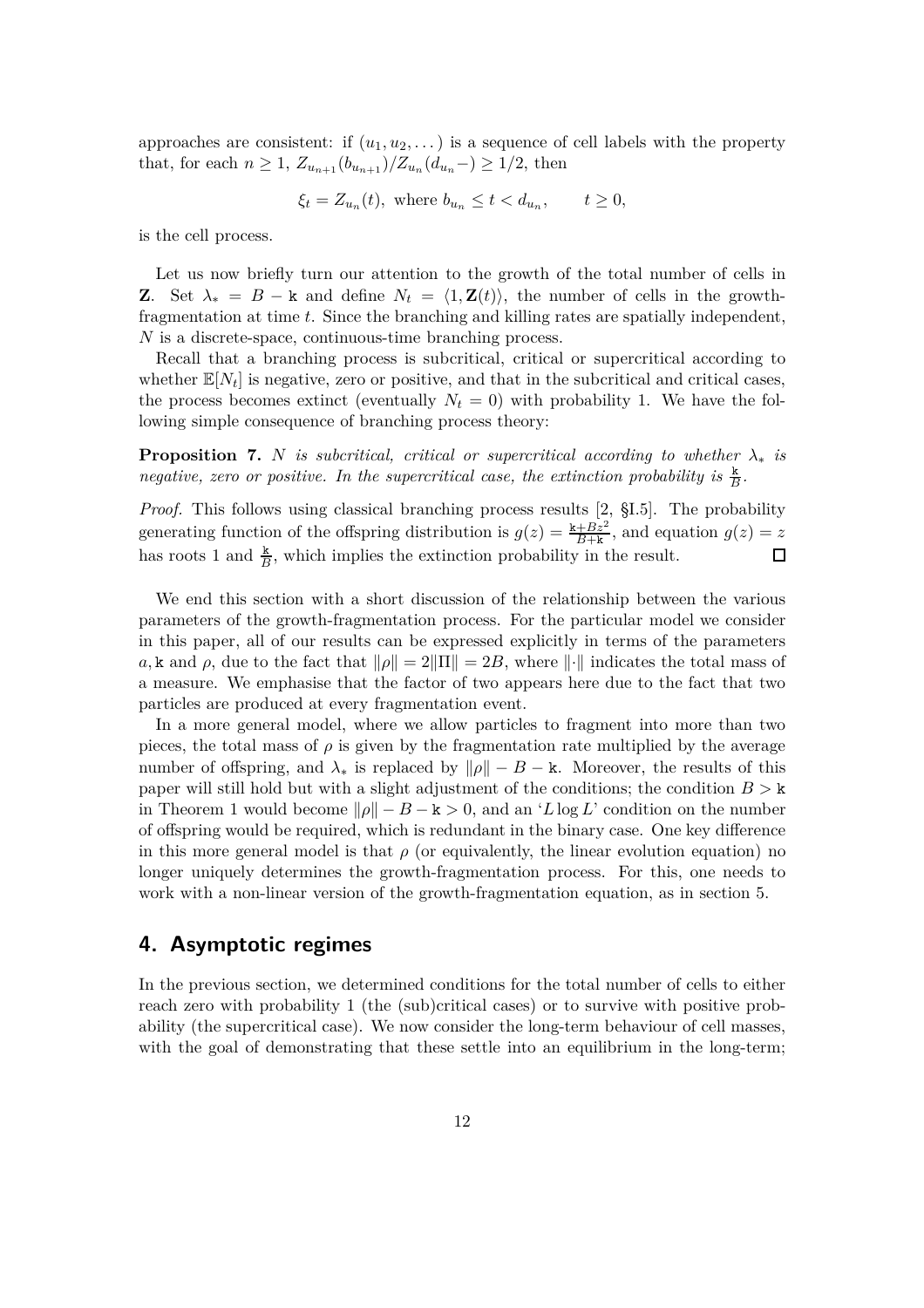this will be most important in the supercritical case, where it will be the foundation of Theorem 1, but the results of this section apply regardless of (sub- or super-)criticality.

Our main tool will be the analysis of a single *tagged cell*, whose behaviour will tell us something about the average behaviour of the process **Z**. We can think of this as following a distinguished line of descent in the cell line, where at each cell division event we uniformly pick a daughter cell to follow.

The motion of the cell mass of this tagged cell will be determined by an exponential reflected Lévy process, much like the 'cell process' *ξ* in the introduction; however, the process itself is different, since it should represent not the locally largest cell, but a typical cell.

Introduce a Lévy process  $\eta$  with drift *a* and Lévy measure  $\Pi_{\eta} = \rho \circ (g^{-1})^{-1}$ , where  $g^{-1}(x) = \log x$ . Equivalently, this Lévy measure can be expressed in terms of that of  $\xi$ by  $\Pi_{\eta} = \Pi + \Pi \circ s^{-1}$ , where  $s(x) = \log(1 - e^x)$ . (Hence, if  $\Pi$  has density  $\pi$ , then  $\Pi_{\eta}$  has density  $\pi_{\eta}(x) = \pi(x) + \pi(\log(1 - e^x))e^x(1 - e^x)^{-1}$ .) Denote by  $\psi_{\eta}$  its Laplace exponent, which can be expressed as

$$
\psi_{\eta}(q) = aq + \int_{(-\infty,0)} (e^{qx} - 1) \Pi_{\eta}(\mathrm{d}x) = aq + \int_{(0,1)} (v^q - 1) \rho(\mathrm{d}v).
$$

Again, as with  $\xi$ , we define  $\eta^b$  to be this process reflected at *b*, i.e.,  $\eta_t^b = \eta_t - (\bar{\eta}_t - b) \vee 0$ .

The mass of the tagged cell is given by  $Y = \exp(\eta^b)$ . Our goal for the remainder of this section is the investigate the long-term behaviour of *Y* , identify the growth-fragmentation semigroup in terms of the semigroup of *Y* , and hence prove the asynchronous exponential growth (6). This will be a key building block in the proof of the strong law, Theorem 1.

In past work on growth-fragmentation equations [10, 15], a key element of the analysis was an auxiliary function defined in terms of return times of *Y* . In our context, we may define this as follows. Let  $S(y) = \inf\{t > 0 : Y_t \neq y\}$ , and let  $H(y) = \inf\{t > S(y) : Y_t \neq y\}$  $Y_t = y$  be the first return time to *y*. Define

$$
L_{x,y}(q) = \mathbb{E}_x[e^{-(q-\lambda_*)H(y)}; H(y) < \infty].
$$

Let  $q_* = \inf\{q \in \mathbb{R} : L_{c,c}(q) < \infty\}$  and  $\lambda = \inf\{q \in \mathbb{R} : L_{c,c}(q) < 1\}$ . The quantity  $\lambda$  is the conjectural exponential rate in (6), and in previous works, the behaviour of *L* was used in order to deduce asymptotic results for the growth-fragmentation semigroup. Our situation is actually a little simpler than [10], and we can avoid this step, but we provide results on *L* for the sake of comparison.

Our first result pertains to the transience and recurrence of *Y* . Roughly speaking, the classification depends on the mean of the underlying Lévy process, *η*. We distinguish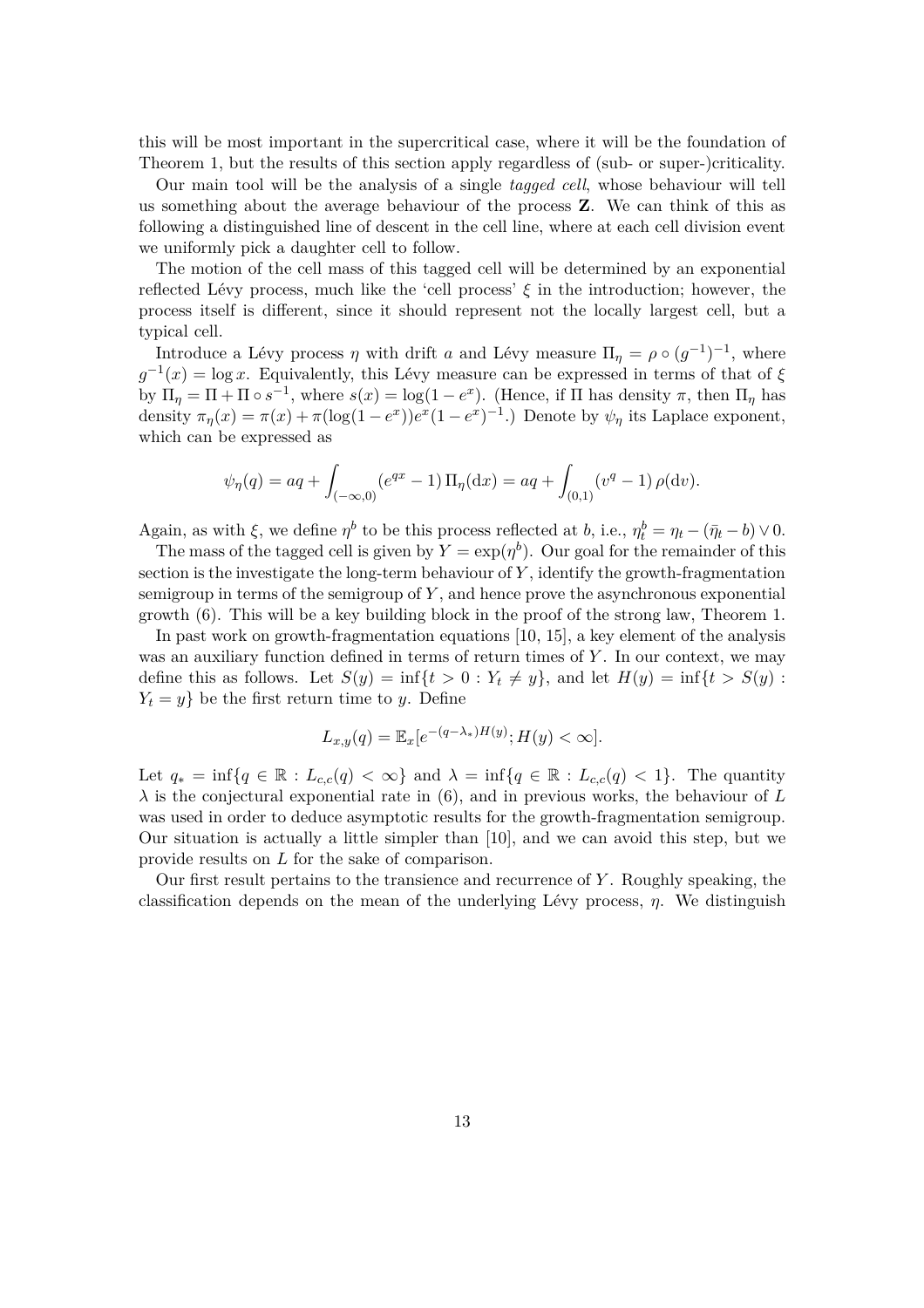four possible cases:

$$
a < \int_0^1 (-\log v)\rho(\mathrm{d}v),\tag{T}
$$

$$
a = \int_0^1 (-\log v)\rho(\mathrm{d}v),\tag{NR}
$$

$$
a > \int_0^1 (-\log v)\rho(\mathrm{d}v),\tag{PR}
$$

$$
a > \int_0^1 (-\log v)\rho(\mathrm{d}v) \text{ and } \int_0 v^{-r}\rho(\mathrm{d}v) < \infty \text{ for some } r > 0.
$$
 (ER)

**Proposition 8.** *For*  $t \geq 0$  *and*  $x \in (0, c]$ *, the many-to-one formula* 

$$
\Psi_t f(x) = \mathbb{E}_x[f(Y_t)e^{\lambda_* t}]
$$

*holds. Further, defining*  $q_* = \lambda_* + \max\{\inf \psi_{\eta}, -\|\Pi_{\eta}\| \}$ *, we have the following cases.* 

- *(i)* If (T) *holds, then Y is transient,*  $\lambda = q_* = \lambda_* + \inf \psi_\eta$  *and*  $L_{c,c}(\lambda) < 1$ *.*
- *(ii)* If (NR) *holds, then Y is null recurrent,*  $\lambda = \lambda_*, L_{c,c}(\lambda) = 1$  *and*  $L'_{c,c}(\lambda) = -\infty$ *.*
- *(iii)* If (PR) holds, then *Y is positive recurrent*,  $\lambda = \lambda_*, L_{c,c}(\lambda) = 1$  and  $L'_{c,c}(\lambda) > -\infty$ *.*
- *(iv)* If (ER) *holds, then for any*  $0 < w < r$ *, there exist*  $k > 0$  *and*  $C > 0$  *such that for all*  $x \in (0, c], t \ge 0$ *, and*  $f$  *such that*  $f_w(x) := (x/c)^w f(x)$  *is continuous and bounded,*

 $|\mathbb{E}_x[f(Y_t)] - \langle f, \nu \rangle| \le ||f_w||((c/x)^w + C)e^{-kt},$ 

*where*  $\nu$  *is the invariant distribution of*  $Y$ *. Indeed, we can take*  $k = -\psi_{\eta}(-w)$  *and*  $C = \int (c/x)^w \nu(\mathrm{d}x) = \frac{-\psi_{\eta}'(0)w}{\psi_{\eta}(-w)}$  $\frac{\varphi_\eta(\upsilon)w}{\psi_\eta(-w)}$ .

*Proof.* The proof of the many-to-one formula,  $\Psi_t f(x) = \mathbb{E}_x[f(Y_t)e^{\lambda_* t}]$ , follows in a similar way to the proof of Proposition 3, and we omit the full detail. Indeed, splitting on the first time *η* is either killed or jumps, applying Dynkin's identity and some simple algebraic manipulations shows that  $\mathbb{E}_x[f(Y_t)e^{\lambda_* t}]$  also solves (7). Since solutions of (7) are unique, it is equal to  $\Psi_t f(x)$  for each  $x \in (0, c]$  and each  $t \geq 0$ .

Next we deal with the recurrence and transience of the process *Y* in the different cases. We will show that *Y* is transient when (T) holds and that *Y* is recurrent when either (NR) or (PR) hold, and defer the proof of the distinction between positive and null recurrence to Proposition 10.

Differentiating  $\psi_{\eta}$  and letting  $q \to 0$ , we have

$$
\psi_{\eta}'(0) = a + \int_{(0,1)} \log v \,\rho(\mathrm{d}v) \tag{10}
$$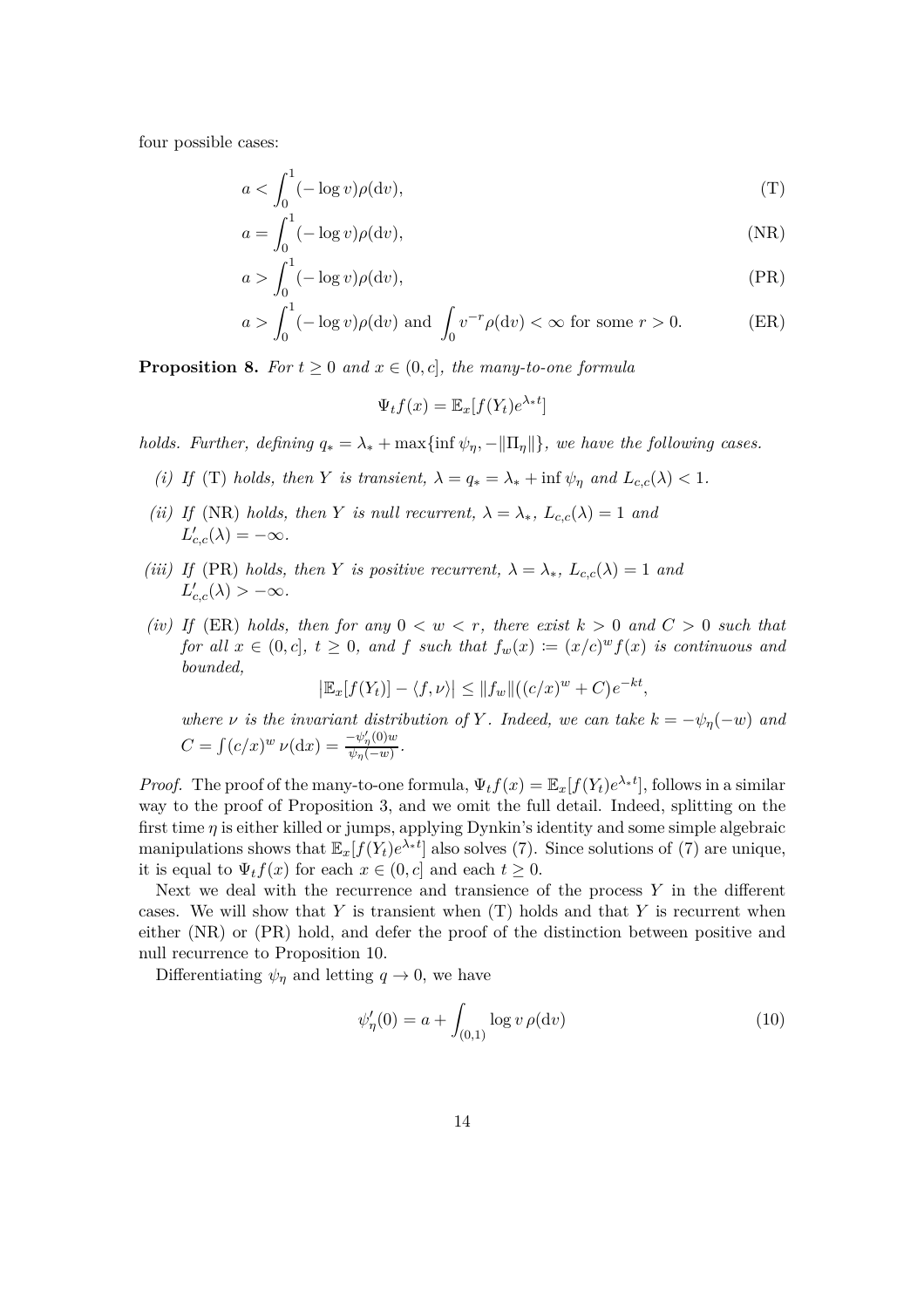The recurrence or transience of *Y* is equivalent to the recurrence or transience of the reflected Lévy process  $\eta^b$ . Considering its paths, we observe that  $\eta^b$  is recurrent if and only if  $\limsup_{t\to\infty}$   $\eta_t = \infty$  a.s.; and by [33, Theorem 7.1], this occurs if and only if  $\psi_{\eta}'(0) \geq 0$ . Combining this with (10), we see that  $\eta^{b}$ , and hence *Y*, is recurrent if and only if (PR) or (NR) holds, and transient if (T) holds.

We now consider the values of  $\lambda$  and  $L_{c,c}(\lambda)$  for each of the first three cases. By conditioning on the first time *Y* jumps away from *c*, it is straightforward to show that

$$
L_{c,c}(q) = \begin{cases} 1 - \frac{a\Phi(q - \lambda_*)}{\|\Pi_\eta\| + q - \lambda_*}, & \text{if } q > q_* \\ \infty & \text{if } q \le q_*, \end{cases}
$$
(11)

where  $\Phi$  is the right inverse of  $\psi_{\eta}$ . Since  $q_* \geq -\|\Pi_{\eta}\|$ , it is clear that the denominator is positive whenever  $q > q_*$ . Hence,  $L_{c,c}(q) = 1$  for some  $q \geq q_*$  if and only if there is a solution to the equation  $\Phi(q - \lambda_*) = 0$  with  $q \geq q_*$ .

If  $\psi_{\eta}'(0) \geq 0$ , then  $\Phi(0) = 0$  and so  $q = \lambda_*$  gives us the solution we seek. It also follows that  $L_{c,c}(\lambda) = \mathbb{P}_c(H(c) < \infty) = 1$  since  $\psi'(0) \geq 0$  implies that *Y* is recurrent.

If  $\psi_{\eta}'(0) < 0$ , then  $\Phi(q - \lambda_*)$  is strictly positive for all  $q \geq q_*$ , and so  $\lambda = q_*$  and  $L_{c,c}(\lambda) < 1$ . To show that  $q_* = \lambda_* + \inf \psi_{\eta}$ , we argue as follows:

$$
\psi_{\eta}(q) + ||\Pi_{\eta}|| = aq + \int_{-\infty}^{0} e^{qx} \Pi_{\eta}(\mathrm{d}x) \ge 0,
$$

and the two summands on the right are positive and do not approach zero simultaneously (if  $q \ge 0$ ). Hence inf  $\psi_{\eta} = \inf_{q \ge 0} \psi_{\eta}(q) > -\|\Pi_{\eta}\|$ .

To prove the statements about the derivative of *L*, note that

$$
L'_{c,c}(q) = -\frac{a\Phi'(q - \lambda_*)(q - \lambda_* + ||\Pi_\eta||) - a\Phi(q - \lambda_*)}{(q - \lambda_* + ||\Pi_\eta||)^2},
$$

and observe that  $\Phi'(q - \lambda_*) = \infty$  if and only if  $q = \lambda_* + \inf \psi_{\eta}$ . Since  $\inf \psi_{\eta} = 0$  if and only if (NR) holds, we obtain that  $L'_{c,c}(\lambda) = -\infty$  if and only if we are in case (NR), which was the claim.

Part (iv) follows by Theorem 2 of Goffard and Sarantsev [28]. This completes the proof.

*Remark* 9. (i) As remarked in the proof, the cases (T), (NR) and (PR) are equivalent to  $\mathbb{E}[\eta_1]$  being negative, zero and positive respectively, and the moment condition in (ER) is equivalent to  $\mathbb{E}[e^{r\eta_1}] < \infty$ .

 $\Box$ 

(ii) In previous works, the value of  $L_{c,c}(\lambda)$  was used to determine the transience or recurrence of *Y* . We do not need this for this result, but we continue the spirit of these works by making heavy use of the supermartingale function  $\ell(x) = L_{x,c}(\lambda)$ in our analysis of the case (T) in section 6.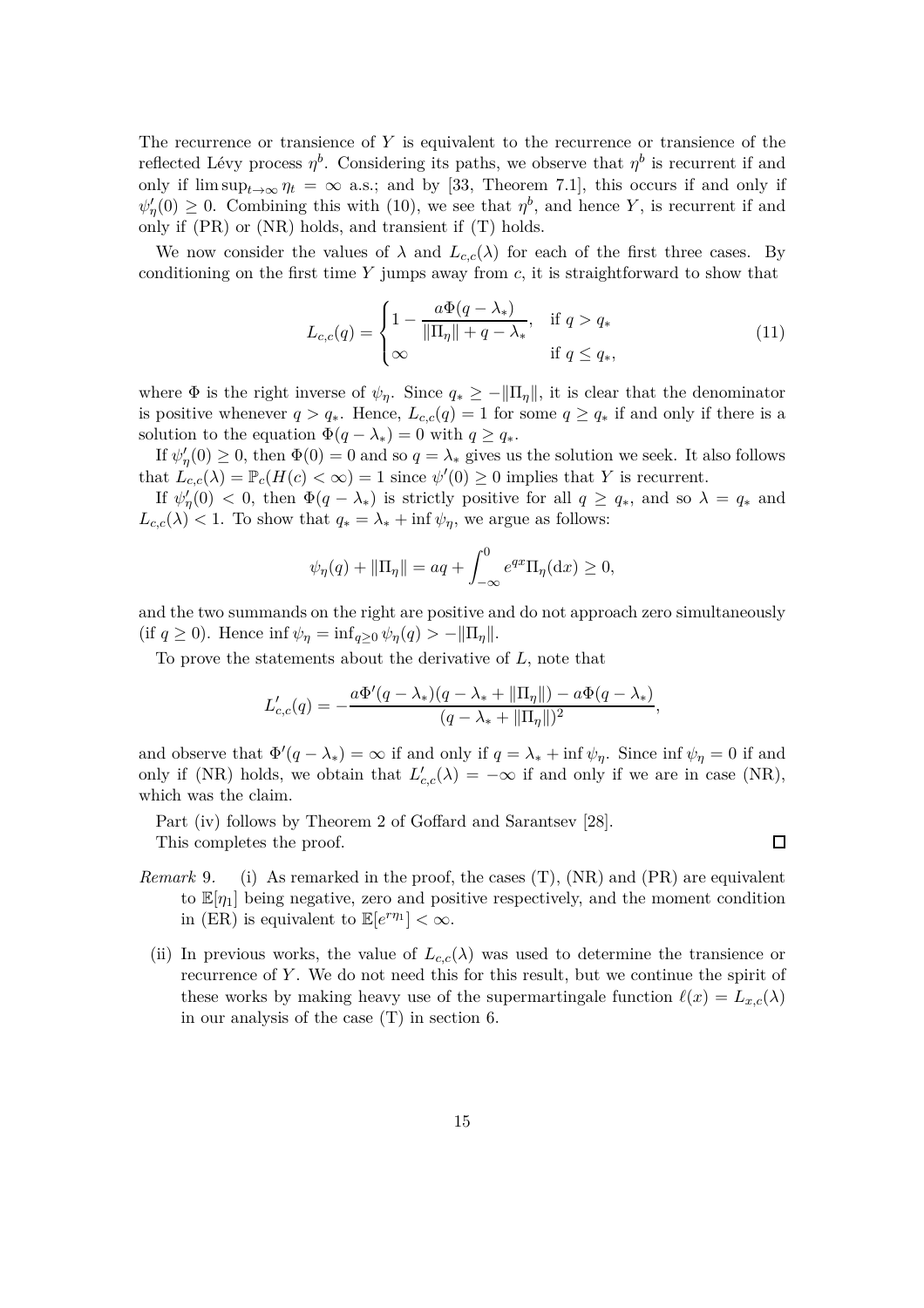#### **4.1. Recurrent regimes**

We now consider the cases (NR), (PR) and (ER) in more detail. Our goal is to find an invariant measure for the process  $Y$ , which will turn out to be an eigenmeasure of the growth-fragmentation operator.

The methods in the section come from the theory of spectrally negative Lévy processes, of which *η* is an example, and we begin by defining the *scale function*  $W: [0, \infty) \to [0, \infty)$ with Laplace transform

$$
\int_0^\infty e^{-\beta x} W(x) \, \mathrm{d}x = \frac{1}{\psi_\eta(\beta)},
$$

valid for  $\beta > \Phi(0)$ , where  $\Phi(q) = \sup\{p : \psi_{\eta}(p) \geq q\}$ . We will also use *W* to denote the (Stieltjes) measure associated with the scale function.

For details of the existence and properties of scale functions, we refer to [33, §8]. One property that will be useful below is that *W* has a left-derivative on  $(0, \infty)$ , which we will write as *W*′ .

Having recalled some of the theory of scale functions, we are in a position to identify the invariant measure we seek.

**Proposition 10.** *Suppose we are in the case* (PR) *or* (NR)*. Let m be the pushforward of the measure*  $W(dx)$  *by the function*  $x \mapsto ce^{-x}$ *, that is,* 

$$
m(\mathrm{d}y) = \frac{1}{a}\delta_c(\mathrm{d}y) + W'(\log(c/y))\frac{\mathrm{d}y}{y}.
$$

 $\int_{c}^{H(c)} f(Y_s) ds = \frac{a}{2l}$  $\frac{a}{2B}\langle f,m\rangle$ .

*In case* (PR),  $\langle 1, m \rangle = \left( a + \int_0^1 \log s \, \rho(\mathrm{d}s) \right)^{-1}$ , and  $\nu = m/\langle 1, m \rangle$  is the invariant *distribution of Y .*

*In case* (NR),  $\langle 1, m \rangle = \infty$ , and *m* is a (unique up to a multiplicative constant)  $\sigma$ -finite *invariant measure of Y*. In the latter case, define  $\nu = m$ .

*Proof.* We give quite a general proof, which works under assumptions (PR) and (NR), and even under rather general assumptions about *Y* (or  $\eta$ ). In the case (PR) and under our running assumption that *η* has no Gaussian part and finite jump rate, a simpler (if not shorter) proof is available; see Remark 11(i).

Let  $R_t = \bar{\eta}_t - \eta_t$ , the process  $\eta$  reflected in its running maximum, and define  $L_t^{-1}$  := inf{ $s > 0 : \bar{\eta} > t$ } to be the inverse local time of  $\eta$  at the maximum. Let  $\mathbb{P} = \mathbb{P}_c$ . Under P, we have  $Y_t = e^{b - R_t}$ , so  $L^{-1}$  can be interpreted either as the inverse local time of *R* at 0 or the inverse local time of *Y* at *c*.

For arbitrary *f*, define  $g(x) = f(ce^{-x})$ . Following the proof of [7, Theorem VI.20], we obtain

$$
\mathbb{E} \int_0^{L_t^{-1}} f(Y_s) ds = \mathbb{E} \int_0^{L_t^{-1}} g(R_s) ds = \mathbb{E} \int_0^{\infty} g(R_s) \mathbb{1}_{\{\bar{\eta}_s < t\}} ds
$$
\n
$$
= k \int_0^{\infty} \hat{U}(dz) g(z) \int_0^t U(dy)
$$
\n
$$
= k\delta^{-1} t \langle g, \hat{U} \rangle,
$$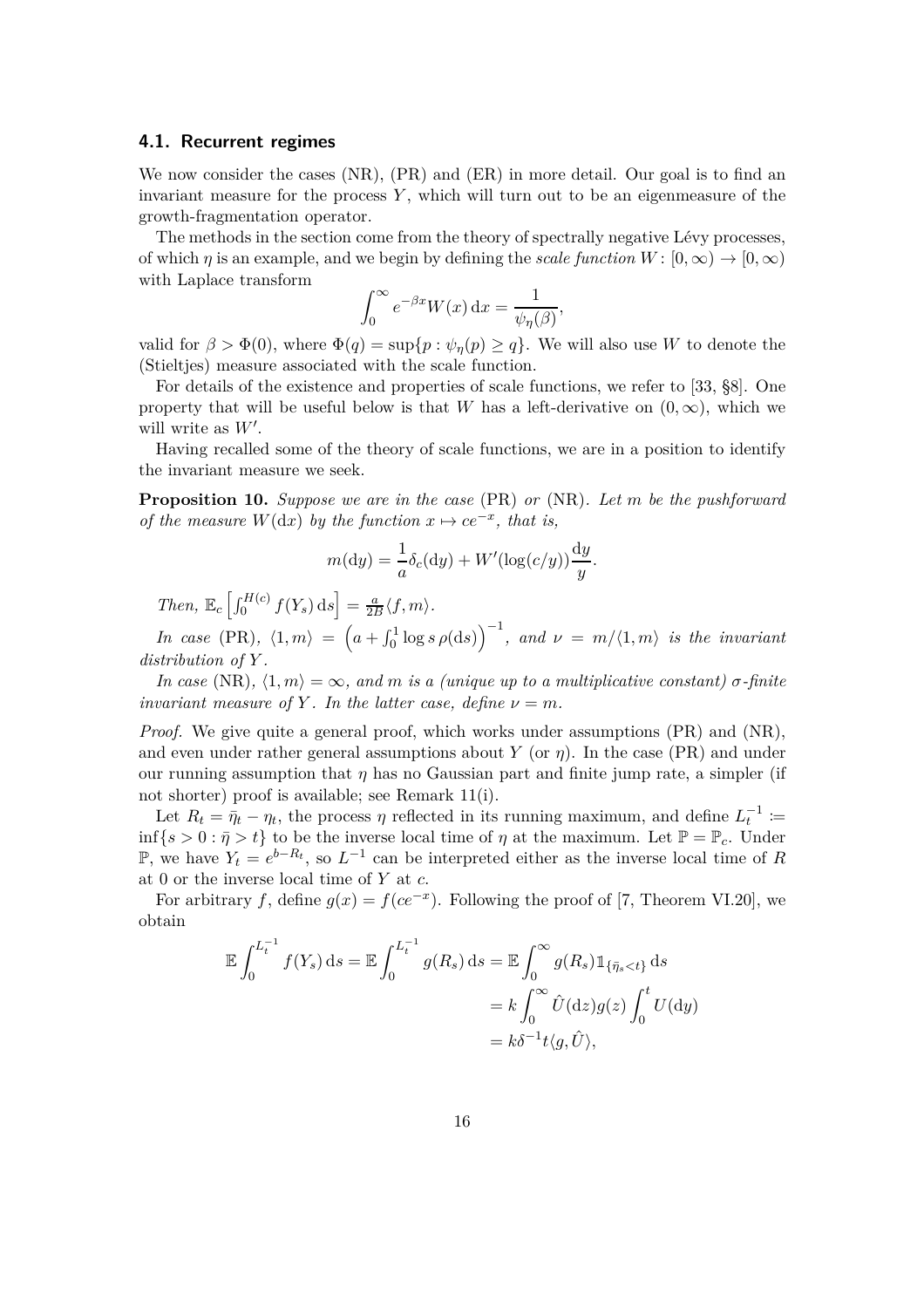where *U* and  $\hat{U}$  are the ascending and descending renewal measures of  $\eta$ ,  $\delta$  is the drift coefficient of the upward ladder height process and *k* is some constant.

Now we note that  $\hat{U}(\text{d}z) = k'e^{-\Phi(0)z}W(\text{d}z)$ , where  $k'$  is another constant [7, p. 196, equation (4)]. Since we are in the case where *Y* is recurrent (and hence *η* does not drift to  $-\infty$ ),  $\Phi(0) = 0$ .

In conclusion, we have shown that  $\mathbb{E} \int_0^{L_t^{-1}} f(Y_s) ds = k'' t \langle f, m \rangle$ , with *m* as in the proposition and  $k''$  a constant. Since  $\mathbb{P}_c(H(c) < \infty) = 1$ , [22, §XIX.3.46] implies that *m* is an invariant measure for *Y* .

The fact that  $1/(1, m) = \mathbb{E}_{0}[\eta_1]$  follows from the Laplace transform of the measure *W* appearing on p. 238 of [33].

Finally, we deduce the claim about  $\mathbb{E}_c \int_0^{H(c)} f(Y_s) ds$ . It is shown in [27, Theorem 8.1] that this measure is invariant for *Y* (and indeed, this result is at its heart the same as that of [22] cited above). Since the invariant measure is unique up to normalisation, it suffices to compute the two measures of interest for some simple function in order to determine the correct normalisation.

Let  $f = \mathbb{1}_{\{c\}}$ . On the one hand, we have  $\langle f, m \rangle = \frac{1}{a}$ . On the other, if we define  $T_1 = \inf\{t \ge 0 : Y_t < c\}$ , we have

$$
\mathbb{E}_c \int_0^{H(c)} f(Y_s) ds = \mathbb{E}_c[T_1] = \frac{1}{\|\Pi_\eta\|},
$$

and, recalling that  $\|\Pi_n\| = 2B$ , this proves the desired normalisation.

*Remark* 11*.* (i) It is also possible to obtain the formula for *m* by considering the first time *η* exits an interval  $[-x, b]$  for  $x > 0$ , using the same method as [33, Theorem 8.7], and then letting  $x \to \infty$ . Then, the invariance of *m* follows, under assumption  $(PR)$ , from  $[1, VI.1.5]$ .

 $\Box$ 

- (ii) We also note that *m* is still an invariant measure when  $\xi$  (or  $\eta$ ) is replaced by an arbitrary spectrally negative Lévy process, even if it has a Gaussian part or infinite jump rate; however, then *m* should be interpreted in terms of the excursions of *Y* from *c*.
- (iii) The measure *W* has Laplace transform  $\beta \mapsto \frac{\beta}{\psi_{\eta}(\beta)}$ . Under assumption (PR), since  $\nu$ is the unique invariant probability measure for  $Y$ , the previous result is equivalent, by Laplace inversion, to [1, Corollary IX.3.4], which gives another proof even under the general Lévy assumption. However, we are not aware of an existing proof of this result in the null recurrent case.

We are now in a position to solve the eigenproblem (4) and state the asynchronous exponential growth behaviour (6), which are interesting results in their own right, as well as stepping stones in our proof of the strong law of large numbers. It is worth pointing out that, whereas our main strong law result, Theorem 1, is stated under the assumption that  $\lambda_*$  > 0 and (ER) holds, these weaker results hold under more general assumptions, and in particular make no requirement on the growth or decay of the number of particles.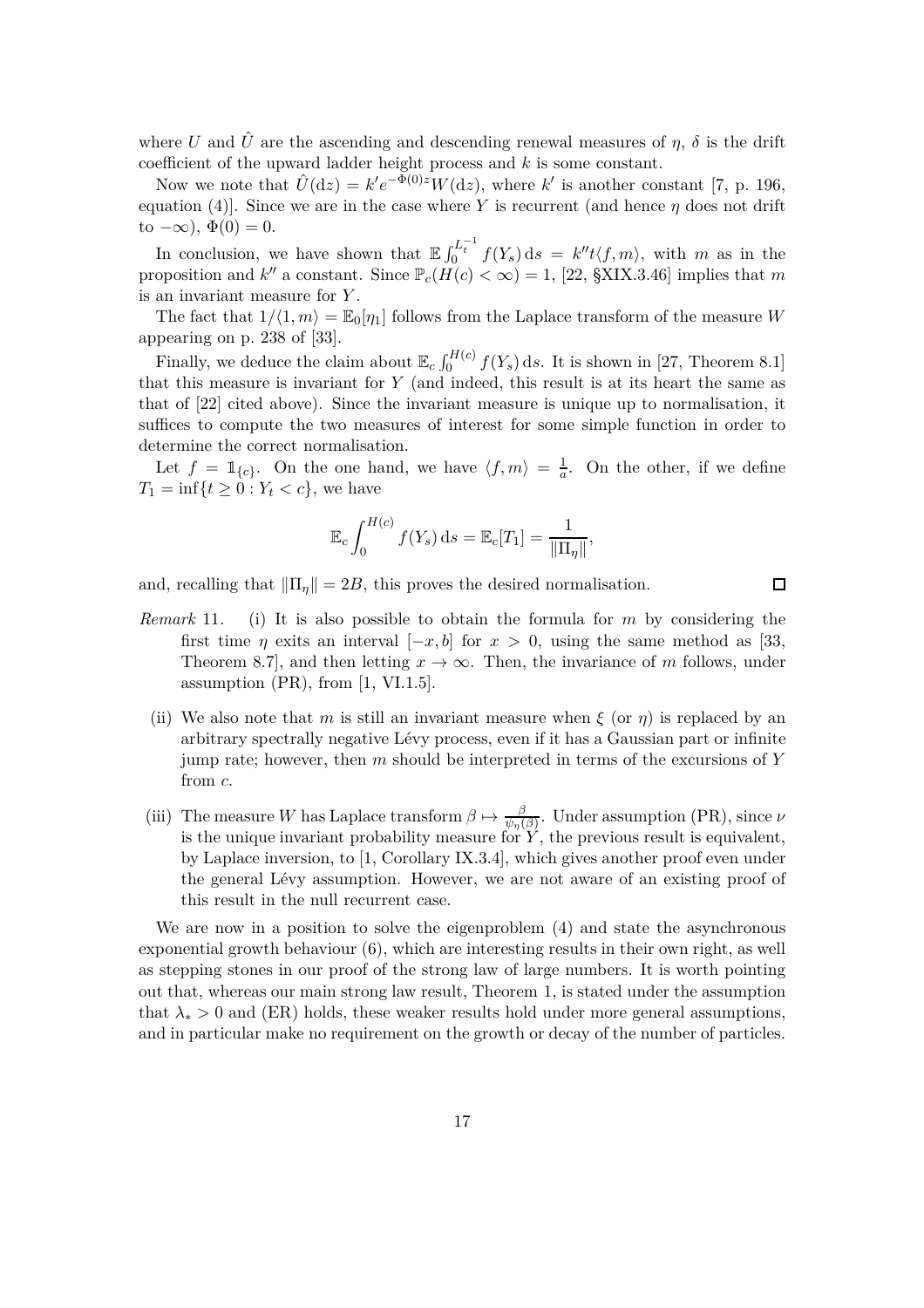**Proposition 12.** *Assume* (NR) *or* (PR). Let  $h \equiv 1$  *and*  $\nu$  *be as defined above. Then:* 

- *(i)*  $e^{\lambda t}$  *is the spectral radius of*  $\Psi_t$ .
- *(ii)*  $h \in \mathcal{D}(\mathcal{A})$  *and*  $\mathcal{A}h = \lambda h$ *.*
- *(iii)* For every  $f \in \mathcal{D}(\mathcal{A}) \cap L^{\infty}(0, c], \nu \mathcal{A}f = \lambda \nu f$ .
- *Proof.* (i) This follows easily from the fact that  $\lambda = \frac{1}{t} \log \Psi_t f$ , for every bounded function *f*.
- (ii) The first claim follows from Corollary 5 and the second from the definition of  $\lambda$ .
- (iii) First note that from the proof of Proposition 4 and Corollary 5, the set of function *D*<sub>0</sub> is a core for  $(A, \mathcal{D}(A))$ . Hence, we first show that this claim holds for *f* ∈  $D_0 \cap L^{\infty}(0, c].$

Due to Proposition 6 and the fact that  $\nu$  is the left eigenmeasure for  $\Psi_t$  corresponding to the eigenvalue  $e^{\lambda t}$ , we have  $\nu \Psi_t f = \nu W_t f$ . Then, due to Corollary 5, the claim follows for  $f \in D_0 \cap L^{\infty}(0, c]$ .

Now choose  $f \in \mathcal{D}(\mathcal{A}) \cap L^\infty(0, c]$ . Since *D*<sub>0</sub> is a core of *A*, this means we can choose a sequence of functions  $(f_n)_{n\geq 1} \subset D_0$  such that  $||f_n - f||_{\mathcal{A}} \to 0$  as  $n \to \infty$ , where  $\|\cdot\|_{\mathcal{A}}$  denotes the graph norm. In particular, this means that both  $f_n \to f$ and  $\mathcal{A}f_n \to \mathcal{A}f$  in  $L^2((0, c])$  as  $n \to \infty$ , and hence the result follows.

 $\Box$ 

 $\Box$ 

**Proposition 13.** *Assume* (PR)*. For all*  $f \in C_b((0, c])$ *, and all*  $x \in (0, c]$ *,* 

$$
\lim_{t \to \infty} e^{-\lambda t} \Psi_t f(x) = \langle f, \nu \rangle.
$$

*If* (ER) *holds, then there exists*  $k > 0$  *such that for all*  $x \in (0, c]$  *and*  $f \in C_b((0, c])$ *,* 

$$
\lim_{t \to \infty} e^{kt} |e^{-\lambda t} \Psi_t f(x) - \langle f, \nu \rangle| = 0.
$$

*Proof.* This is a corollary of Proposition 8 and Proposition 10.

The two preceding propositions prove equations (4) and (6) in the introduction; that is, they demonstrate the asynchronous exponential growth of the expectation semigroup, and its connection with the spectral theory of the operator  $A$ .

## **5. Law of large numbers**

This section is dedicated to the proof of Theorem 1, so we assume the process is supercritical (i.e.,  $\lambda_* = B - k > 0$ ) and *Y* is exponentially recurrent. Recall that in this case  $λ = λ_*$ .

Let

$$
M_t = e^{-\lambda t} N_t,
$$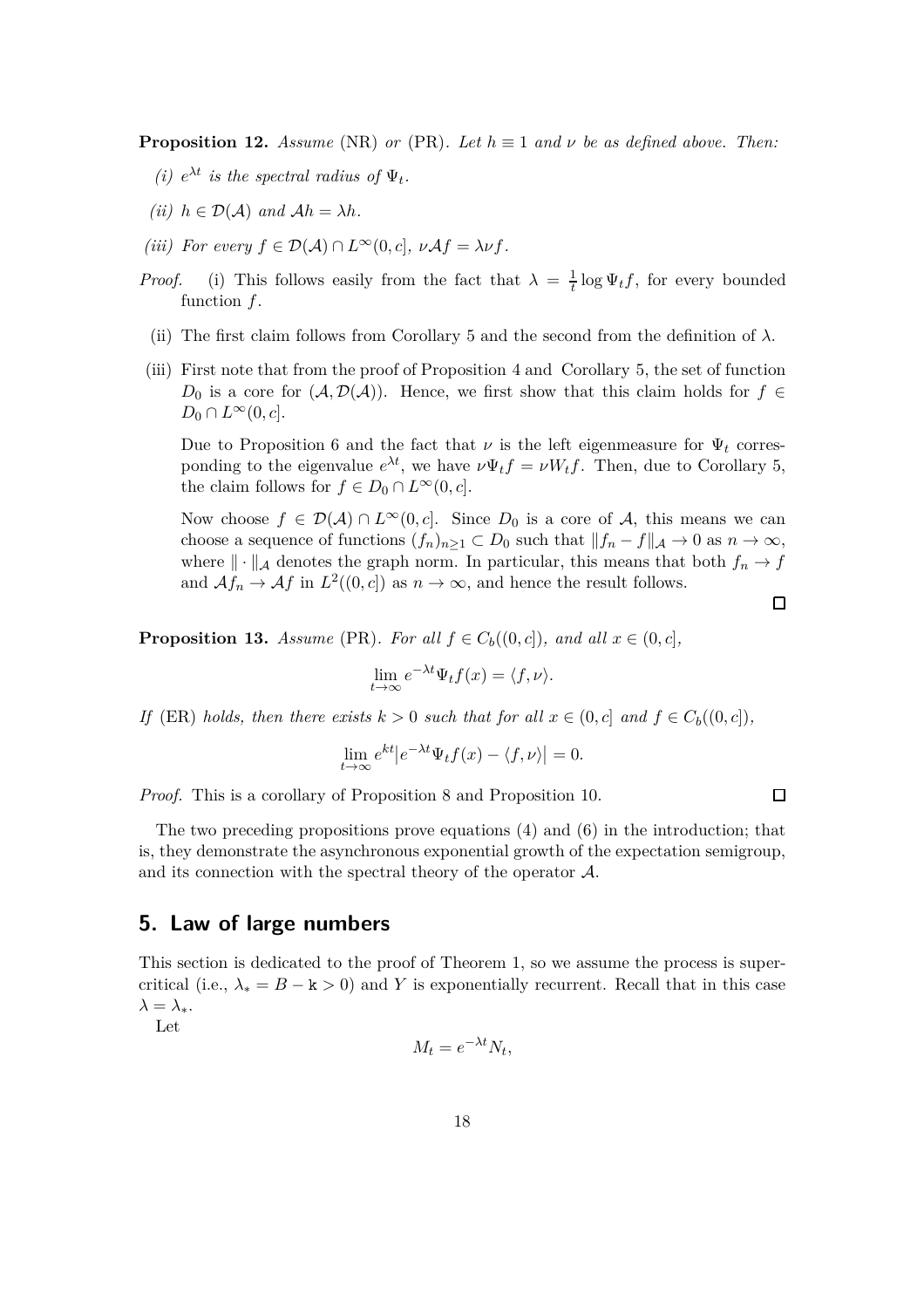where  $N_t$  is the number of cells alive at time  $t$ . Then,  $M$  is a martingale; indeed, it is the intrinsic martingale in a continuous-time branching process (regardless of *x*). By [2, §III.4, p. 108],  $\mathbb{E}_x[M_t^2] = 2(1 - e^{-\lambda t})$ , so *M* is *L*<sup>2</sup>-bounded, and hence has a limit  $M_\infty$ almost surely and in  $L^1$ . Note that Doob's martingale inequality also yields convergence in  $L^2$ .

#### **5.1. Skeleton decomposition**

A key element in the proof is a *skeleton decomposition* for the growth-fragmentation process. This corresponds to splitting **Z** into a tree of particles that survive forever, dressed with trees of particles that all die out.

In order to describe this precisely, we start by specifying the non-linear semigroup of the growth-fragmentation process; this describes the behaviour of all the particles, rather than the average characterised by  $\Psi_t$ .

Recall  $\mathcal{U}_t$ , the set of labels of particles alive at time  $t$ , and for measurable functions  $f$ with  $||f||_{\infty} < 1$ , define the non-linear semigroup

$$
u_t[f](x) := \mathbb{E}_x \left[ \prod_{u \in \mathcal{U}_t} f(Z_u(t)) \right], \quad t \ge 0, \ x \in (0, c].
$$

**Proposition 14.** *The semigroup*  $(u_t)_{t>0}$  *satisfies the following non-linear growth-fragmentation equation*

$$
u_t[f](x) = f(xe^{a \cdot t \wedge T_c(x)}) + \int_0^t G[u_{t-s}[f]](xe^{a \cdot s \wedge T_c(x)}) \mathrm{d}s,\tag{12}
$$

*where*

$$
G[f](x) = (B + \mathbf{k}) \left( \frac{B}{B + \mathbf{k}} \int_0^1 \mathrm{d}v \kappa(v) f(xv) f(x(1 - v)) + \frac{\mathbf{k}}{B + \mathbf{k}} - f(x) \right) \tag{13}
$$

 $and \kappa(v) = \pi(v)/vB.$ 

*Proof.* Conditioning on the time of the first event (fragmentation or killing), we have

$$
u_t[f](x) = f(xe^{a \cdot t \wedge T_c(x)})e^{-(B+\mathbf{k})t} + \int_0^t ds(B+\mathbf{k})e^{-(B+\mathbf{k})s} \times \left(\frac{B}{B+\mathbf{k}}\int_{-\infty}^0 \frac{\Pi(\mathrm{d}u)}{B}u_{t-s}[f](e^{a \cdot s \wedge T_c(x)}e^u)u_{t-s}[f](e^{a \cdot s \wedge T_c(x)}(1-e^u)) + \frac{\mathbf{k}}{B+\mathbf{k}}\right).
$$

Following the same steps as the linear case, namely making the change of variables  $v = e^u$ and applying Dynkin's lemma, we obtain the required result.  $\Box$ 

For ease of notation, we will henceforth write

$$
G[f](x) = (B + \mathbf{k})\mathcal{E}[f(xV)f(x(1 - V))\mathbf{1}_{N=2} + \mathbf{1}_{N=0} - f(x)],
$$

where under P with expectation  $\mathcal{E}, N \in \{0,2\}$  is the number of particles produced at the first event (fragmentation or killing) with  $\mathcal{P}(N=2) = B/(B+\mathbf{k})$ , and *V* is chosen according to *κ*.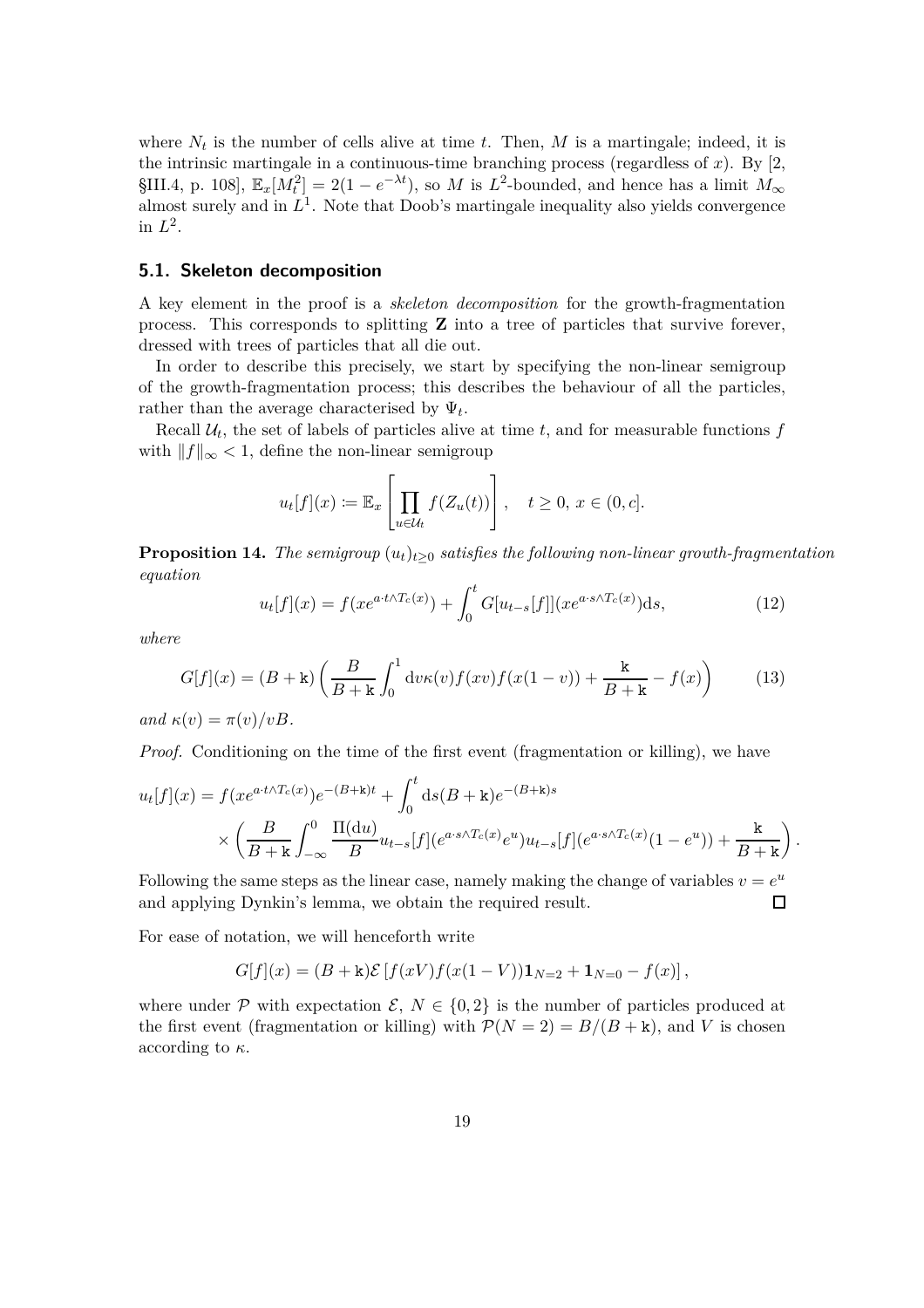We turn now to the skeleton decomposition. Let  $C_u$  denote the 'colour' of cell  $u$ . We write  $C_u = b$  if the descendants of cell *u* survive forever (a 'blue' particle) and  $C_u = r$  if the descendants of cell *u* eventually become extinct (a 'red' particle). Let  $\mathbf{C}(t) = (C_u :$  $u \in \mathcal{U}_t$ .

Define  $\zeta := \inf\{t \geq 0 : N_t = 0\}$  to be the lifetime of the process,  $p := \mathbb{P}_x(\zeta = \infty)$  to be the survival probability and  $w = 1 - p$  to be the extinction probability. Note that since the fragmentation kernel and rate do not depend on the particle size, *p* and *w* do not depend on  $x \in (0, c]$ . By Proposition 7,  $w = \frac{\dot{x}}{B} < 1$ .

The following result about the colouring will be extremely useful in what follows:

**Lemma 15.** *Given*  $\mathscr{F}_t$ *, the colours of the cells of*  $\mathbf{Z}(t)$  *are given by independently choosing each cell to be blue with probability p and red with probability w.*

*Proof.* This is shown in [30]. The independence of the colours is due to the spatial homogeneity of the branching and killing rates.  $\Box$ 

We denote by  $(\mathbf{Z}, \mathbf{C}) = ((\mathbf{Z}(t), \mathbf{C}(t)) : t \geq 0)$  the process of cells marked by their colours.

We first describe the 'red trees'. For  $A \in \mathscr{F}_t$  define

$$
\mathbb{P}_x^R(A) \coloneqq \mathbb{P}_x(A \mid C_\emptyset = r). \tag{14}
$$

**Proposition 16** (Red trees). The dynamics of the process  $(\mathbf{Z}, \mathbb{P}_x^R)$  can be described as *follows. From a single particle at position*  $x \in (0, c]$ *, the particle will grow according to*  $s \mapsto xe^{a \cdot s \wedge T_c(x)}$ , as before. Then, for  $x \in (0, c]$  and bounded, measurable f, the branching *generator is given by*

$$
G^{R}[f](x) = \frac{1}{w} (G[fw](x) - f(x)G[w](x)).
$$
\n
$$
= (B + \kappa)\mathcal{E}\left[\frac{\kappa}{B + \kappa}f(xV)f(x(1 - V)) + \frac{B}{B + \kappa} - f(x)\right]
$$
\n(15)

The proof of this proposition can be found in [30, Prop 2.1]. We now consider the case where we condition on  $C_{\emptyset} = b$ . In order to do so, we first define a process  $(\mathbf{Z}, \mathbb{P}^B)$ , which should be thought of as a process representing the blue cells only. Started from an initial cell of size  $x \in (0, c]$ , the cell increases in size according to  $s \mapsto xe^{a \cdot s \wedge T_c(x)}$  and will fragment according to the following operator,

$$
G^{B}[f](x) = \frac{1}{p}(G[pf+w] - (1-f)G[w])
$$
\n
$$
= B(p+2w)\mathcal{E}\left[\frac{p}{p+2w}f(xV)f(x(1-V) + \frac{w}{p+2w}(f(xV) + f(x(1-V))) - f(x)\right]
$$
\n(16)

Note  $B(p + 2w) = B + k$ .

We are now ready describe the skeleton decomposition.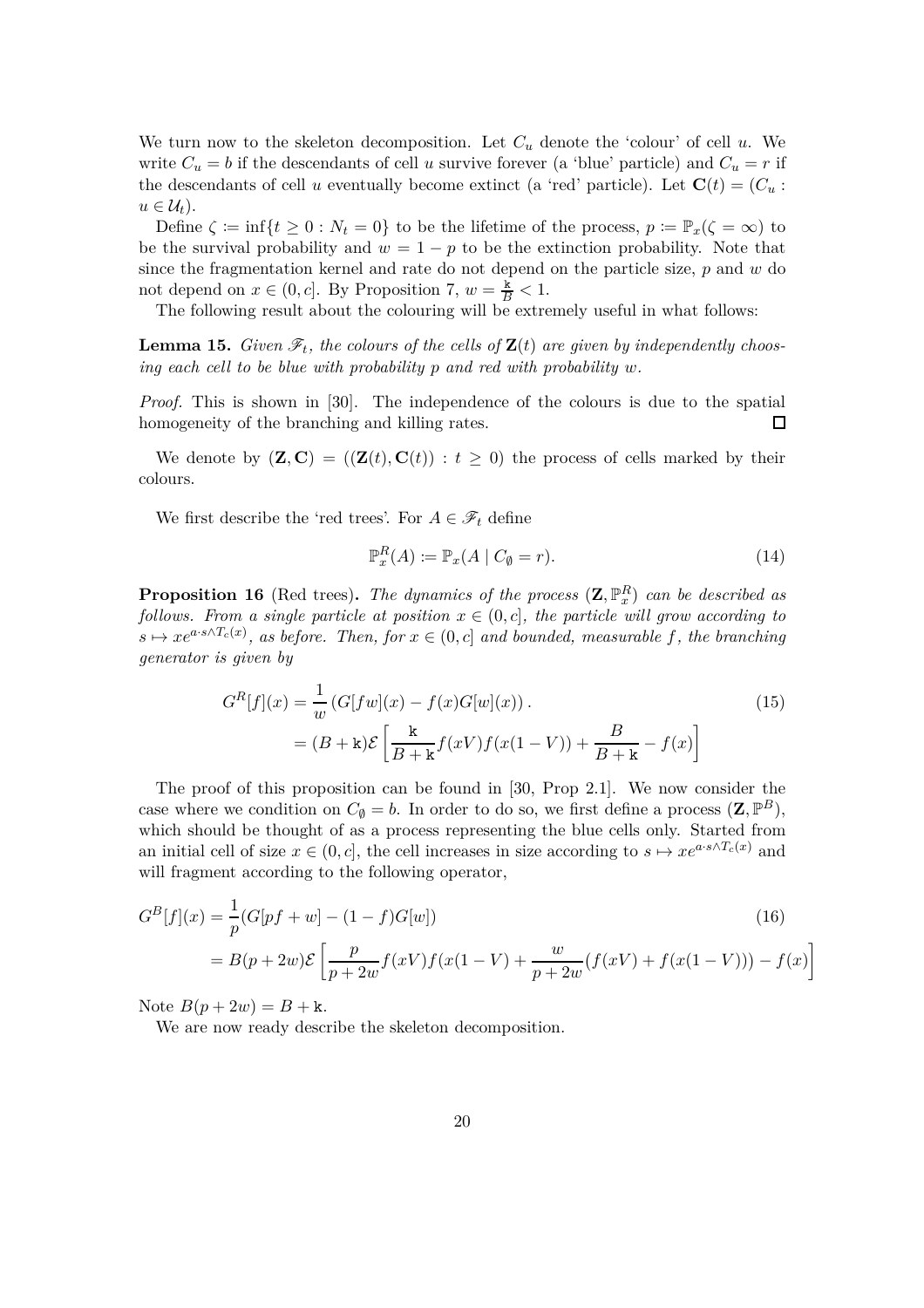**Proposition 17** (Skeleton decomposition)**.** *With probability w,* (**Z***,* **C***,* P*x*) *is equal in law to*  $(\mathbf{Z}, \mathbb{P}_x^R)$  *with all cells coloured red; and with probability*  $p$ *,*  $(\mathbf{Z}, \mathbf{C}, \mathbb{P}_x)$  *is equal in law to*  $(\mathbf{Z}, \mathbf{C}, \mathbb{P}_x(\cdot \mid C_{\emptyset} = b))$ , which, in turn, is equal in law to a process  $(\mathbf{Z}, \mathbb{P}_x^B)$  coloured *blue, dressed with copies of*  $(\mathbf{Z}, \mathbb{P}_x^R)$  *coloured red. In the latter case, the joint branching of the blue tree and dressing with red trees can be described via the following generator:*

$$
H[f,g](x) = B(2w+p)\mathcal{E}[\frac{p}{2w+p}f(xV)f(x(1-V)) + \frac{w}{2w+p}f(xV)g(x(1-V)) + \frac{w}{2w+p}g(xV)f(x(1-V) - f(x)) \tag{17}
$$

The idea behind this proposition is that each particle in the growth-fragmentation process can either be coloured red, if its genealogy goes extinct, or blue, if its genealogy survives forever. In the case where the initial particle is blue, the branching operator *H* describes the colours of the offspring when a fragmentation occurs. In particular, the production of blue particles is described by the function  $f$ , whereas  $g$  describes the production of red particles. We can see from (17) that the first summand in the expectation on the righthand side of (17) describes the case where a particle fragments and both fragments are blue. The second (resp. third) summand then describes the case where the fragment of size  $xV$  (resp.  $x(1 - V)$ ) is blue and the other is red.

The proof of this proposition follows from [30, Section 2.3] by setting  $\zeta(x) = B + k$  and using the specific form of the branching generator given in (13). In particular, the reader may find the proof for the exact formulation of  $H$  in the proof of [30, Proposition].

In order to prove the strong law, we will first prove it for the blue process  $(\mathbf{Z}, \mathbb{P}^B)$ , and then show that this implies the same result for  $(\mathbf{Z}, \mathbb{P})$ .

The combination of Lemma 15 and Proposition 17 gives the following identity, which will be very useful.

$$
\mathbb{E}_x^B[\langle f, \mathbf{Z}(t) \rangle] = \mathbb{E}_x \left[ \sum_u f(Z_u(t)) \mathbb{1}_{\{C_u = b\}} \Big| C_{\emptyset} = b \right] = \frac{1}{p} \mathbb{E}_x \left[ \sum_u f(Z_u(t)) \mathbb{1}_{\{C_u = b\}} \mathbb{1}_{\{C_{\emptyset} = b\}} \right]
$$

$$
= \frac{1}{p} \mathbb{E}_x \left[ \sum_u f(Z_u(t)) \mathbb{1}_{\{C_u = b\}} \right]
$$

$$
= \frac{1}{p} \mathbb{E}_x [\langle f, p\mathbf{Z}(t) \rangle]
$$

$$
= \mathbb{E}_x [\langle f, \mathbf{Z}(t) \rangle], \tag{18}
$$

where the first equality follows from the proposition; the third equality uses the fact that the sum is empty if the initial particle is not blue; and the penultimate equality comes from the lemma.

An immediate consequence is that if  $(\lambda_*, 1, \nu)$  is the eigen-triple for  $(\mathbf{Z}, \mathbb{P})$ , then  $(\lambda_*, 1/p, p\nu)$  is the eigen-triple for the blue process  $(\mathbf{Z}, \mathbb{P}^B)$ . Moreover, the process *Y* defined by  $\mathbb{E}_x^B[f(Y_t)] = e^{-\lambda_* t} \mathbb{E}_x^B[\langle f, \mathbf{Z}(t) \rangle]$  is the same in distribution as the process *Y* we defined earlier for  $(\mathbf{Z}, \mathbb{P})$ .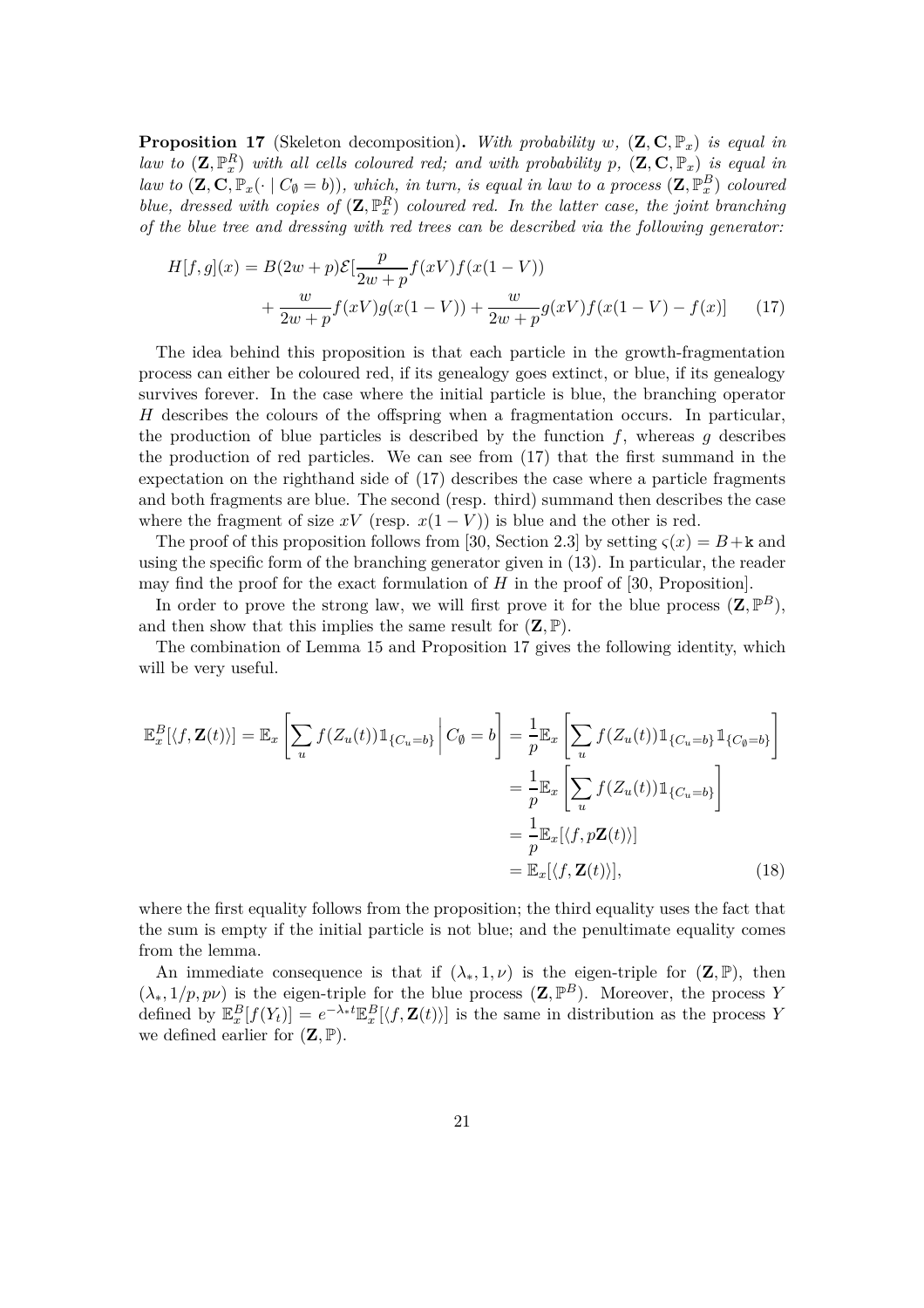Under the measures  $\mathbb{P}^B$ , we retain our notation  $N_t$  for the number of blue particles alive at time  $t \geq 0$ . Since  $\lambda$  is still the leading eigenvalue for the blue process, it follows that

$$
M_t \coloneqq e^{-\lambda t} N_t
$$

is a positive martingale under  $\mathbb{P}_{x}^{B}$ , for each  $x \in (0, c]$ . Let  $M_{\infty}$  denote its limit. We will show in what follows that *M* is  $L^2(\mathbb{P}_x^B)$ -convergent.

Our intermediate strong law is as follows.

**Theorem 18.** *For all*  $x \in (0, \infty)$  *and continuous*  $f$  *with*  $||f|| < 1$ *,* 

$$
e^{-\lambda t}\langle f, \mathbf{Z}(t)\rangle \to \langle f, \nu\rangle M_{\infty},
$$

 $\mathbb{P}_x^B$ -almost surely and in  $L^1(\mathbb{P}_x^B)$ .

#### **5.2. Proof of Theorem 18**

In this part, we follow closely the ideas of  $[26]$ , though of course our processes are very different in nature.

**Lemma 19.** *Let*  $U_t = e^{-\lambda_* t} \langle f, \mathbf{Z}(t) \rangle$ *. Then, for any increasing sequence*  $(m_n)_{n \geq 1}$ *,* 

$$
U_{(m_n+n)\delta} - \mathbb{E}_x^B [U_{(m_n+n)\delta} | \mathcal{F}_{n\delta}] \to 0,
$$

 $as n \to \infty$ ,  $\mathbb{P}_x^B$ -*a.s. and in*  $L^1(\mathbb{P}_x^B)$ .

*Proof.* For convenience, we will write *m* instead of  $m_n$ . For almost sure convergence, by the Borel-Cantelli lemma, it is sufficient to show that, for all  $\epsilon > 0$ ,

$$
\sum_{n\geq 1} \mathbb{P}_x^B \Big( \big| U_{(m+n)\delta} - \mathbb{E}_x^B [U_{(m+n)\delta} | \mathscr{F}_{n\delta}] \big| > \epsilon \Big) < \infty.
$$

We first note that

$$
\mathbb{E}_x^B \left[ \left| U_{(m+n)\delta} - \mathbb{E}_x^B[U_{(m+n)\delta} | \mathscr{F}_{n\delta}] \right|^2 \middle| \mathscr{F}_{n\delta} \right] = \mathbb{E}_x^B \left[ \left| \sum_u e^{-n\delta\lambda} (U_{m\delta}^{(u)} - \mathbb{E}_{Z_u(n\delta)}^B[U_{m\delta}^{(u)}]) \right|^2 \middle| \mathscr{F}_{n\delta} \right],
$$

where, conditional on  $\mathscr{F}_{n\delta}$ , the  $U_{m\delta}^{(u)}$  are independent and distributed as  $(U, \mathbb{P}_{Z_u(n\delta)})$  for  $u \in \mathcal{U}_{n\delta}$ . It follows that

$$
\mathbb{E}_{x}^{B}\left[\left|U_{(m+n)\delta}-\mathbb{E}_{x}^{B}[U_{(m+n)\delta} \mid \mathscr{F}_{n\delta}]\right|^{2}\right|\mathscr{F}_{n\delta}\right] = \mathbb{E}_{x}^{B}\left[\left|\sum_{u}e^{-n\delta\lambda}\left(U_{m\delta}^{(u)}-\mathbb{E}_{Z_{u}(n\delta)}^{B}[U_{m\delta}^{(u)}]\right)\right|^{2}\right|\mathscr{F}_{n\delta}\right]
$$

$$
= \mathbb{E}_{x}^{B}\left[\sum_{u}e^{-2n\delta\lambda}\left|U_{m\delta}^{(u)}-\mathbb{E}_{Z_{u}(n\delta)}^{B}[U_{m\delta}^{(u)}]\right|^{2}\right|\mathscr{F}_{n\delta}\right]
$$

$$
\leq 2\mathbb{E}_{x}^{B}\left[\sum_{u}e^{-2n\delta\lambda}\left(\left|U_{m\delta}^{(u)}\right|^{2}+\left|\mathbb{E}_{Z_{u}(n\delta)}^{B}[U_{m\delta}^{(u)}]\right|^{2}\right)\right|\mathscr{F}_{n\delta}\right]
$$

$$
\leq 4e^{-2\lambda n\delta}\sum_{u}\mathbb{E}_{Z_{u}(n\delta)}^{B}\left[\left(U_{m\delta}^{(u)}\right)^{2}\right]
$$

$$
\leq 4e^{-n\delta\lambda}\|f\|^{2}\sup_{x,t}\mathbb{E}_{x}^{B}[(M_{t})^{2}]\cdot M_{n\delta}.\tag{19}
$$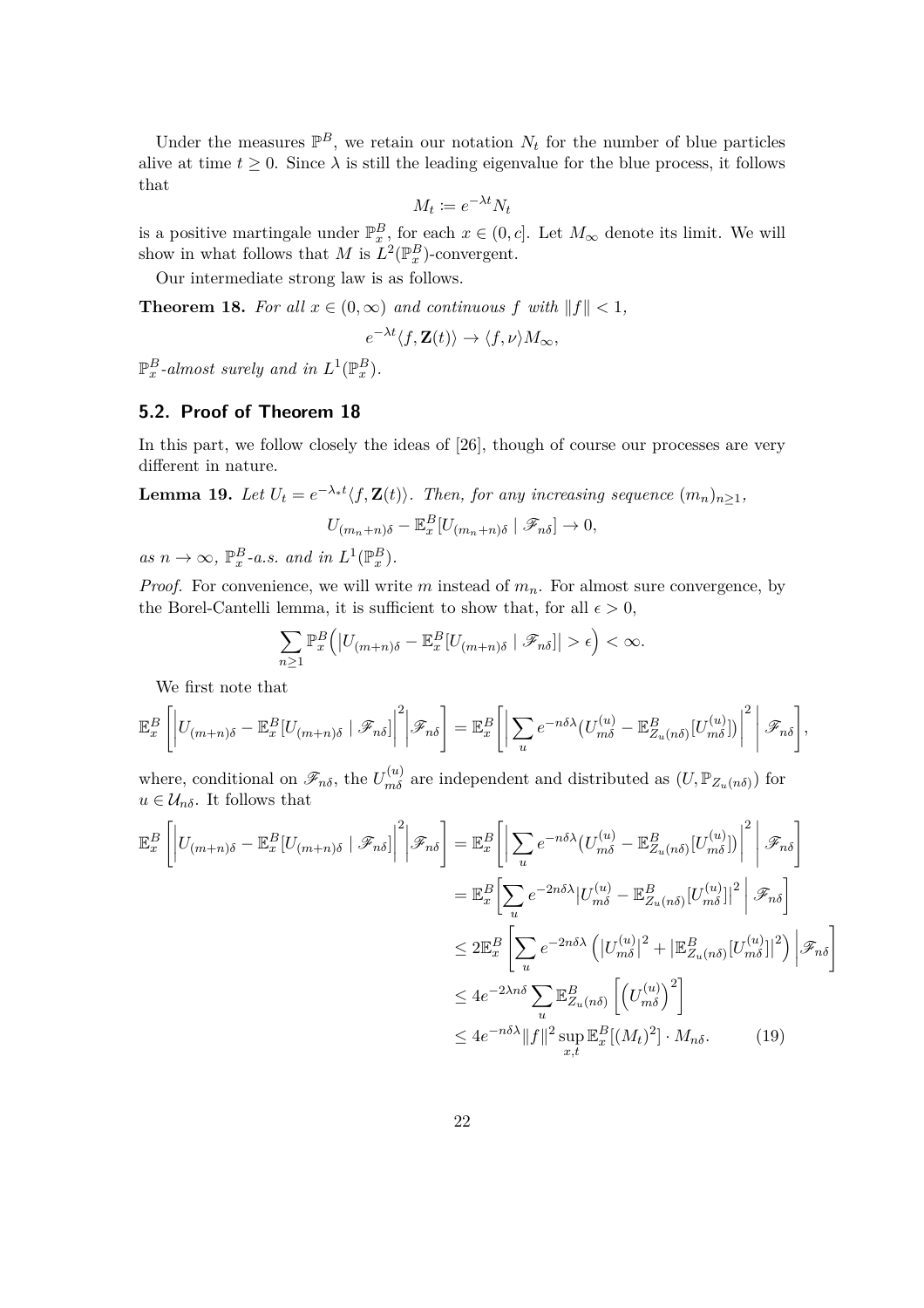where, for the second equality, we used that the sum is over conditionally independent, zero-mean summands, for the first inequality we have used that  $|a+b|^2 \leq 2(|a|^2 + |b|^2)$ and for the second inequality we have used Jensen's inequality.

A similar calculation to that of (18) shows that  $\mathbb{E}_x^B[(M_t)^2] = p\mathbb{E}_x[M_t^2]$ , and hence, M is  $L^2(P_x^B)$ -bounded, uniformly in  $x \in (0, c]$ . From Doob's inequality, it follows that M is  $L^2(\mathbb{P}_x^{\overline{B}})$ -convergent and hence  $L^1(\mathbb{P}_x^B)$ -convergent. Therefore,

$$
\mathbb{E}_x^B \Big[ \big( U_{(m+n)\delta} - \mathbb{E}_x^B [U_{(m+n)\delta} | \mathcal{F}_{n\delta}] \big)^2 \Big] \le 2 \| f \|^2 \sup_{x,t} \mathbb{E}_x^B [M_t^2] \cdot e^{-n\delta \lambda},
$$

which is summable, so the Markov inequality completes the proof of the almost sure convergence.  $\Box$ 

**Lemma 20.** *Theorem 18 holds when restricted to lattice times:*

$$
\lim_{n\to\infty}e^{-n\delta\lambda}\langle f,\mathbf{Z}(n\delta\lambda)\rangle=\langle f,\nu\rangle M_{\infty},
$$

 $\mathbb{P}_x^B$ -almost surely and in  $L^1(\mathbb{P}_x^B)$ .

*Proof.* Noting that

$$
\mathbb{E}_x^B\left[e^{-\lambda 2n\delta}\langle f,\mathbf{Z}(2n\delta)\rangle \mid \mathscr{F}_{n\delta}\right] = e^{-\lambda n\delta} \sum_u e^{-\lambda n\delta} \mathbb{E}_{Z_u(n\delta)}^B[\langle f,\mathbf{Z}(n\delta)\rangle],
$$

we have

$$
e^{-\lambda 2n\delta}\langle f, \mathbf{Z}(2n\delta)\rangle = e^{-\lambda 2n\delta}\langle f, \mathbf{Z}(2n\delta)\rangle - e^{-\lambda 2n\delta}\mathbb{E}_x^B[\langle f, \mathbf{Z}(2n\delta)\rangle | \mathcal{F}_{n\delta}]
$$

$$
+ e^{-\lambda n\delta}\sum_u \Big(e^{-\lambda n\delta}\mathbb{E}_{Z_u(n\delta)}^B[\langle f, \mathbf{Z}(n\delta)\rangle] - \langle f, \nu\rangle\Big)
$$

$$
+ \langle f, \nu\rangle M_{n\delta}.
$$

The first term goes to zero a.s. and in  $L^1(\mathbb{P}_x^B)$ , by setting  $m_n = n$  in the preceding lemma. The last term approaches  $\langle f, \nu \rangle M_{\infty}$  by the martingale convergence discussed previously.

If we define

$$
R_{s,t} = \sum_{u} e^{-\lambda t} |e^{-\lambda s} \mathbb{E}^B_{Z_u(t)}[\langle f, \mathbf{Z}(s) \rangle] - \langle f, \nu \rangle|,
$$

then, using again (18), we have

$$
R_{s,t} = \sum_{u} e^{-\lambda t} |e^{-\lambda s} \mathbb{E}_{Z_u(t)}^B[\langle f, \mathbf{Z}(s) \rangle] - \langle f, \nu \rangle| = \sum_{u} e^{-\lambda t} |\mathbb{E}_{Z_u(t)}^B[f(Y_s)] - \langle f, \nu \rangle|
$$

it is sufficient to show that  $\lim_{n\to\infty} R_{n\delta,n\delta} = 0$  almost surely. We now wish to apply Proposition 8. This was proven under the measures  $\mathbb{P}_{\cdot}$ , but as remarked above, the distribution of the spine *Y* is the same under  $\mathbb{P}^B$ . By Proposition 8, choose  $w \in (0, r)$ such that  $\psi_{\eta}(-w) < 0$ ; then, there exist  $k > 0$  and  $C > 0$  such that for all  $x \in (0, c]$  and  $t \geq 0$ ,

$$
\left|\mathbb{E}_x^B[f(Y_s)] - \langle f, \nu \rangle\right| \le ||f_w||((c/x)^w + C)e^{-ks},
$$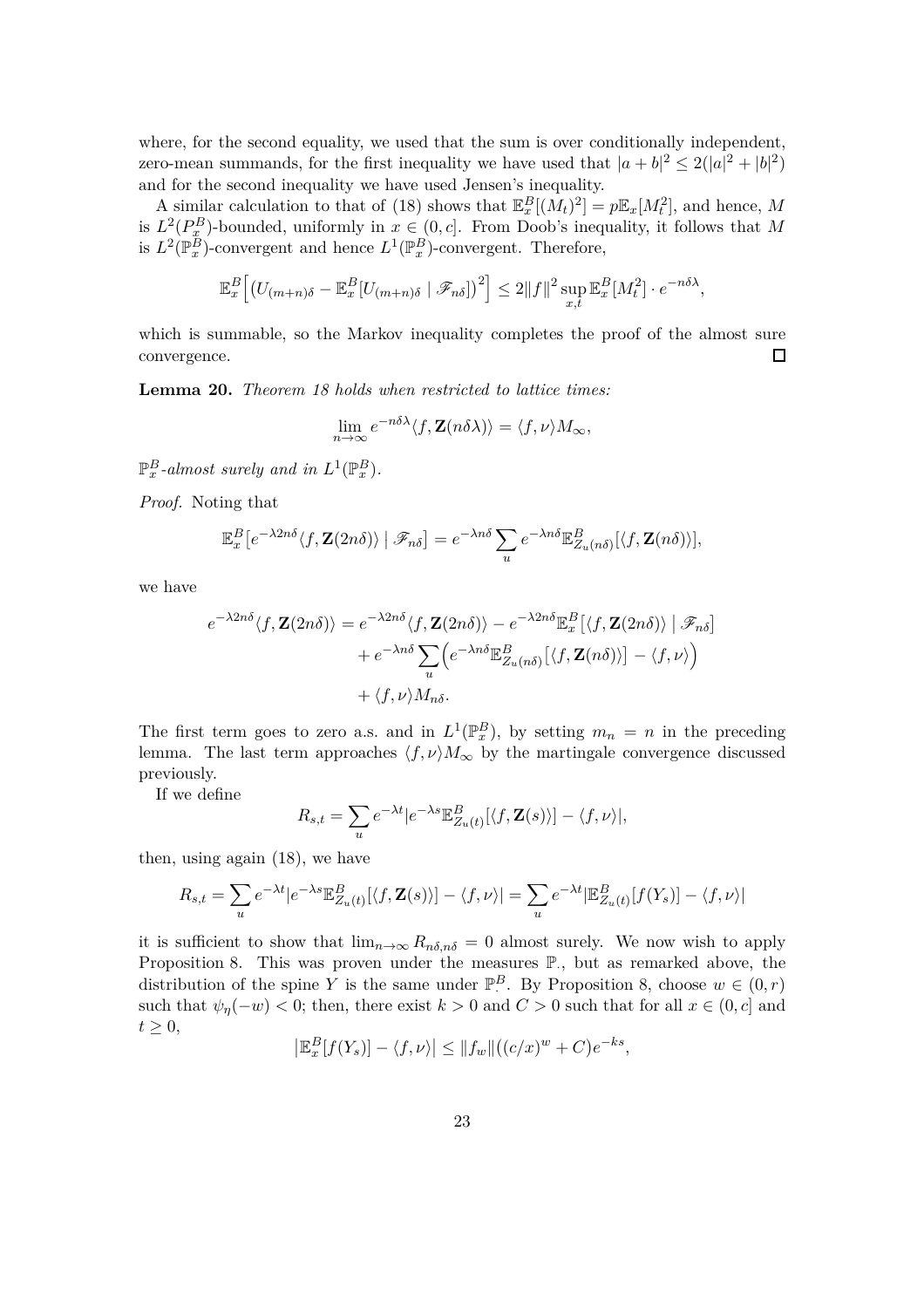where we recall  $f_w(x) = (x/c)^w f(x)$ .

Applying this in our situation, we have

$$
\mathbb{E}_x[R_{s,t}] \le e^{-ks} ||f_w|| \mathbb{E}_x[(c/Y_t)^w + C] = e^{-ks} ||f_w|| \mathbb{E}_x[e^{w(b-\eta_t^b)} + C].
$$

We estimate:

$$
\mathbb{E}_x[e^{w(b-\eta_t^b)}] = \mathbb{E}_x[e^{w(\bar{\eta}_t \vee b-\eta_t)}] \leq \mathbb{E}_x[e^{w(b+\bar{\eta}_t-\eta_t)}]
$$
  
\n
$$
= \mathbb{E}[e^{w(b+\bar{\eta}_t-\eta_t)}]
$$
  
\n
$$
= e^{wb}\mathbb{E}[e^{-w\underline{\eta}_t}]
$$
  
\n
$$
\leq e^{wb}\mathbb{E}[e^{-w\underline{\eta}_\infty}].
$$

We will show that the right-hand side is finite, using the Wiener-Hopf factorisation of *η*.

Let *H* denote the descending ladder height process of  $\eta$  and  $\hat{\kappa}(0, \cdot)$  its Laplace exponent. By [33, p. 178], we know that  $\frac{\eta}{2} \approx \frac{d}{2} - \hat{\mathbb{H}}_{\mathbf{e}_{\chi}}$ , where  $\hat{\mathbb{H}}$  is an unkilled version of  $\hat{H}$ , and **e**<sub>*x*</sub> is an independent exponential random variable with rate  $\chi = \hat{\kappa}(0,0) > 0$ .

By decomposing the expectation according to the law of  $\mathbf{e}_\chi$ , we see that  $\mathbb{E}[e^{w\hat{\mathbb{H}}_{\mathbf{e}_\chi}}] < \infty$ if and only if  $\mathbb{E}[e^{w\hat{H}_1}] < \infty$  and  $\hat{\kappa}(0, -w) > 0$ . Furthermore, by [33, Theorem 7.8], we know that the Lévy measures of  $\hat{H}$  and  $\eta$  are related by  $\Pi_{\hat{H}}(\mathrm{d}y) = \Pi_{\eta}(y,\infty) \mathrm{d}y$ , so if

$$
\mathbb{E}[e^{w\eta_1}] < \infty,\tag{20}
$$

 $\Box$ 

then  $\mathbb{E}[e^{w\hat{H}_1}] < \infty$  also.

Now, by assumption, our choice of *w* satisfies (20) and  $\psi_{\eta}(-w) < 0$ , so the results of [33, §6.5.2] imply that  $\hat{\kappa}(0, -w) = \frac{\psi_{\eta}(-w)}{-w} > 0$ . We conclude that  $\mathbb{E}[e^{-w\eta_{\infty}}] < \infty$ .

It follows that

$$
\mathbb{E}_x[R_{s,t}] \le e^{-ks} ||f_w||C',
$$

with  $C' = e^{wb} \mathbb{E}[e^{-wy}]\omega + C$ . Hence, we have convergence in  $L^1$ . Finally, by the Markov property,

$$
\sum_{n\geq 1} \mathbb{P}_x(R_{n\delta,n\delta} > \epsilon) < \infty.
$$

The Borel-Cantelli lemma implies that  $\lim_{n\to\infty} R_{n\delta,n\delta} = 0$  almost surely.

*Proof of Theorem 18.* To complete the proof of Theorem 18, we need to pass from lattice time to continuous time. For the  $L^1(\mathbb{P}_x^B)$  convergence, the Croft-Kingman lemma yields the result. For the almost sure part, the proof is identical to the proof given in [26], and so we omit it.  $\Box$ 

#### **5.3. Proof of Theorem 1**

In this section, we work under the probability measure  $\mathbb{P}$ , and will make use of both the full growth-fragmentation process **Z** and the part of it coloured blue, which we denote by  $\mathbf{Z}^B$  (and which, if it exists, has the law of  $(\mathbf{Z}, \mathbb{P}^B)$ ). The intrinsic martingale of the blue tree will be denoted *MB*.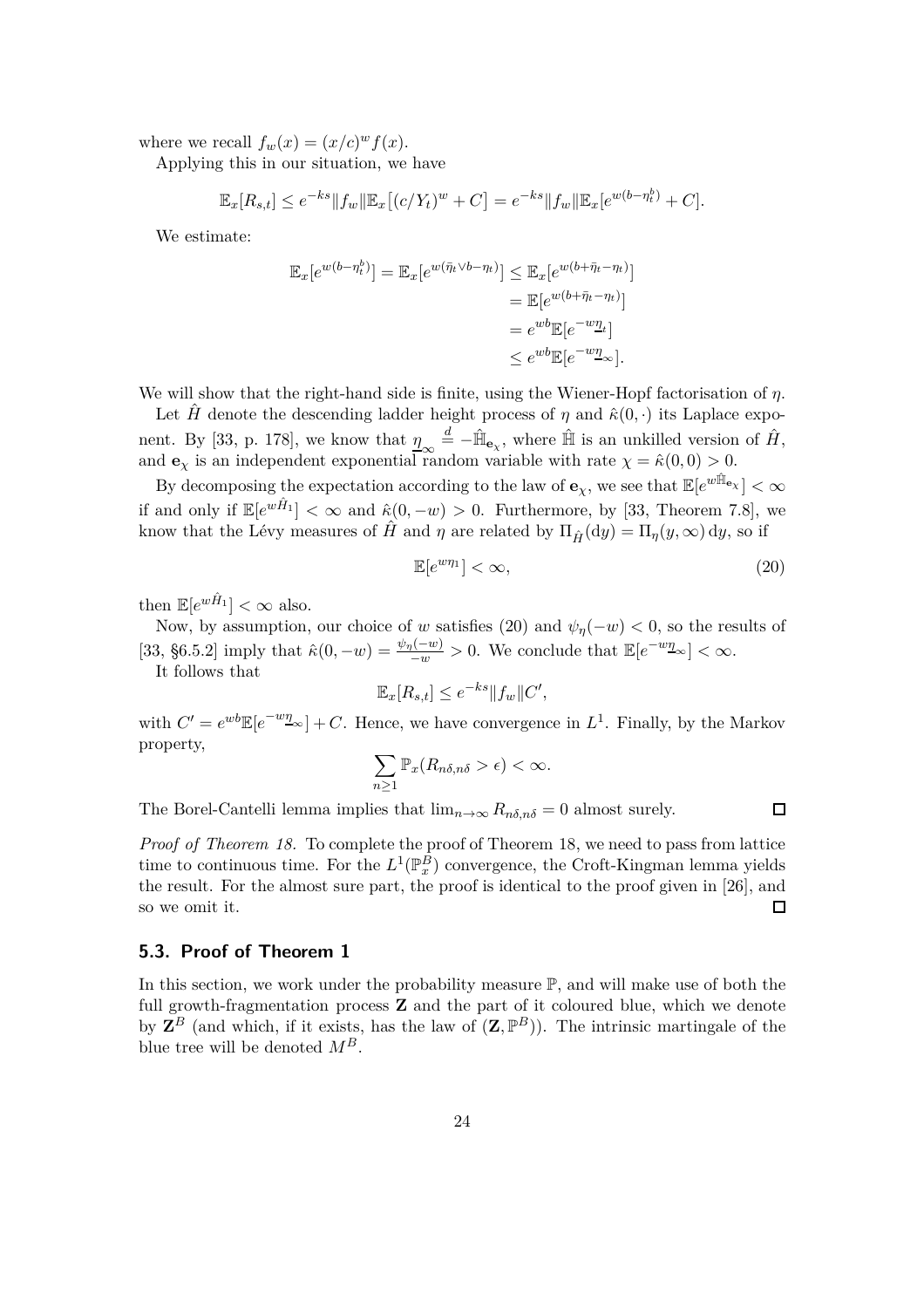First note that the  $L^1$  convergence for the full process follows easily from the relation (18). For the almost sure convergence, the proof follows the same idea as [30, §4], using the following proposition, a discussion of whose proof can also be found in that reference.

**Proposition 21.** Let  $(\Omega, \mathcal{F}, (\mathcal{F}_t, t \ge 0), \mathbb{P})$  be a filtered probability space and define  $\mathcal{F}_{\infty} := \sigma(\cup_{i=1}^{\infty} \mathcal{F}_t)$ . Suppose  $(U_t, t \geq 0)$  is an F-measurable non-negative process such *that*  $\sup_{t\geq 0} U_t$  *has finite expectation and* ( $\mathbb{E}(U_t|\mathcal{F}_t), t \geq 0$ ) *is càdlàg. If* 

$$
\lim_{t \to \infty} \mathbb{E}(U_t | \mathcal{F}_{\infty}) = Y, \ a.s,
$$

*then*

$$
\lim_{t \to \infty} \mathbb{E}(U_t | \mathcal{F}_t) = Y, \ a.s..
$$

To put the above proposition in the context of the growth-fragmentation setting, set  $U_t = e^{-\lambda t} \langle f, \mathbf{Z}^B(t) \rangle$ , for f satisfying the conditions of Theorem 1, and recall that  $(\mathscr{F}_t, t \geq 0)$  is the filtration generated by the growth-fragmentation process  $(\mathbf{Z}(t), t \geq 0)$ . Note that we can easily bound  $(U_t, t \geq 0)$  by a multiple of  $(M_t^B, t \geq 0)$  and hence we automatically get that  $\sup_{t>0} U_t$  has a second, and hence first, moments thanks to (18). Due to Theorem 18 and the fact that  $\mathbf{Z}^B(t)$  is  $\mathscr{F}_{\infty}$ -measurable,  $U_t = \mathbb{E}(U_t | \mathscr{F}_{\infty})$  and hence

$$
\lim_{t \to \infty} \mathbb{E}(U_t | \mathscr{F}_\infty) = \langle f, \nu \rangle M^B_\infty,
$$

 $\mathbb{P}_x$ -almost surely, for  $x \in (0, c]$ .

Using (18), we get

$$
\mathbb{E}(U_t|\mathscr{F}_t)=\mathbb{E}(e^{-\lambda t}\langle f,\mathbf{Z}^B(t)\rangle|\mathscr{F}_t)=e^{-\lambda t}p\langle f,\mathbf{Z}(t)\rangle.
$$

Combining this with Proposition 21 yields

$$
\lim_{t \to \infty} e^{-\lambda t} \langle f, X_t \rangle = \langle f, \nu \rangle M_{\infty}^B / p, \tag{21}
$$

 $\mathbb{P}_x$ -almost surely.

To complete the proof of almost sure convergence, we need to show that  $M^B_{\infty}/p = M_{\infty}$ , almost surely. To do so, take  $f = 1$  in (21) and observe that the left-hand side is  $M_{\infty}$ .  $\Box$ 

#### **6. Long-term behaviour in the transient regime**

Finally, in this last section, we will prove Theorem 2. Consider the case where **Z** is supercritical but (T) holds, so that  $\lambda = q_* = \lambda_* + \inf \psi_{\eta} < \lambda_*$ .

To simplify the exposition, in this section we will assume that  $k = 0$ , that is, that there is no killing of cells. In the general case, the results of this section can be proved using the skeleton decomposition, as in the previous section.

Now, since we are assuming that (T) holds, we no longer have the advantage of being able to use  $M_t$  to define a change of measure, as in the previous section. However, in this case, we are able to use the function  $\ell(x) = L_{x,c}(\lambda) = (x/c)^{\arg \inf \psi_{\eta}}$  to yield a useful *supermartingale* change of measure.

Our techniques in this section are inspired by a combination of [11] and [26].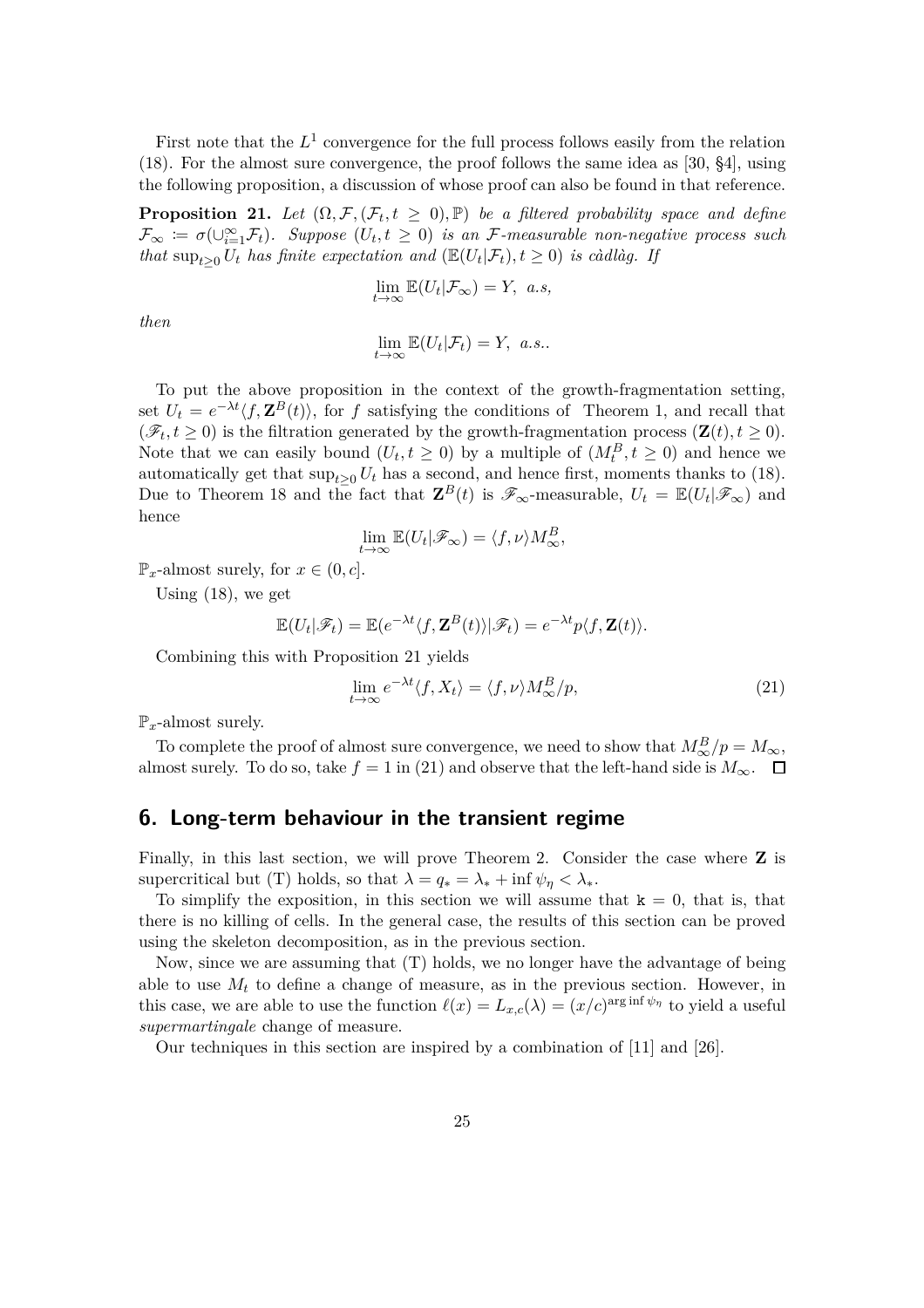**Proposition 22.** (i) The process  $S_t = e^{-(\lambda-\lambda_*)t} \frac{\ell(Y_t)}{\ell(x)} = e^{-\inf \psi_{\eta} \cdot t} \frac{\ell(Y_t)}{\ell(x)}$  is a  $\mathbb{P}_x$ -supermartingale *for the natural filtration*  $\mathscr{F}^Y$  *of*  $Y$ *. Under the change of measure* 

$$
\left. \frac{\mathrm{d}\tilde{\mathbb{P}}_x}{\mathrm{d}\mathbb{P}_x} \right|_{\mathscr{F}_t^Y} = e^{-\inf \psi_\eta \cdot t} \frac{\ell(Y_t)}{\ell(x)},
$$

*Y is the exponential of a Lévy process with Laplace exponent*  $\tilde{\psi}_{\eta}(q) = \psi_{\eta}(q + q)$  $\arg \inf \psi_n$ ) − inf  $\psi_n$ *, reflected in the level c and killed according to the multiplicative*  $\int_0^{\infty} f(1 + \epsilon) \, dt \mapsto e^{-a \cdot \arg \inf \psi_{\eta} \cdot \int_0^t \mathbbm{1}_{\{Y_s = c\}} \, ds}.$ 

*(ii)* The process  $S_t = e^{-\lambda t} \frac{1}{\ell(x)} \langle \ell, \mathbf{Z} \rangle$  is a  $\mathbb{P}_x$ -supermartingale for the natural filtration of **Z***.* A measure  $\tilde{\mathbb{P}}_x$  supporting **Z** and the additional random variable  $\zeta$  can be defined *as follows:*

$$
\tilde{\mathbb{P}}_x(F_t \mathbb{1}_{\{\zeta > t\}}) = \mathbb{P}_x(F_t \mathcal{S}_t), \qquad F_t \in \mathscr{F}_t.
$$

*Under this measure, the process* **Z** *has the following decomposition. There is a*  $single\ distinguished\ cell\ whose\ mass\ has\ the\ distribution\ of\ the\ process\ Y\ under\ \tilde{\mathbb{P}}_x,$ *and at every jump*  $\Delta Y_t$  *of this cell, a copy of* **Z** *under measure*  $\mathbb{P}_{-\Delta Y_t}$  *is introduced, which we can denote*  $\mathbf{Z}^{[t]}$ . That is, **Z** has the same distribution as the process

$$
t \mapsto \delta_{Y_t} + \sum_{0 < s \leq t} \mathbf{Z}^{[s]}(t-s).
$$

*The random variable*  $\zeta$  *is the lifetime of*  $Y$ *.* 

- (*iii*) Assume that  $\lambda > 0$ . Then,  $\sup_{x \in (0,c]} \sup_{t \geq 0} \ell(x) \mathbb{E}_x[\mathcal{S}_t^2] < \infty$ .
- *Proof.* (i) Let  $\hat{\ell}(y) = e^{\arg \inf \psi_{\eta} \cdot (y-b)}$ , so that  $\ell(Y_t) = \hat{\ell}(\eta_t^b)$ .

The  $\mathbb{P}_x$ -supermartingale property of *S* is equivalent to the statement that

$$
\mathbb{E}_y[e^{-\inf \psi_{\eta} \cdot t}\hat{\ell}(\eta^b_t)/\hat{\ell}(x)] \le 1,
$$

since  $\eta^b$  is Markov (where  $y = \log x$ .) Recall that  $\mathbb{E}_y[e^{\alpha \eta_t - \psi_\eta(\alpha)t - \alpha y}] = 1$ , for any  $\alpha \geq 0$ . Then,

$$
\mathbb{E}_y[e^{\alpha \eta_t^b - \psi(\alpha)t - \alpha y}] = e^{-\alpha y - \psi_\eta(\alpha)t} \mathbb{E}_y[e^{\alpha(\eta_t - (\bar{\eta}_t - b)\vee 0)}]
$$
  
= 
$$
\mathbb{E}_y[e^{-\alpha(\bar{\eta}_t - b)\vee 0}] \le 1.
$$

Setting  $\alpha = \arg \inf \psi_n > 0$  completes the proof of the supermartingale property.

We turn to the characterisation of Y. It appears to be simplest to demonstrate this using evolution equations. Therefore, let  $(\Phi_t)_{t>0}$  represent the semigroup of *Y* under  $\mathbb{P}_\cdot$ , and  $(\tilde{\Phi}_t)_{t\geq 0}$  the same object under  $\tilde{\mathbb{P}}_\cdot$ .

It is simple to show, using the same ideas as in section 2, that  $\Phi$  satisfies the evolution equation

$$
\Phi_t f(x) = f(x e^{a \cdot t \wedge T_c(x)})
$$
  
+ 
$$
\int_0^t ds \int_0^1 (\Pi_\eta \circ \exp^{-1})(dv) \left[ \Phi_{t-s} f(x e^{a \cdot s \wedge T_c(x)} v) - \Phi_{t-s} f(x e^{a \cdot s \wedge T_c(x)}) \right].
$$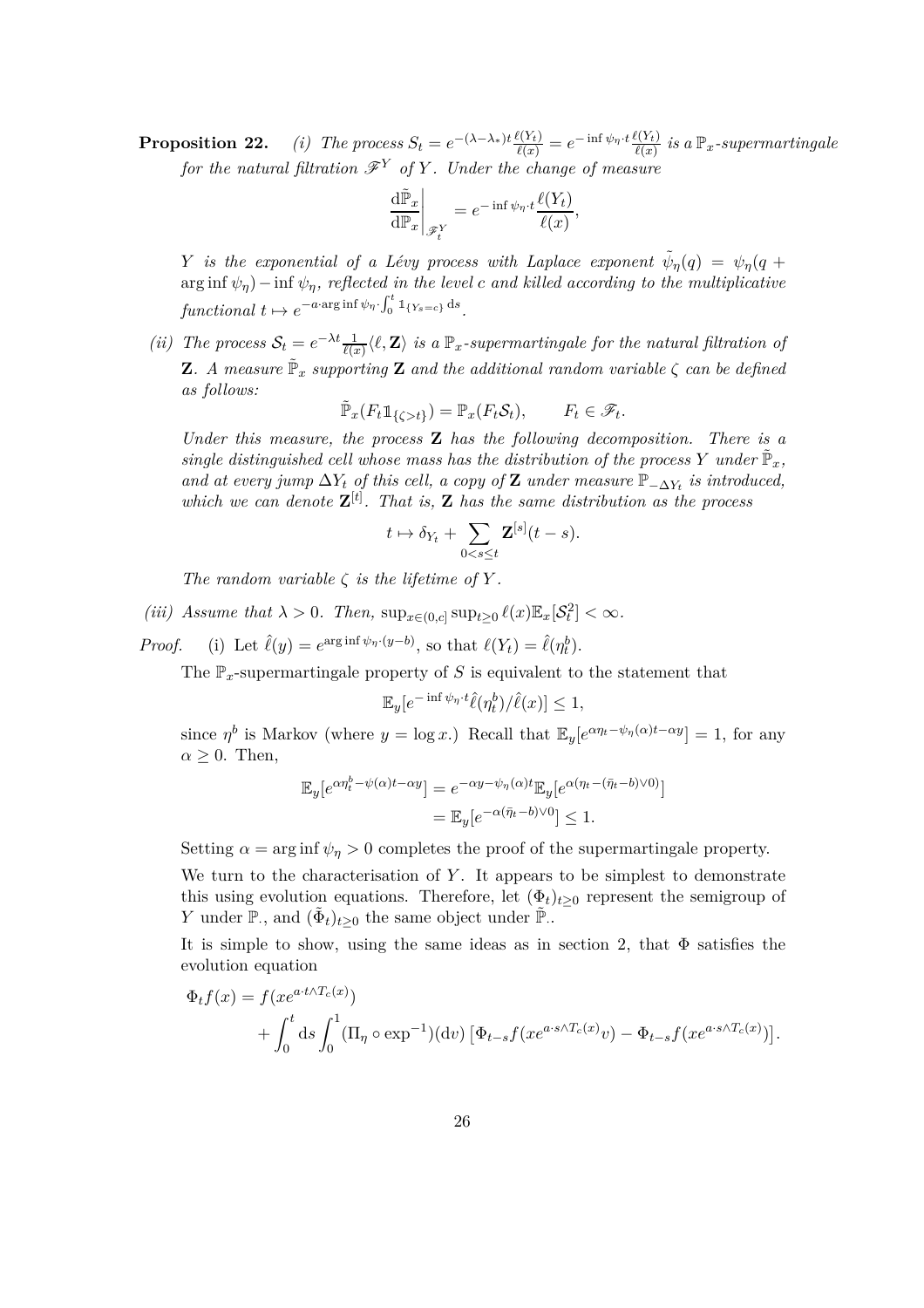The semigroups  $\Phi$  and  $\tilde{\Phi}$  are related by the formula

$$
\tilde{\Phi}_t f(x) = e^{-\inf \psi_{\eta} \cdot t} \frac{1}{\ell(x)} \Phi_t(f\ell)(x).
$$

Rewriting the above evolution equation in terms of  $\tilde{\Phi}$ , performing some algebraic manipulation and making use of Dynkin's integral identity (Lemma 27) we obtain the following evolution equation for  $\Phi$ :

$$
\tilde{\Phi}_t f(x) = f(x e^{a \cdot t \wedge T_c(x)}) - \int_{T_c(x)}^t \alpha a \tilde{\Phi}_{t-s} f(x e^{a \cdot s \wedge T_c(x)}) ds \n+ \int_0^t ds \int_0^1 (\tilde{\Pi}_{\eta} \circ \exp^{-1})(dv) \left[ \tilde{\Phi}_{t-s} f(x e^{a \cdot s \wedge T_c(x)}) - \tilde{\Phi}_{t-s} f(x e^{a \cdot s \wedge T_c(x)}) \right],
$$

where  $\alpha = \arg \inf \psi_{\eta}$  and  $\tilde{\Pi}_{\eta}$  is the Lévy measure of the Lévy process with Laplace exponent  $\tilde{\psi}_{\eta}$  given in the statement. It is clear that this is the evolution equation associated with the process described in the statement of the result.

It remains to show that the above evolution equation characterises  $\Phi$ . Since the killing and jump rates are bounded, this follows using Gronwall's inequality exactly as in section 2.

(ii) This proof is very similar to the classical methods of [29], and we give only an outline. The first step is to introduce an additional (killed) process  $I_t$  on  $U$  by defining

$$
\tilde{\mathbb{P}}_x(F_t \mathbb{1}_{\{I_t = u\}}) = e^{-\lambda t} \frac{1}{\ell(x)} \mathbb{P}_x(F_t \ell(Z_u(t))), \qquad F_t \in \mathcal{F}_t,
$$

and declaring  $\zeta$  to be the killing time of *I*. This random variable  $I_t$  indicates the index of the distinguished 'spine' cell.

It follows that

$$
\tilde{\mathbb{E}}_x[f(Z_{I_s}(s), s \le t)] = e^{-\lambda t} \frac{1}{\ell(x)} \sum_u \mathbb{E}_x[f(Z_u(s), s \le t)\ell(t)],
$$

and in particular, taking part (i) into account, we see that under  $\tilde{\mathbb{P}}_x$ ,  $t \mapsto Z_{I_t}(t)$ has the same distribution as the process *Y* .

Denote by  $T_k(u)$  the *k*-th jump of the cell labelled *u* (or its ancestors), and by  $T_k$  the *k*-th jump of *Y*. Since all processes involved are Markov, it suffices to check the decomposition at fixed times, and we will focus first on the case where  $T_1(I_t) \leq t \leq T_2(I_t)$ ; that is, between the first and second jumps of the spine. We define an operator r on U which removes the prefix, i.e., if  $u = u_1 u_2 u_3 \cdots$ ,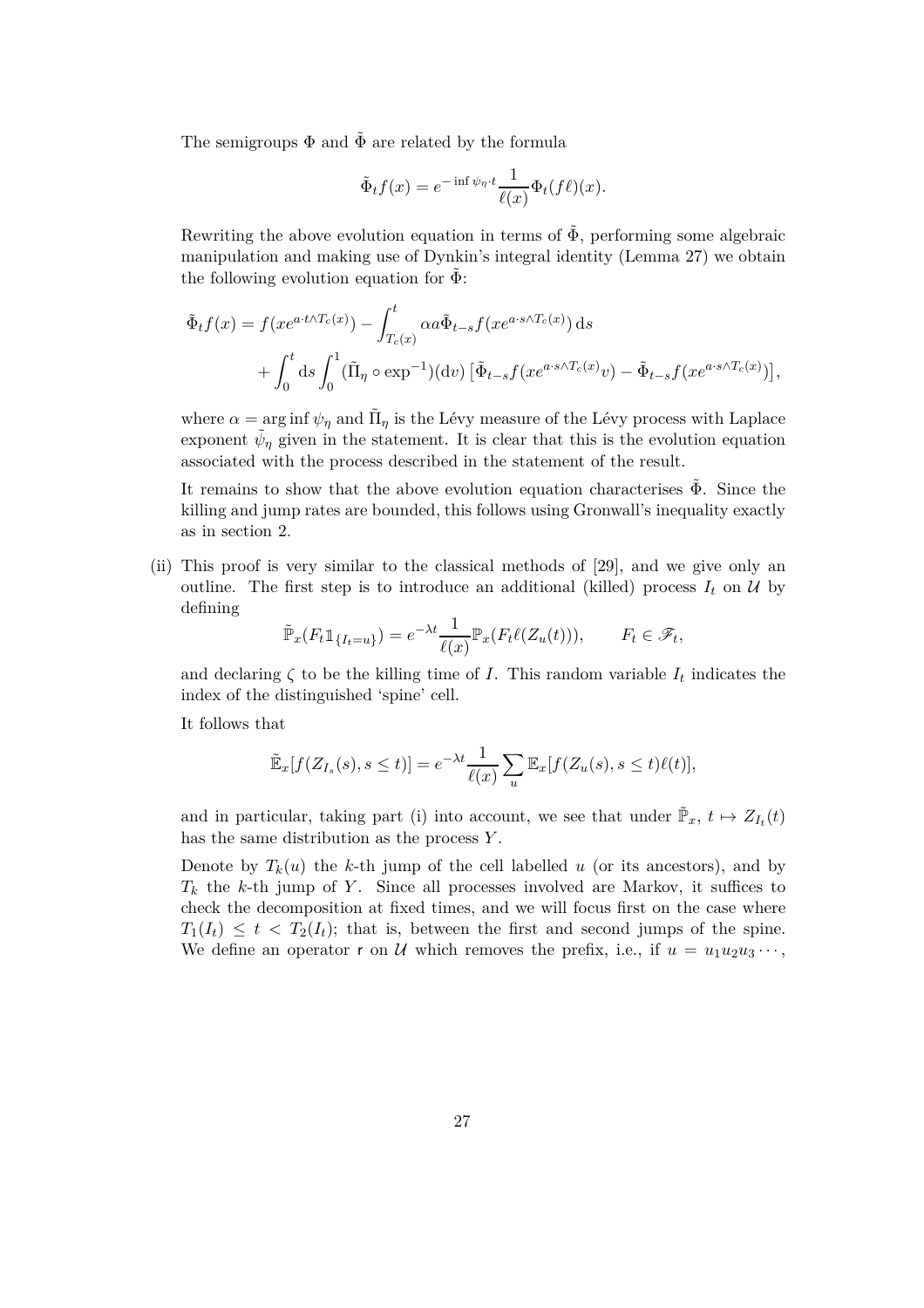$ru = u_2u_3\cdots$ . Now let *f* and *g* be measurable functions.

$$
\tilde{\mathbb{E}}_{x} \left[ f(Z_{I_{t}}(t)) g(Z_{v}(t), v \neq I_{t}) \mathbbm{1}_{\{\zeta > t\}} \mathbbm{1}_{\{T_{1}(I_{t}) \leq t < T_{2}(I_{t})\}} \right]
$$
\n
$$
= \sum_{u} e^{-\lambda t} \frac{1}{\ell(x)} \mathbb{E}_{x} \left[ f(Z_{u}(t)) g(Z_{v}(t), v \neq u) \ell(Z_{u}(t)) \mathbbm{1}_{\{T_{1}(u) \leq t < T_{2}(u)\}} \right]
$$
\n
$$
= \sum_{u} e^{-\lambda t} \frac{1}{\ell(x)} \mathbb{E}_{x} \left[ \mathbb{E}_{Z_{u}(T_{1}(u))} [f(Z_{ru}(t-s) \ell(Z_{ru}(t-s)) \mathbbm{1}_{\{t-s < T_{1}(ru)\}}] \right]
$$
\n
$$
\times \mathbb{E}_{-\Delta Z_{u}(T_{1}(u))} [g(Z_{rv}(t-s), v \neq u)]|_{s=T_{1}(u)} \mathbbm{1}_{\{T_{1}(u) \leq t\}}]
$$
\n
$$
= \tilde{\mathbb{E}}_{x} \left[ \tilde{\mathbb{E}}_{Y_{T_{1}}} [f(Y_{t-s}) \mathbbm{1}_{\{t-s < T_{1}\}}] \mathbb{E}_{-\Delta Y_{T_{1}}} [g(\mathbf{Z}(t-s))]|_{s=T_{1}} \mathbbm{1}_{\{T_{1} \leq t\}} \right]
$$
\n
$$
= \tilde{\mathbb{E}}_{x} \left[ f(Y_{t}) \mathbb{E}_{-\Delta Y_{T_{1}}} [g(\mathbf{Z}(t-s))]|_{s=T_{1}} \mathbbm{1}_{\{T_{1} \leq t < T_{2}\}} \right].
$$

This proves the claim on the event  ${T_1(I_t) \leq t < T_2(I_t)}$ , and the full proof proceeds by induction, in each case conditioning at time  $T_1(I_t)$ .

(iii) This problem can be approached using the spine decomposition. We have that

$$
\ell(x)\mathbb{E}_x[\mathcal{S}_t^2] = \ell(x)\tilde{\mathbb{E}}_x[\mathcal{S}_t] = e^{-\lambda t}\tilde{\mathbb{E}}_x[\ell(Y_t)] + \tilde{\mathbb{E}}_x\left[\sum_{s
$$

where the sum is over the jump times  $s$  of  $Y$  up until its lifetime. Since  $\ell$  is bounded, the first term is bounded in *t, x*. To bound the second term, it is helpful to recall that *Y* is the exponential of a Lévy process  $\eta$  reflected in *b*, with extra killing. Therefore, if we write  $\mathscr{F}^Y$  for the filtration of the distinguished cell whose evolution has path *Y* , we have

$$
\tilde{\mathbb{E}}_x \left[ \sum_{s < t} e^{-\lambda s} e^{-\lambda (t-s)} \langle \ell, \mathbf{Z}^{[s]}(t-s) \rangle \middle| \mathcal{F}_{\infty}^Y \right] = \sum_{s < t} e^{-\lambda s} \ell(-\Delta Y_s) \mathbb{E}_{-\Delta Y_s} [\mathcal{S}_{t-s}]
$$
\n
$$
\leq \sum_{s < t} e^{-\lambda s} \ell(-\Delta Y_s).
$$

Using the tower property and the predictable compensator of the jumps of *Y* , we obtain

$$
\widetilde{\mathbb{E}}_x\left[\sum_{s
$$

Again, since  $\ell$  is bounded and  $\tilde{\Pi}_{\eta}$  is finite (because arg inf  $\psi_{\eta} > 0$ ), this term is also bounded in *t, x*.

 $\Box$ 

*Remark* 23. (i) Though the process *Y* under  $\tilde{\mathbb{P}}_x$  is a little unusual, it can be shown that its lifetime *ζ* satisfies

$$
\int_0^\infty e^{-qt} \tilde{\mathbb{P}}_c(\zeta > t) dt = \int_0^\infty e^{-qt} \mathbb{E}[e^{-\arg\inf \psi_\eta \cdot (\bar{\eta}_t - \eta_t) - \inf \psi_\eta \cdot t}] dt
$$
  
= 
$$
\frac{1}{\Phi(q + \inf \psi_\eta)} \frac{q}{\Phi(q + \inf \psi_\eta) - \arg\inf \psi_\eta},
$$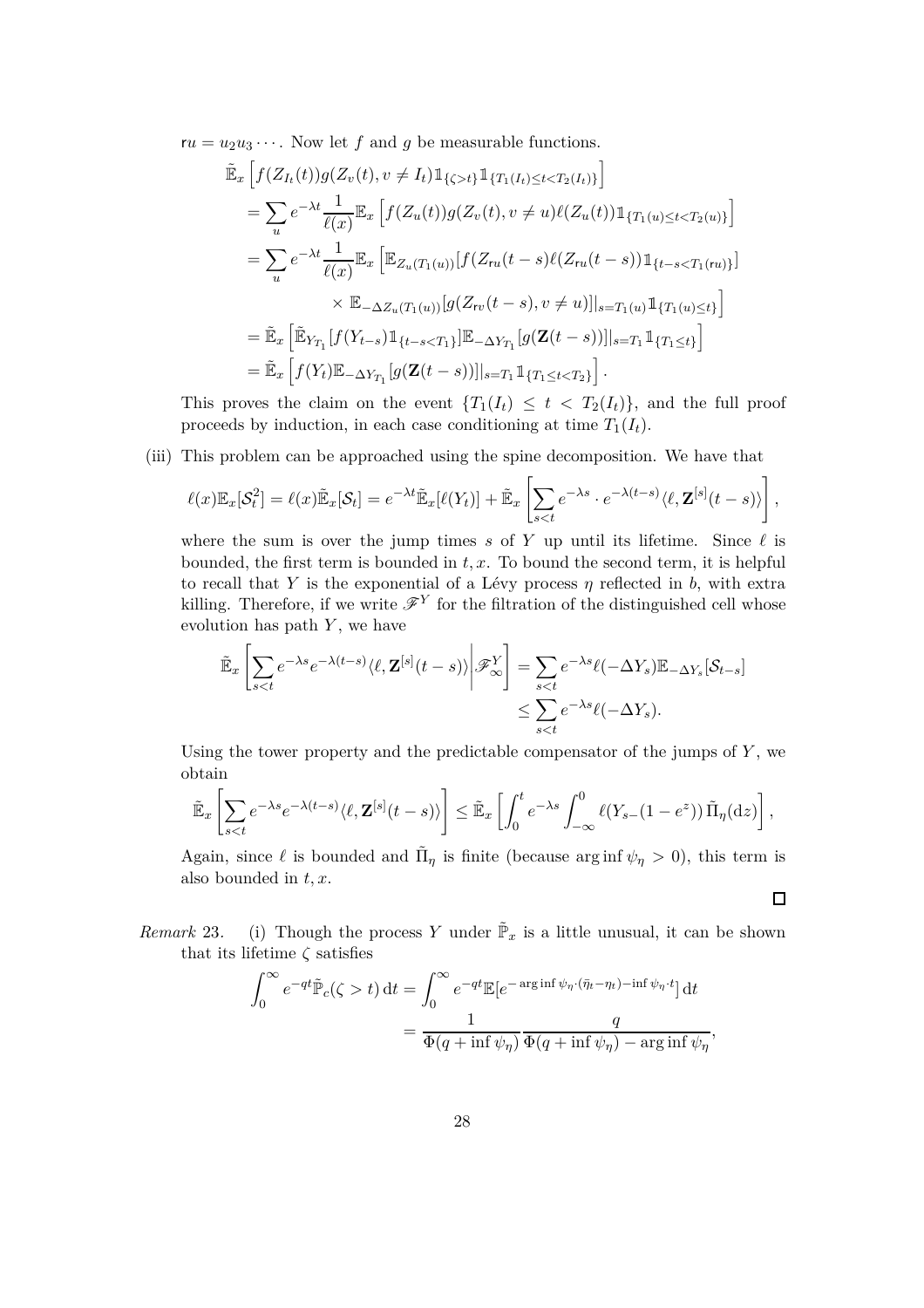This can be proved using the Wiener-Hopf factorisation, in particular the Laplace transform of the downward ladder height subordinator for a spectrally negative Lévy process [33, Theorem  $6.15(i)$  and equation  $(6.35)$ ].

- (ii) The preceding proposition makes sense even in the presence of Gaussian fluctuations or infinite jump activity. The process *Y* is killed according to the local time at *c*. In the case of diffusions this is known as 'elastic' boundary behaviour [32, Example IV-5.5].
- (iii) Part (i) of the previous result proves that  $\hat{\ell}$  is the extremal excessive function of the reflected Lévy process  $\eta_b$  associated with the Martin boundary point *b*. This may be of interest as an example in the context of spectrally negative Markov processes.

**Lemma 24.** Let  $f$  be such that  $||f/\ell||_{\infty} < \infty$ , and fix  $m \geq 0$ . Define  $U_t = e^{-\lambda t} \langle f, \mathbf{Z}(t) \rangle$ . *Then,*

$$
U_{(m+n)\delta} - \mathbb{E}_x[U_{(m+n)\delta} | \mathscr{F}_{n\delta}] \to 0,
$$

 $as n \to \infty$ ,  $\mathbb{P}_x$ -*a.s.* and in  $L^1(\mathbb{P}_x)$ .

*Proof.* To be concise, let  $s = m\delta$  and  $t = n\delta$ . Using the conditional independence of the zero-mean summands, we get

$$
\mathbb{E}_{x}\left[(U_{s+t} - \mathbb{E}_{x}[U_{s+t} | \mathcal{F}_{t}])^{2} | \mathcal{F}_{t}\right] = \mathbb{E}_{x}\left[e^{-2\lambda t} \sum_{i}\left(e^{-\lambda s} \langle f, \mathbf{Z}^{(i)}(s) \rangle - \mathbb{E}_{Z_{i}(t)}[e^{-\lambda s} \langle f, \mathbf{Z}(s) \rangle]\right)^{2} | \mathcal{F}_{t}\right]
$$
\n
$$
= \sum_{i} e^{-2\lambda t} \left(\mathbb{E}_{Z_{i}(t)}[(e^{-\lambda s} \langle f, \mathbf{Z}(s) \rangle)^{2}] - \mathbb{E}_{Z_{i}(t)}[e^{-\lambda s} \langle f, \mathbf{Z}(s) \rangle]^{2}\right)
$$
\n
$$
\leq 2\|f/\ell\|_{\infty}^{2} \sum_{i} e^{-2\lambda t} \mathbb{E}_{Z_{i}(t)}[(e^{-\lambda s} \langle \ell, \mathbf{Z}(s) \rangle)^{2}]
$$
\n
$$
\leq 2\|f/\ell\|_{\infty}^{2} \sum_{i} e^{-2\lambda t} \ell(Z_{i}(t))^{2} \mathbb{E}_{Z_{i}(t)}[S_{s}^{2}]
$$
\n
$$
\leq 2\|f/\ell\|_{\infty}^{2} \cdot \sup_{y,u} \ell(y) \mathbb{E}_{y}[S_{u}^{2}] \cdot e^{-\lambda t} \ell(x) S_{t}.
$$

Hence, using that  $S$  is a supermartingale,

$$
\mathbb{E}_x\left[ (U_{s+t} - \mathbb{E}_x[U_{s+t} | \mathscr{F}_t])^2 \right] \le \text{const} \cdot e^{-\lambda t} \ell(x).
$$

Hence, the  $L^1(\mathbb{P}_x)$ -convergence to zero holds. Moreover, this is summable in *n* (recall that  $t = n\delta$  and so, using an application of Markov's inequality and the Borel-Cantelli lemma, the almost sure convergence to zero holds too.  $\Box$ 

We are now able to state and prove the following rephrasing of our second main theorem. To understand the connection with the statement in the introduction, which is in terms of the 'cumulant'  $\kappa$ , observe that  $\kappa(0) = \lambda_*$  and that

$$
\psi_{\eta}(q) = \kappa(q) - \kappa(0).
$$

Hence, inf  $\kappa = \inf \psi_n + \lambda_*$  and  $\arg \inf \kappa = \arg \inf \psi_n$ , so that in particular  $\lambda = \inf \kappa$ .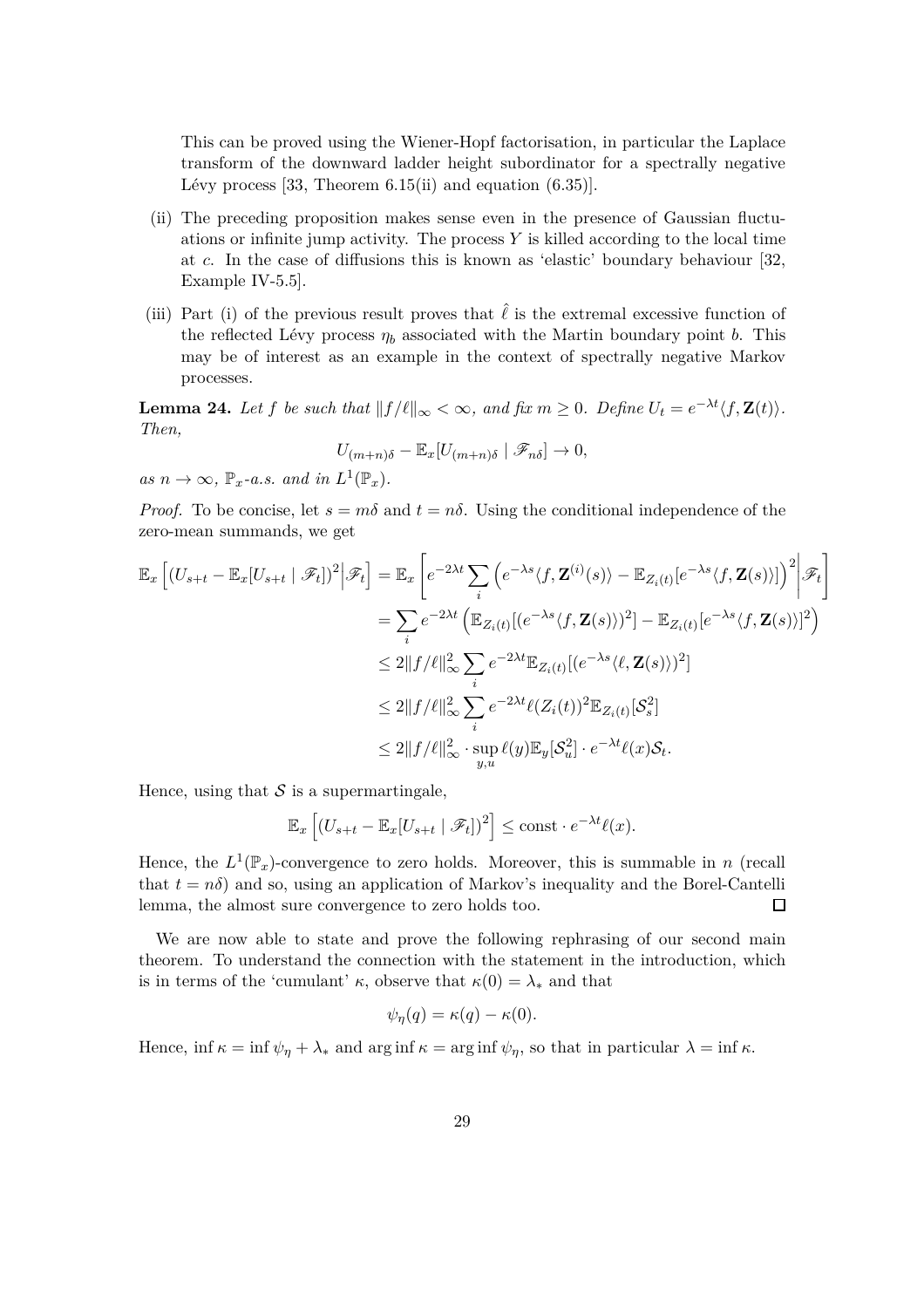**Theorem 25** (Rephrasing of Theorem 2). *Assume that*  $\lambda > 0$  *and that*  $f : (0, c] \to \mathbb{R}$  *is continuous and bounded with*  $f(x) = O(x^{\arg \inf \psi_{\eta}})$  *as*  $x \to 0$ *. Then,* 

$$
e^{-\lambda t}\langle f, \mathbf{Z}(t)\rangle \to 0,
$$

 $\mathbb{P}_x$ -almost surely and in  $L^1(\mathbb{P}_x)$ .

*Proof.* We begin with the proof for lattice times, and for simplicity, we assume  $f \geq 0$ . For  $\delta > 0$ , we have, as in the recurrent case,

$$
e^{-\lambda(s+t)}\langle f, \mathbf{Z}(s+t)\rangle = e^{-\lambda(s+t)}\langle f, \mathbf{Z}(s+t)\rangle - \mathbb{E}_x[e^{-\lambda(s+t)}\langle f, \mathbf{Z}(s+t)\rangle | \mathcal{F}_t]
$$

$$
+ e^{-\lambda t} \sum_i \mathbb{E}_{Z_i(t)}[e^{-\lambda s}\langle f, \mathbf{Z}(s)\rangle].
$$

The first term converges to zero in the sense stated along lattice times, by the preceding lemma. The second term can be expressed

$$
\sum_{i} e^{-\lambda t} \mathbb{E}_{Z_i(t)} \left[ e^{-\lambda s} \langle f, \mathbf{Z}(s) \rangle \right] = \sum_{i} e^{-\lambda t} \ell(Z_i(t)) \tilde{\mathbb{E}}_{Z_i(t)} \left[ \frac{f(Y_s)}{\ell(Y_s)} \right] \leq \| f / \ell \|_{\infty} \mathcal{S}_t.
$$

Since  $S$  is a positive supermartingale, it converges almost surely [39, Corollary II.2.11]. Moreover,  $\mathbb{E}_x[\mathcal{S}_t] = \tilde{\mathbb{P}}_x(\zeta > t) \to 0$ , where  $\zeta$  is the lifetime of *Y*. Hence,  $\mathcal{S}_t$  converges to zero in  $L^1(\mathbb{P}_x)$ . It follows that the almost sure limit of  $\mathcal{S}_t$  is also zero.

The extension of this limit from lattice to continuous times follows the same idea as in the recurrent regime.  $\Box$ 

*Remark* 26. We believe that  $\lambda$  is the best (i.e., smallest) exponential rate that can be obtained for the above theorem. However, it may be possible to obtain more precise results by considering the functional  $\hat{L}_{x,y}(p) = \mathbb{E}_x[e^{-(\lambda-\lambda_*)H(y)}H(y)^{p-1};H(y)| < \infty]$ instead of *L* used in Proposition 8. We leave this question for future work.

## **A. An inhomogeneous version of Dynkin's integral identity**

We make use of the following identity in the proof of Proposition 22. It is an adaptation of [24, §4, Lemma 1.2] to the context of inhomogeneous killing (or branching) rates.

**Lemma 27.** Let  $k: [0, \infty)^2 \to [0, \infty)$  be a function, left-differentiable in its first com*ponent, such that*  $k(r,t) = -k(t,r)$  *and that, for*  $0 \le r \le t$ *,*  $\partial_r k(r,t)$  *is independent of t. If*

$$
w(r) = e^{-k(r,t)}u(t) + \int_r^t e^{-k(r,u)}v(u) \, \mathrm{d}u,
$$

*then*

$$
w(r) = u(t) + \int_r^t v(s) \,ds - \int_r^t \partial_s k(r,s)w(s) \,ds.
$$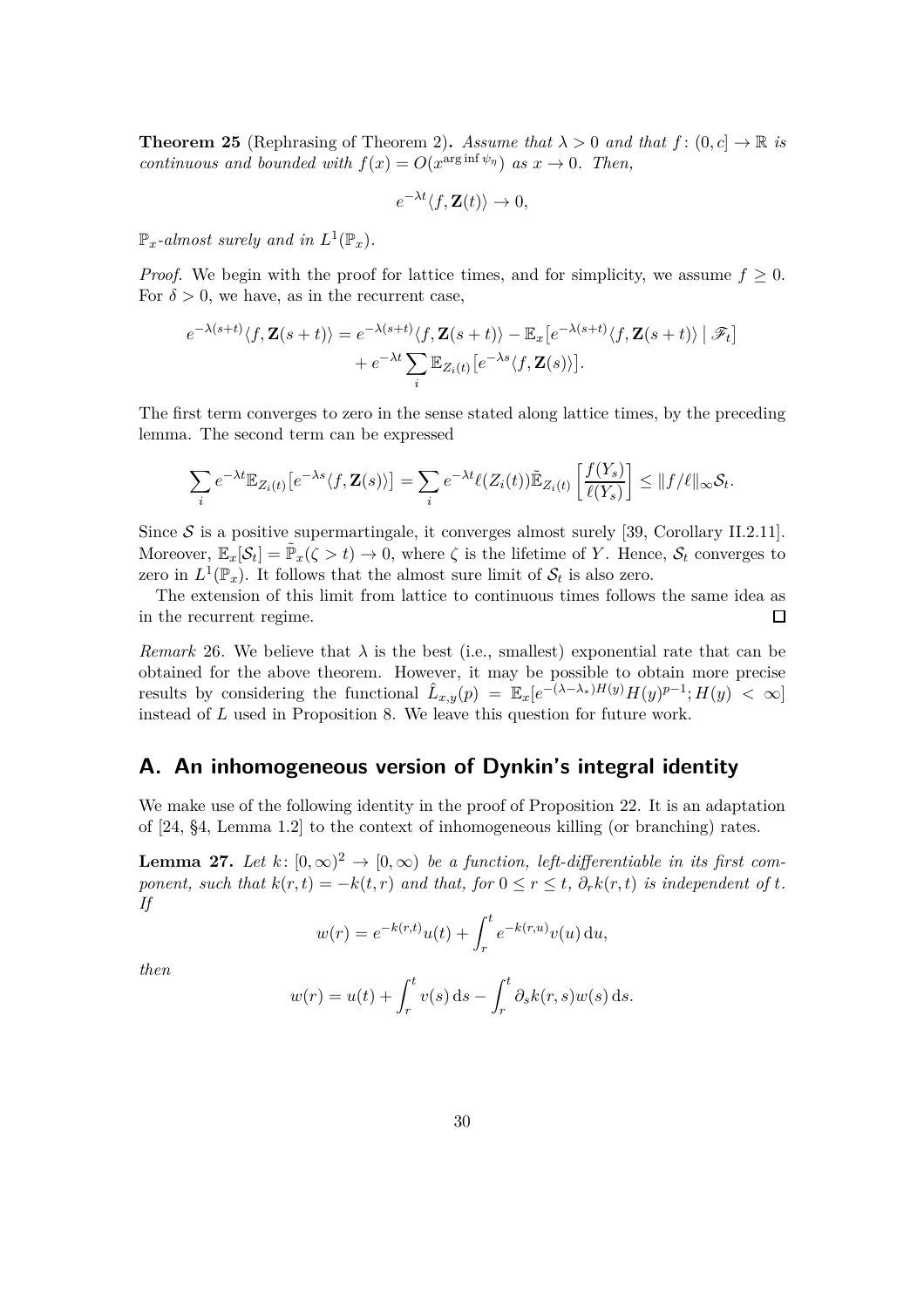## **References**

- [1] S. Asmussen. *Applied probability and queues*, volume 51 of *Applications of Mathematics (New York)*. Springer-Verlag, New York, second edition, 2003. ISBN 0-387- 00211-1.
- [2] K. B. Athreya and P. E. Ney. *Branching processes*. Springer-Verlag, New York-Heidelberg, 1972. Die Grundlehren der mathematischen Wissenschaften, Band 196.
- [3] R. Azais and F. Bouguet, editors. *Statistical Inference for Piecewise-deterministic Markov Processes*. John Wiley & Sons, Ltd, 2018. ISBN 9781119507338. doi[:10.1002/9781119507338.](https://doi.org/10.1002/9781119507338)
- [4] J. Banasiak, K. Pichór, and R. Rudnicki. Asynchronous exponential growth of a general structured population model. *Acta Appl. Math.*, 119:149–166, 2012. ISSN 0167-8019. doi[:10.1007/s10440-011-9666-y.](https://doi.org/10.1007/s10440-011-9666-y)
- [5] V. Bansaye, B. Cloez, P. Gabriel, and A. Marguet. A Non-Conservative Harris' Ergodic Theorem. Preprint, Mar. 2019. URL <https://hal.archives-ouvertes.fr/hal-02062882>.
- [6] E. Bernard and P. Gabriel. Asynchronous exponential growth of the growth-fragmentation equation with unbounded fragmentation rate. *Journal of Evolution Equations*, 20(2):375–401, Jul 2019. ISSN 1424-3202. doi[:10.1007/s00028-019-00526-4.](https://doi.org/10.1007/s00028-019-00526-4)
- [7] J. Bertoin. *Lévy processes*, volume 121 of *Cambridge Tracts in Mathematics*. Cambridge University Press, Cambridge, 1996. ISBN 0-521-56243-0.
- [8] J. Bertoin. Markovian growth-fragmentation processes. *Bernoulli*, 23(2):1082–1101, 2017. ISSN 1350-7265. doi[:10.3150/15-BEJ770.](https://doi.org/10.3150/15-BEJ770)
- [9] J. Bertoin and A. R. Watson. Probabilistic aspects of critical growth-fragmentation equations. *Adv. in Appl. Probab.*, 48(A):37–61, 2016. ISSN 0001-8678. doi[:10.1017/apr.2016.41.](https://doi.org/10.1017/apr.2016.41)
- [10] J. Bertoin and A. R. Watson. A probabilistic approach to spectral analysis of growth-fragmentation equations. *J. Funct. Anal.*, 274(8):2163–2204, 2018. ISSN 0022-1236. doi[:10.1016/j.jfa.2018.01.014.](https://doi.org/10.1016/j.jfa.2018.01.014)
- [11] J. Bertoin and A. R. Watson. The strong Malthusian behavior of growthfragmentation processes. *Ann. H. Lebesgue*, 3:795–823, 2020. doi[:10.5802/ahl.46.](https://doi.org/10.5802/ahl.46)
- [12] F. Campillo, N. Champagnat, and C. Fritsch. Links between deterministic and stochastic approaches for invasion in growth-fragmentation-death models. *J. Math. Biol.*, 73(6-7):1781–1821, 2016. ISSN 0303-6812. doi[:10.1007/s00285-016-1012-6.](https://doi.org/10.1007/s00285-016-1012-6)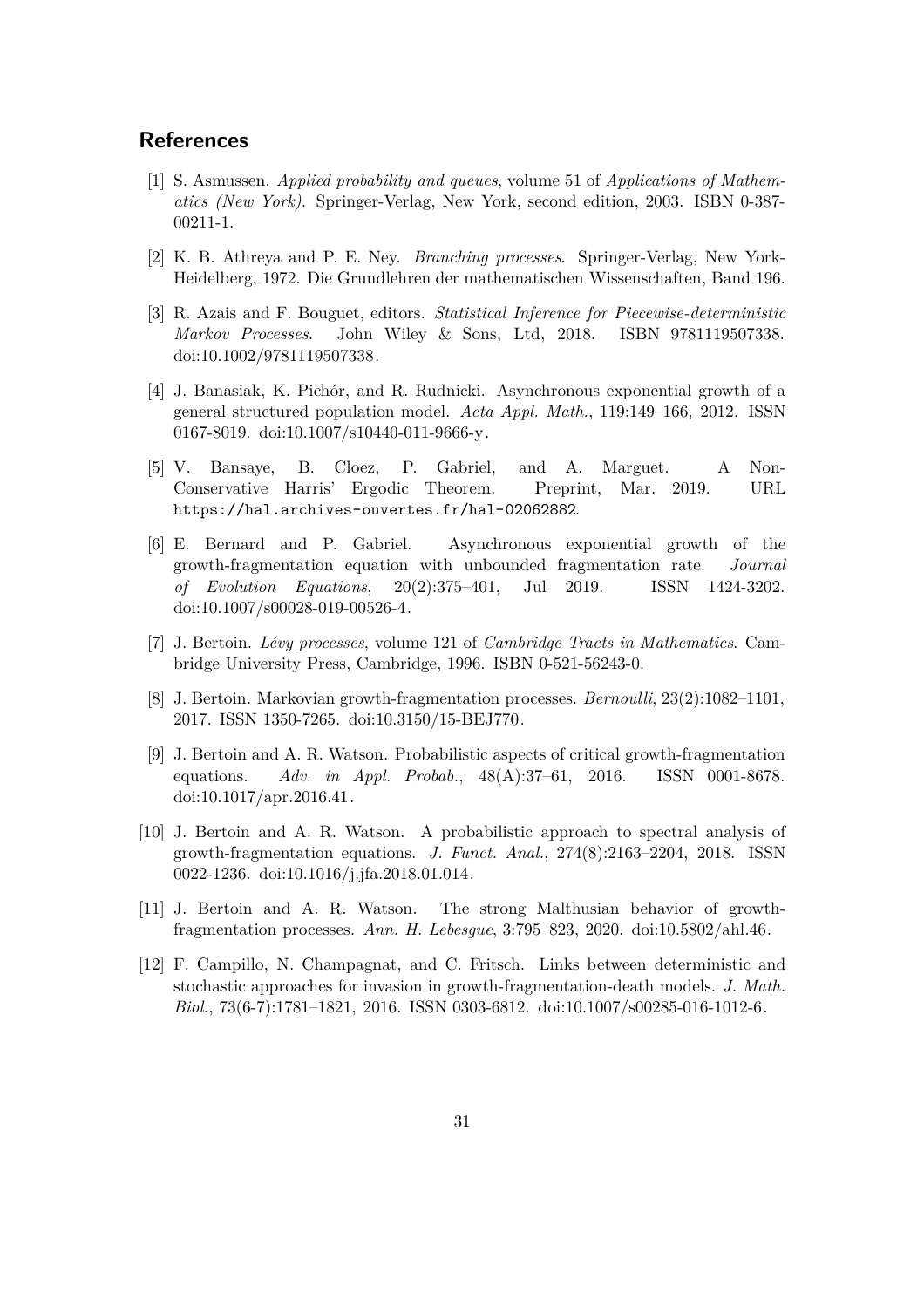- [13] F. Campillo, N. Champagnat, and C. Fritsch. On the variations of the principal eigenvalue with respect to a parameter in growth-fragmentation models. *Communications in Mathematical Sciences*, 15(7):1801–1819, 2017. doi[:10.4310/CMS.2017.v15.n7.a1.](https://doi.org/10.4310/CMS.2017.v15.n7.a1)
- [14] J. A. Cañizo, P. Gabriel, and H. Yoldaş. Spectral gap for the growth-fragmentation equation via Harris's theorem. Preprint, [arXiv:2004.08343](http://arxiv.org/abs/2004.08343) [math.AP], 2020.
- [15] B. Cavalli. On a family of critical growth-fragmentation semigroups and refracted lévy processes. [arXiv:1812.07951v2 \[math.PR\],](http://arxiv.org/abs/1812.07951v2) 2019.
- [16] N. Champagnat and D. Villemonais. Exponential convergence to quasi-stationary distribution and Q-process. *Probability Theory and Related Fields*, 164(1):243–283, 2016. doi[:10.1007/s00440-014-0611-7.](https://doi.org/10.1007/s00440-014-0611-7)
- [17] B. Cloez, R. Dessalles, A. Genadot, F. Malrieu, A. Marguet, and R. Yvinec. Probabilistic and piecewise deterministic models in biology. In *Journées MAS 2016 de la SMAI—Phénomènes complexes et hétérogènes*, volume 60 of *ESAIM Proc. Surveys*, pages 225–245. EDP Sci., Les Ulis, 2017. doi[:10.1051/proc/201760225.](https://doi.org/10.1051/proc/201760225)
- [18] A. Cox, S. C. Harris, E. L. Horton, and A. E. Kyprianou. Multi-species neutron transport equation. *Journal of Statistical Physics*, pages 1–31, 2018.
- [19] B. Dadoun. Asymptotics of self-similar growth-fragmentation processes. *Electron. J. Probab.*, 22:30 pp., 2017. doi[:10.1214/17-EJP45.](https://doi.org/10.1214/17-EJP45)
- [20] M. H. A. Davis. *Markov models and optimization*, volume 49 of *Monographs on Statistics and Applied Probability*. Chapman & Hall, London, 1993. ISBN 0-412- 31410-X. doi[:10.1007/978-1-4899-4483-2.](https://doi.org/10.1007/978-1-4899-4483-2)
- [21] T. Dębiec, M. Doumic, P. Gwiazda, and E. Wiedemann. Relative Entropy Method for Measure Solutions of the Growth-Fragmentation Equation. *SIAM Journal on Applied Mathematics*, 50(6):5811–5824, Nov. 2018.
- [22] C. Dellacherie, B. Maisonneuve, and P.-A. Meyer. *Probabilités et potentiel, chapitres XVII à XXIV*. Hermann, 1992.
- [23] N. Dunford and J. T. Schwartz. *Linear Operators. I. General Theory*. With the assistance of W. G. Bade and R. G. Bartle. Pure and Applied Mathematics, Vol. 7. Interscience Publishers, Inc., New York; Interscience Publishers, Ltd., London, 1958.
- [24] E. B. Dynkin. *Diffusions, superdiffusions and partial differential equations*, volume 50 of *American Mathematical Society Colloquium Publications*. American Mathematical Society, 2002.
- [25] M. Eckhoff, A. E. Kyprianou, and M. Winkel. Spines, skeletons and the strong law of large numbers for superdiffusions. *Ann. Probab.*, 43(5):2545–2610, 2015. ISSN 0091-1798. doi[:10.1214/14-AOP944.](https://doi.org/10.1214/14-AOP944)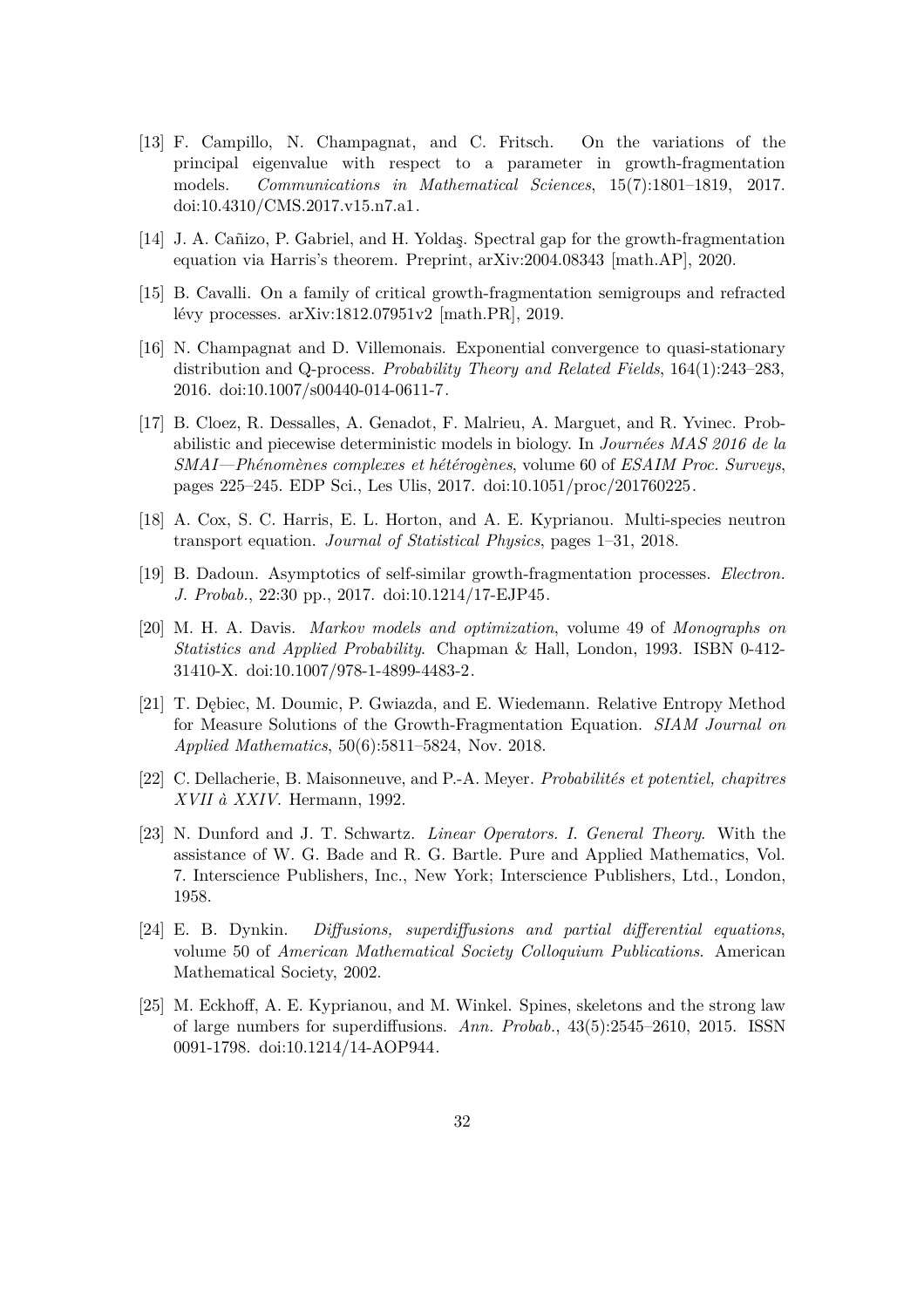- [26] J. Engländer, S. C. Harris, and A. E. Kyprianou. Strong law of large numbers for branching diffusions. *Ann. Inst. Henri Poincaré Probab. Stat.*, 46(1):279–298, 2010. ISSN 0246-0203. doi[:10.1214/09-AIHP203.](https://doi.org/10.1214/09-AIHP203)
- [27] R. K. Getoor. Excursions of a Markov process. *Ann. Probab.*, 7(2):244–266, 1979. ISSN 0091-1798.
- [28] P.-O. Goffard and A. Sarantsev. Exponential convergence rate of ruin probabilities for level-dependent Lévy-driven risk processes. *J. Appl. Probab.*, 56(4):1244–1268, 2019. ISSN 0021-9002. doi[:10.1017/jpr.2019.71.](https://doi.org/10.1017/jpr.2019.71)
- [29] R. Hardy and S. C. Harris. A spine approach to branching diffusions with applications to  $\mathscr{L}^p$ -convergence of martingales. In *Séminaire de Probabilités XLII*, volume 1979 of *Lecture Notes in Math.*, pages 281–330. Springer, Berlin, 2009. doi[:10.1007/978-3-642-01763-6\\_11.](https://doi.org/10.1007/978-3-642-01763-6_11)
- [30] S. C. Harris, E. Horton, and A. E. Kyprianou. Stochastic methods for the neutron transport equation II: Almost sure growth. Preprint, [arXiv:1901.00220v3](http://arxiv.org/abs/1901.00220v3) [math.PR], 2019.
- [31] E. Hille. *Functional analysis and semi-groups*. American mathematical society colloquium publications ; v.31. American Mathematical Society, Providence, R.I., rev. ed. edition, 1957. ISBN 0821810316.
- [32] N. Ikeda and S. Watanabe. *Stochastic differential equations and diffusion processes*, volume 24 of *North-Holland Mathematical Library*. North-Holland Publishing Co., Amsterdam; Kodansha, Ltd., Tokyo, second edition, 1989. ISBN 0-444-87378-3.
- [33] A. E. Kyprianou. *Fluctuations of Lévy processes with applications*. Springer, second edition, 2014. ISBN 978-3-642-37631-3. doi[:10.1007/978-3-642-37632-0.](https://doi.org/10.1007/978-3-642-37632-0)
- [34] P. Maillard and E. Paquette. Interval fragmentations with choice: equidistribution and the evolution of tagged fragments. Preprint, [arXiv:2006.16932](http://arxiv.org/abs/2006.16932) [math.PR], 2020.
- [35] A. Marguet. Uniform sampling in a structured branching population. *Bernoulli*, 25 (4A):2649–2695, 2019. ISSN 1350-7265. doi[:10.3150/18-BEJ1066.](https://doi.org/10.3150/18-BEJ1066)
- [36] P. Michel, S. Mischler, and B. Perthame. General relative entropy inequality: an illustration on growth models. *Journal de Mathématiques Pures et Appliquées*, 84  $(9):1235 - 1260, 2005$ . ISSN 0021-7824. doi[:10.1016/j.matpur.2005.04.001.](https://doi.org/10.1016/j.matpur.2005.04.001)
- [37] S. Mischler and J. Scher. Spectral analysis of semigroups and growth-fragmentation equations. *Annales de l'Institut Henri Poincaré (C) Non Linear Analysis*, 33(3): 849–898, June 2016.
- [38] B. Perthame. *Transport equations in biology*. Frontiers in Mathematics. Birkhäuser Verlag, Basel, 2007. ISBN 978-3-7643-7841-7; 3-7643-7841-7.